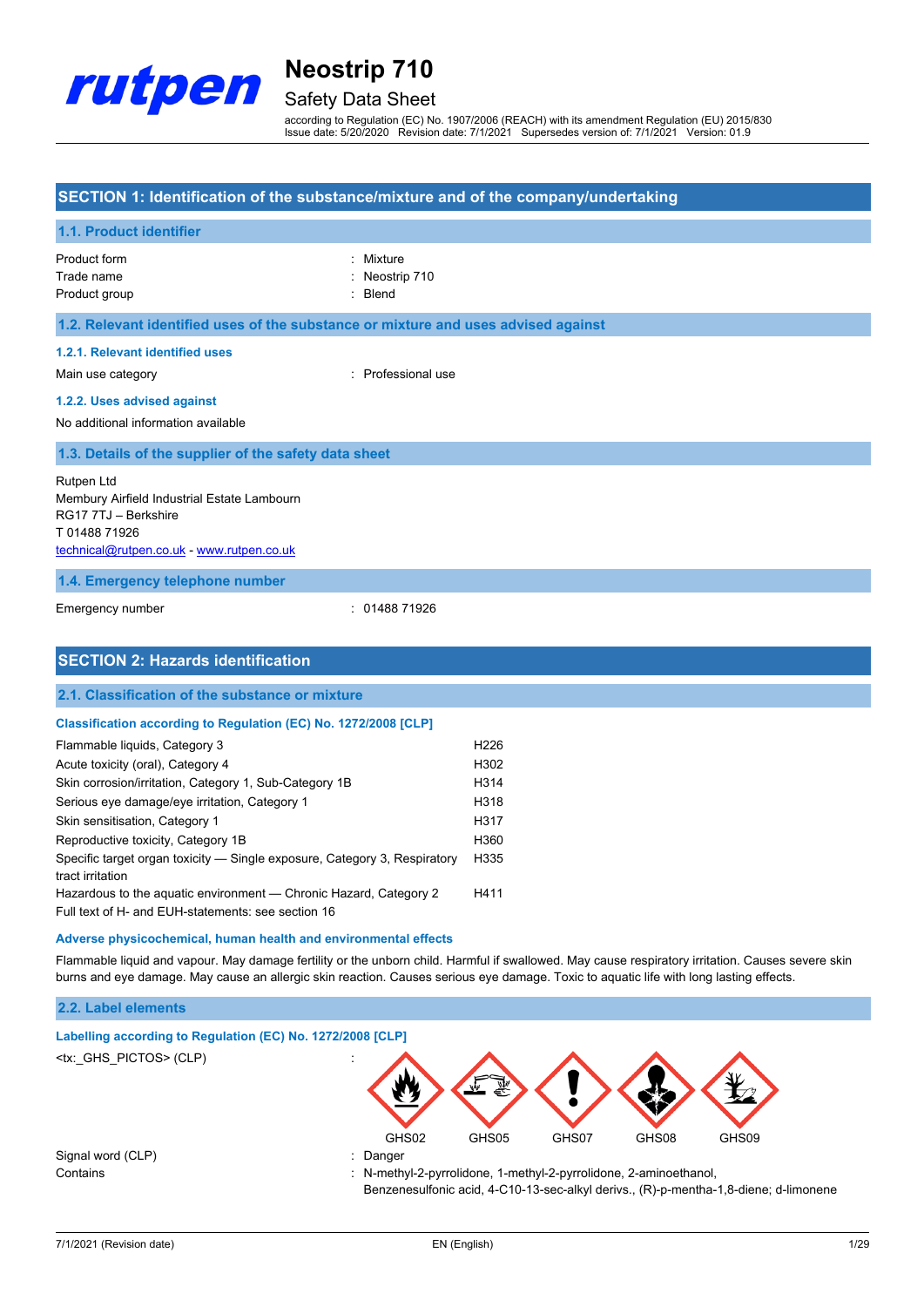### Safety Data Sheet

according to Regulation (EC) No. 1907/2006 (REACH) with its amendment Regulation (EU) 2015/830

| Hazard statements (CLP)        | : H226 - Flammable liquid and vapour.                                                                                                                  |
|--------------------------------|--------------------------------------------------------------------------------------------------------------------------------------------------------|
|                                | H302 - Harmful if swallowed.                                                                                                                           |
|                                | H314 - Causes severe skin burns and eye damage.                                                                                                        |
|                                | H317 - May cause an allergic skin reaction.                                                                                                            |
|                                | H335 - May cause respiratory irritation.                                                                                                               |
|                                | H360 - May damage fertility or the unborn child.                                                                                                       |
|                                | H411 - Toxic to aquatic life with long lasting effects.                                                                                                |
| Precautionary statements (CLP) | : P201 - Obtain special instructions before use.                                                                                                       |
|                                | P210 - Keep away from heat, hot surfaces, sparks, open flames and other ignition sources.<br>No smoking.                                               |
|                                | P280 - Wear protective gloves/protective clothing/eye protection/face protection/hearing<br>protection.                                                |
|                                | P303+P361+P353+P310 - IF ON SKIN (or hair): Take off immediately all contaminated<br>clothing. Rinse skin with water/shower Immediately call a doctor. |
|                                | P305+P351+P338+P310 - IF IN EYES: Rinse cautiously with water for several minutes.                                                                     |
|                                | Remove contact lenses, if present and easy to do. Continue rinsing. Immediately call a                                                                 |
|                                | doctor.                                                                                                                                                |
|                                | P308+P313 - IF exposed or concerned: Get medical advice/attention.                                                                                     |
|                                |                                                                                                                                                        |

### **2.3. Other hazards**

### No additional information available

### **SECTION 3: Composition/information on ingredients**

### **3.1. Substances**

### Not applicable

### **3.2. Mixtures**

| <b>Name</b>                                                                                                                                                               | <b>Product identifier</b>                                             | $\frac{9}{6}$   | <b>Classification according to</b><br><b>Regulation (EC) No. 1272/2008</b><br>[CLP]                                                       |
|---------------------------------------------------------------------------------------------------------------------------------------------------------------------------|-----------------------------------------------------------------------|-----------------|-------------------------------------------------------------------------------------------------------------------------------------------|
| N-methyl-2-pyrrolidone, 1-methyl-2-pyrrolidone<br>substance listed as REACH Candidate (1-Methyl-2-<br>pyrrolidone)<br>substance with a Community workplace exposure limit | CAS-No.: 872-50-4<br>EC-No.: 212-828-1<br>EC Index-No.: 606-021-00-7  | $\geq 15 - 525$ | Skin Irrit. 2, H315<br>Eye Irrit. 2, H319<br>Repr. 1B, H360D<br>STOT SE 3, H335                                                           |
| Benzenesulfonic acid, 4-C10-13-sec-alkyl derivs.                                                                                                                          | CAS-No.: 85536-14-7<br>EC-No.: 287-494-3                              | $\geq 15 - 525$ | Acute Tox. 4 (Oral), H302<br>Aquatic Chronic 2, H411                                                                                      |
| 2-aminoethanol<br>substance with a Community workplace exposure limit                                                                                                     | CAS-No.: 141-43-5<br>EC-No.: 205-483-3<br>EC Index-No.: 603-030-00-8  | $\ge 5 - < 15$  | Acute Tox. 4 (Inhalation), H332<br>Acute Tox. 4 (Dermal), H312<br>Acute Tox. 4 (Oral), H302<br>Skin Corr. 1B, H314                        |
| (R)-p-mentha-1,8-diene; d-limonene                                                                                                                                        | CAS-No.: 5989-27-5<br>EC-No.: 227-813-5<br>EC Index-No.: 601-029-00-7 | $\ge 1 - 5$     | Flam. Lig. 3, H226<br>Skin Irrit. 2, H315<br>Skin Sens. 1B, H317<br>Asp. Tox. 1, H304<br>Aquatic Acute 1, H400<br>Aquatic Chronic 1, H410 |

| <b>Specific concentration limits:</b>          |                                                                      |                                      |
|------------------------------------------------|----------------------------------------------------------------------|--------------------------------------|
| <b>Name</b>                                    | <b>Product identifier</b>                                            | Specific concentration limits        |
| N-methyl-2-pyrrolidone, 1-methyl-2-pyrrolidone | CAS-No.: 872-50-4<br>EC-No.: 212-828-1<br>EC Index-No.: 606-021-00-7 | $(10 \le C \le 100)$ STOT SE 3, H335 |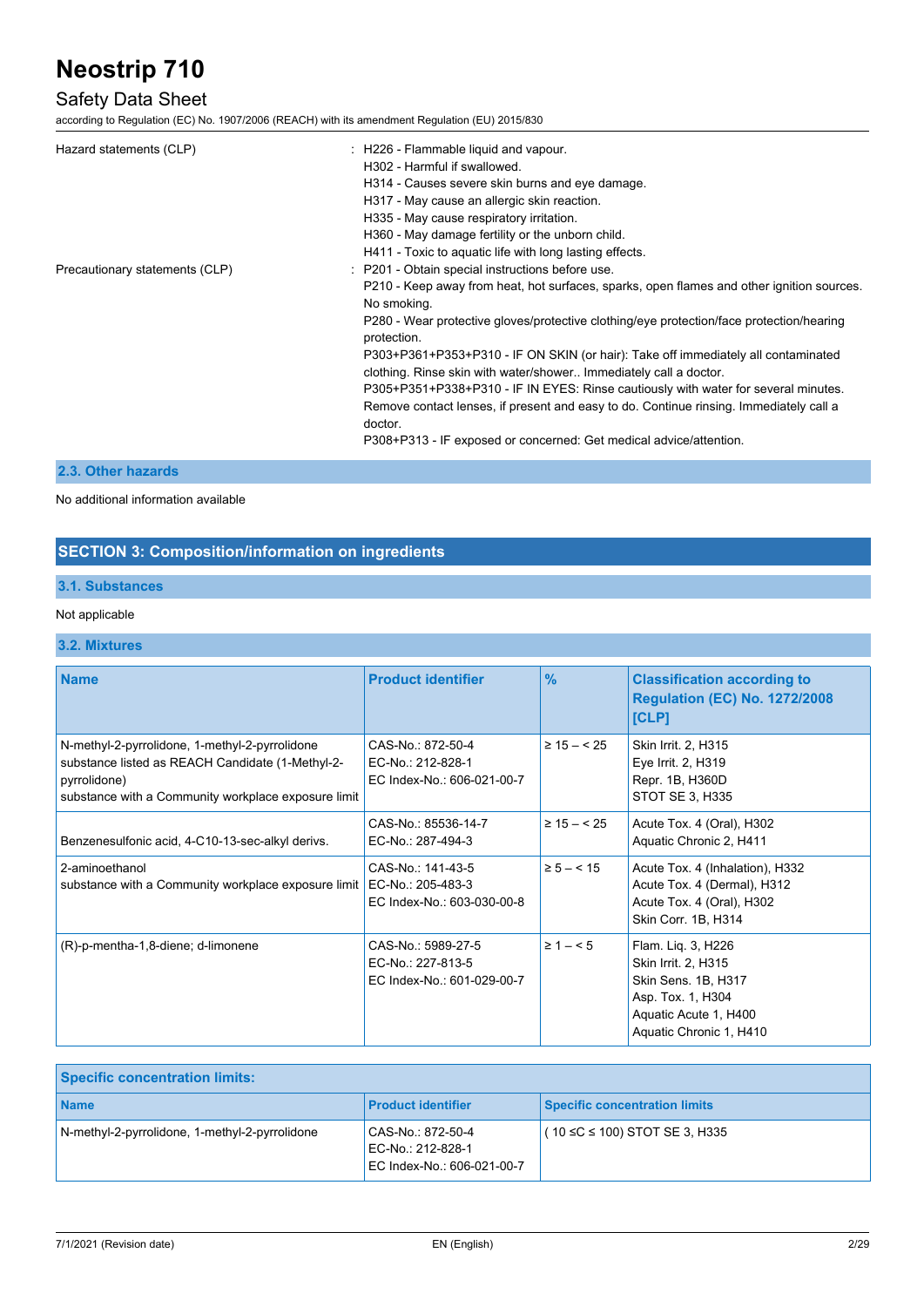### Safety Data Sheet

according to Regulation (EC) No. 1907/2006 (REACH) with its amendment Regulation (EU) 2015/830

| <b>Specific concentration limits:</b> |                                                                      |                                      |
|---------------------------------------|----------------------------------------------------------------------|--------------------------------------|
| <b>Name</b>                           | <b>Product identifier</b>                                            | <b>Specific concentration limits</b> |
| 2-aminoethanol                        | CAS-No.: 141-43-5<br>EC-No.: 205-483-3<br>EC Index-No.: 603-030-00-8 | $(5 \le C \le 100)$ STOT SE 3, H335  |

Full text of H- and EUH-statements: see section 16

| <b>SECTION 4: First aid measures</b>                                                                                                               |                                                                                                                                                             |
|----------------------------------------------------------------------------------------------------------------------------------------------------|-------------------------------------------------------------------------------------------------------------------------------------------------------------|
| 4.1. Description of first aid measures                                                                                                             |                                                                                                                                                             |
| First-aid measures general<br>First-aid measures after inhalation                                                                                  | : Call a physician immediately.<br>: Remove person to fresh air and keep comfortable for breathing. Call a poison center or a<br>doctor if you feel unwell. |
| First-aid measures after skin contact                                                                                                              | : Rinse skin with water/shower. Take off immediately all contaminated clothing. Call a<br>physician immediately.                                            |
| First-aid measures after eye contact                                                                                                               | : Rinse cautiously with water for several minutes. Remove contact lenses, if present and easy<br>to do. Continue rinsing. Call a physician immediately.     |
| First-aid measures after ingestion                                                                                                                 | : Rinse mouth. Do not induce vomiting. Call a physician immediately.                                                                                        |
| 4.2. Most important symptoms and effects, both acute and delayed                                                                                   |                                                                                                                                                             |
| Symptoms/effects after inhalation<br>Symptoms/effects after skin contact<br>Symptoms/effects after eye contact<br>Symptoms/effects after ingestion | : May cause respiratory irritation.<br>: Burns. May cause an allergic skin reaction.<br>: Serious damage to eyes.<br>: Burns.                               |

**4.3. Indication of any immediate medical attention and special treatment needed**

Treat symptomatically.

| <b>SECTION 5: Firefighting measures</b>                         |                                                                                                                                             |
|-----------------------------------------------------------------|---------------------------------------------------------------------------------------------------------------------------------------------|
| 5.1. Extinguishing media                                        |                                                                                                                                             |
| Suitable extinguishing media                                    | : Water spray. Dry powder. Foam. Carbon dioxide.                                                                                            |
| 5.2. Special hazards arising from the substance or mixture      |                                                                                                                                             |
| Fire hazard<br>Hazardous decomposition products in case of fire | : Flammable liquid and vapour.<br>: Toxic fumes may be released.                                                                            |
| 5.3. Advice for firefighters                                    |                                                                                                                                             |
| Protection during firefighting                                  | : Do not attempt to take action without suitable protective equipment. Self-contained<br>breathing apparatus. Complete protective clothing. |

| <b>SECTION 6: Accidental release measures</b> |                                                                                                                                                                                         |
|-----------------------------------------------|-----------------------------------------------------------------------------------------------------------------------------------------------------------------------------------------|
|                                               | 6.1. Personal precautions, protective equipment and emergency procedures                                                                                                                |
| 6.1.1. For non-emergency personnel            |                                                                                                                                                                                         |
| Emergency procedures                          | : No open flames, no sparks, and no smoking. Only qualified personnel equipped with<br>suitable protective equipment may intervene. Do not breathe<br>dust/fume/gas/mist/vapours/spray. |
| 6.1.2. For emergency responders               |                                                                                                                                                                                         |
| Protective equipment                          | : Do not attempt to take action without suitable protective equipment. For further information<br>refer to section 8: "Exposure controls/personal protection".                          |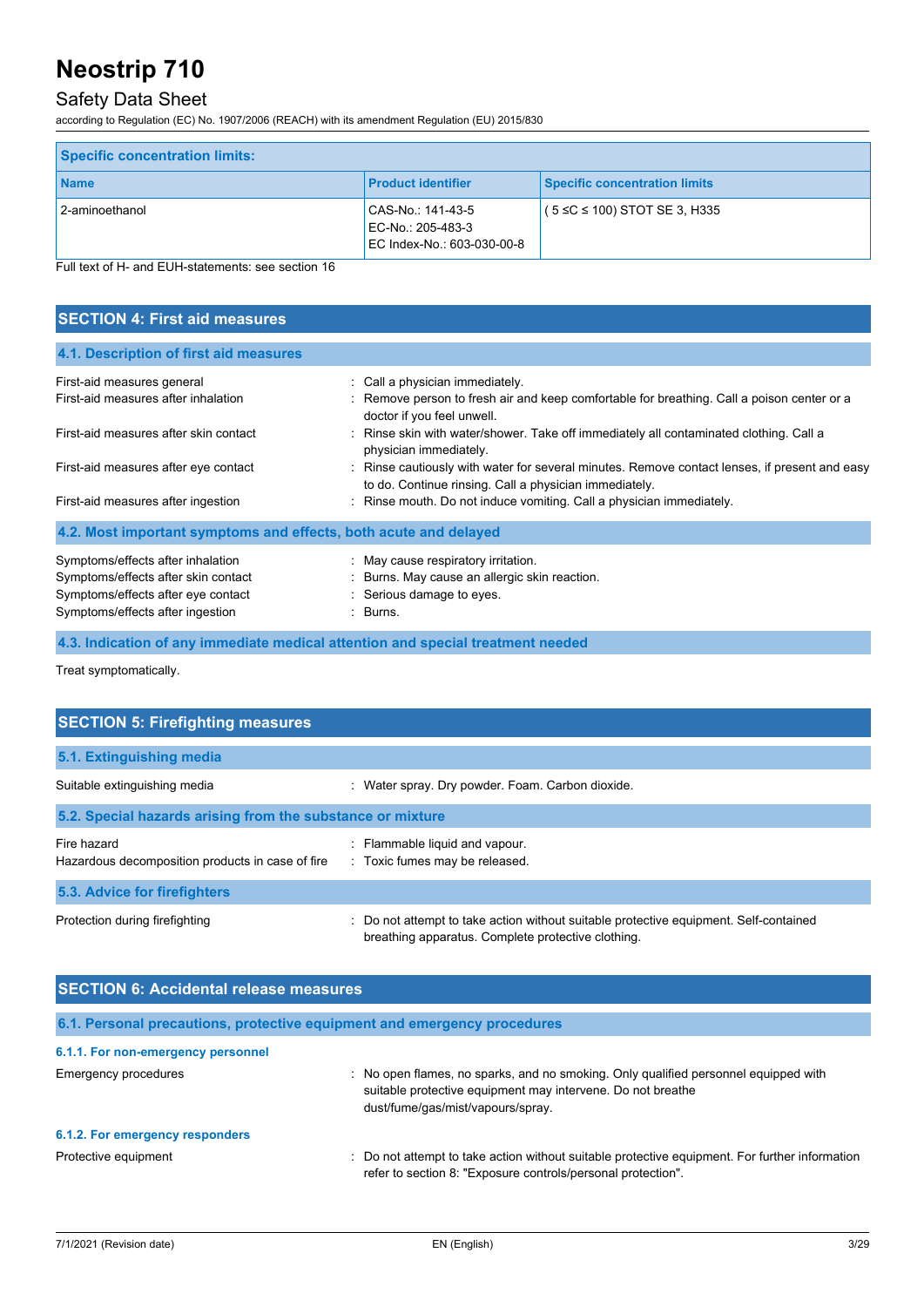### Safety Data Sheet

according to Regulation (EC) No. 1907/2006 (REACH) with its amendment Regulation (EU) 2015/830

### **6.2. Environmental precautions**

Avoid release to the environment. Notify authorities if product enters sewers or public waters.

| 6.3. Methods and material for containment and cleaning up |                                                                                                                  |
|-----------------------------------------------------------|------------------------------------------------------------------------------------------------------------------|
| For containment                                           | : Collect spillage.                                                                                              |
| Methods for cleaning up                                   | : Take up liquid spill into absorbent material. Notify authorities if product enters sewers or<br>public waters. |
| Other information                                         | : Dispose of materials or solid residues at an authorized site.                                                  |
| 6.4. Reference to other sections                          |                                                                                                                  |

#### For further information refer to section 13.

| <b>SECTION 7: Handling and storage</b>                            |                                                                                                                                                                                                                                                                                                                                                                                                                                                                                                                                                                                                                                                                                                                                                                                                              |
|-------------------------------------------------------------------|--------------------------------------------------------------------------------------------------------------------------------------------------------------------------------------------------------------------------------------------------------------------------------------------------------------------------------------------------------------------------------------------------------------------------------------------------------------------------------------------------------------------------------------------------------------------------------------------------------------------------------------------------------------------------------------------------------------------------------------------------------------------------------------------------------------|
| 7.1. Precautions for safe handling                                |                                                                                                                                                                                                                                                                                                                                                                                                                                                                                                                                                                                                                                                                                                                                                                                                              |
| Precautions for safe handling<br>Hygiene measures                 | : Keep away from heat, hot surfaces, sparks, open flames and other ignition sources. No<br>smoking. Ground/bond container and receiving equipment. Use only non-sparking tools.<br>Take precautionary measures against static discharge. Flammable vapours may<br>accumulate in the container. Use explosion-proof equipment. Wear personal protective<br>equipment. Obtain special instructions before use. Do not handle until all safety precautions<br>have been read and understood. Use only outdoors or in a well-ventilated area. Avoid<br>contact with skin and eyes. Do not breathe dust/fume/gas/mist/vapours/spray.<br>: Separate working clothes from town clothes. Launder separately. Wash contaminated<br>clothing before reuse. Contaminated work clothing should not be allowed out of the |
| 7.2. Conditions for safe storage, including any incompatibilities | workplace. Do not eat, drink or smoke when using this product. Always wash hands after<br>handling the product.                                                                                                                                                                                                                                                                                                                                                                                                                                                                                                                                                                                                                                                                                              |
| Technical measures                                                | : Ground/bond container and receiving equipment.                                                                                                                                                                                                                                                                                                                                                                                                                                                                                                                                                                                                                                                                                                                                                             |

: Store in a well-ventilated place. Keep cool. Keep container tightly closed. Store locked up.

| Storage conditions |
|--------------------|
|--------------------|

**7.3. Specific end use(s)**

### No additional information available

### **SECTION 8: Exposure controls/personal protection**

### **8.1. Control parameters**

### **8.1.1 National occupational exposure and biological limit values**

| N-methyl-2-pyrrolidone, 1-methyl-2-pyrrolidone (872-50-4) |                                  |
|-----------------------------------------------------------|----------------------------------|
| <b>EU - Indicative Occupational Exposure Limit (IOEL)</b> |                                  |
| Local name                                                | n-Methyl-2-pyrrolidone           |
| <b>IOEL TWA</b>                                           | 40 mg/m <sup>3</sup>             |
| <b>IOEL STEL</b>                                          | $80 \text{ mg/m}^3$              |
| <b>IOEL STEL [ppm]</b>                                    | 20 ppm                           |
| Remark                                                    | <b>Skin</b>                      |
| Regulatory reference                                      | COMMISSION DIRECTIVE 2009/161/EU |
| <b>EU - Biological Limit Value (BLV)</b>                  |                                  |
| Local name                                                | N-Methyl-2-pyrrolidone           |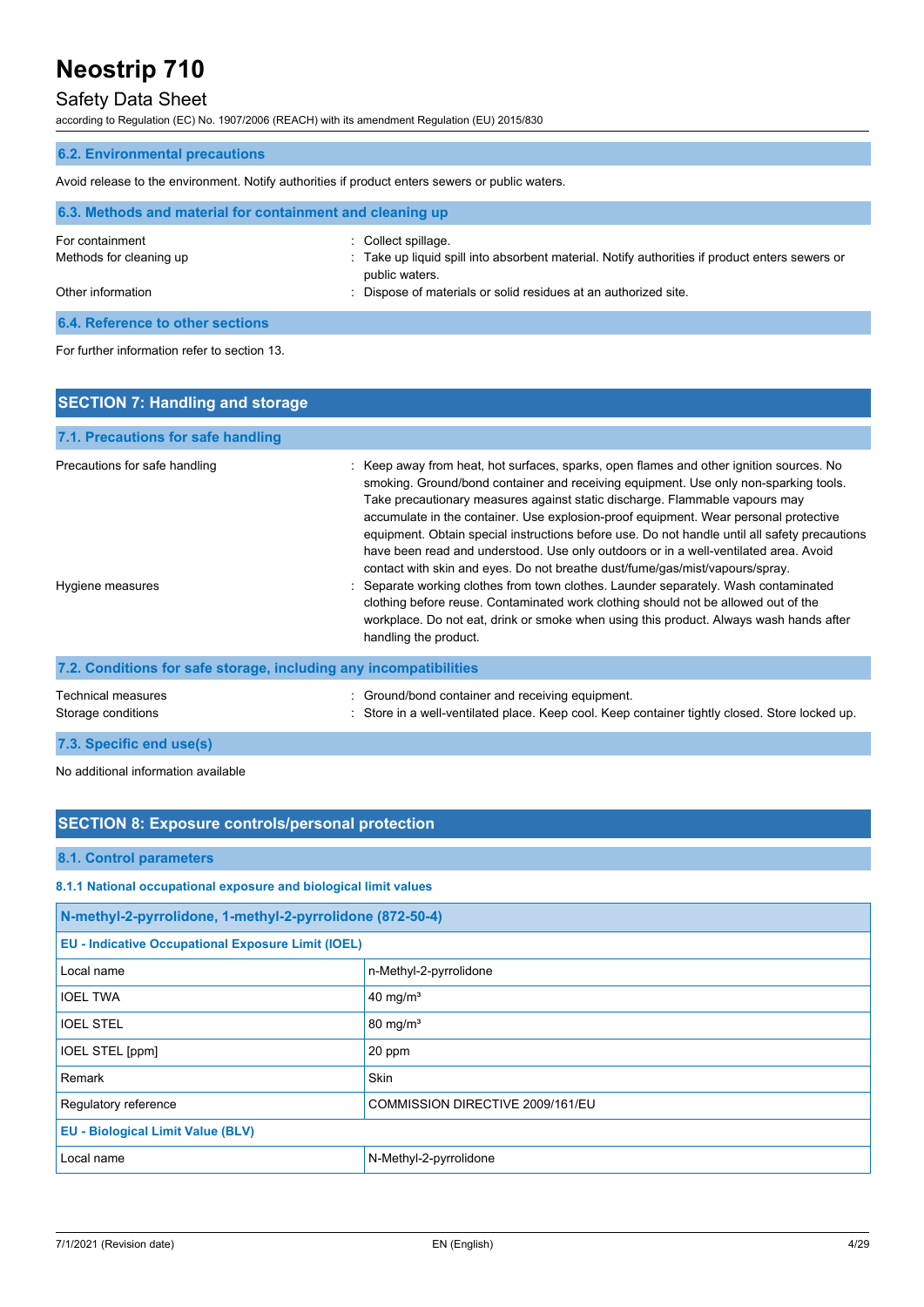## Safety Data Sheet

| N-methyl-2-pyrrolidone, 1-methyl-2-pyrrolidone (872-50-4) |                                                                                                                                                                                                                                                                                                                                                                                                                                                                                                                               |  |
|-----------------------------------------------------------|-------------------------------------------------------------------------------------------------------------------------------------------------------------------------------------------------------------------------------------------------------------------------------------------------------------------------------------------------------------------------------------------------------------------------------------------------------------------------------------------------------------------------------|--|
| <b>BLV</b>                                                | 20 mg/g creatinine Parameter: 2-hydroxy-N-methylsuccinimide - Medium: urine - Sampling<br>time: morning-after-shift; 18 hours<br>70 mg/g creatinine Parameter: 5-hydroxy-N-methyl-2-pyrrolidone - Medium: urine -<br>Sampling time: 2-4 hours after the end of exposure/shift                                                                                                                                                                                                                                                 |  |
| Regulatory reference                                      | SCOEL List of recommended health-based BLVs and BGVs                                                                                                                                                                                                                                                                                                                                                                                                                                                                          |  |
| <b>Albania - Occupational Exposure Limits</b>             |                                                                                                                                                                                                                                                                                                                                                                                                                                                                                                                               |  |
| Local name                                                | n-Metil pirolidon-2                                                                                                                                                                                                                                                                                                                                                                                                                                                                                                           |  |
| <b>OEL TWA</b>                                            | 40 mg/ $m3$                                                                                                                                                                                                                                                                                                                                                                                                                                                                                                                   |  |
| OEL TWA [ppm]                                             | 10 ppm                                                                                                                                                                                                                                                                                                                                                                                                                                                                                                                        |  |
| <b>OEL STEL</b>                                           | $80 \text{ mg/m}^3$                                                                                                                                                                                                                                                                                                                                                                                                                                                                                                           |  |
| OEL STEL [ppm]                                            | 20 ppm                                                                                                                                                                                                                                                                                                                                                                                                                                                                                                                        |  |
| Remark                                                    | Lëkurë (tregon mundësinë e një marrjeje të rëndësishme nëpërmjet lëkurës)                                                                                                                                                                                                                                                                                                                                                                                                                                                     |  |
| Regulatory reference                                      | VENDIM Nr. 522, datë 6.8.2014 PËR MIRATIMIN E RREGULLORES "PËR MBROJTJEN<br>E SIGURISË DHE SHËNDETIT TË PUNËMARRËSVE NGA RISQET E LIDHURA ME<br>AGJENTËT KIMIKË NË PUNË"                                                                                                                                                                                                                                                                                                                                                      |  |
| <b>Austria - Occupational Exposure Limits</b>             |                                                                                                                                                                                                                                                                                                                                                                                                                                                                                                                               |  |
| Local name                                                | N-Methyl-2-pyrrolidon                                                                                                                                                                                                                                                                                                                                                                                                                                                                                                         |  |
| MAK (OEL TWA)                                             | 40 mg/ $m3$                                                                                                                                                                                                                                                                                                                                                                                                                                                                                                                   |  |
| MAK (OEL TWA) [ppm]                                       | 10 ppm                                                                                                                                                                                                                                                                                                                                                                                                                                                                                                                        |  |
| MAK (OEL STEL)                                            | 80 mg/m <sup>3</sup> (4x 15(Miw) min)                                                                                                                                                                                                                                                                                                                                                                                                                                                                                         |  |
| MAK (OEL STEL) [ppm]                                      | 20 ppm (4x 15(Miw) min)                                                                                                                                                                                                                                                                                                                                                                                                                                                                                                       |  |
| Remark                                                    | H, Sh. Fortpflanzungsgefährdend: D                                                                                                                                                                                                                                                                                                                                                                                                                                                                                            |  |
| Regulatory reference                                      | BGBI. II Nr. 238/2018                                                                                                                                                                                                                                                                                                                                                                                                                                                                                                         |  |
| <b>Belgium - Occupational Exposure Limits</b>             |                                                                                                                                                                                                                                                                                                                                                                                                                                                                                                                               |  |
| Local name                                                | N-méthyl-2-pyrrolidone # N-Methyl-2-pyrrolidon                                                                                                                                                                                                                                                                                                                                                                                                                                                                                |  |
| <b>OEL TWA</b>                                            | $40$ mg/m <sup>3</sup>                                                                                                                                                                                                                                                                                                                                                                                                                                                                                                        |  |
| OEL TWA [ppm]                                             | 10 ppm                                                                                                                                                                                                                                                                                                                                                                                                                                                                                                                        |  |
| <b>OEL STEL</b>                                           | 80 mg/m <sup>3</sup>                                                                                                                                                                                                                                                                                                                                                                                                                                                                                                          |  |
| OEL STEL [ppm]                                            | 20 ppm                                                                                                                                                                                                                                                                                                                                                                                                                                                                                                                        |  |
| Remark                                                    | D: la mention "D" signifie que la résorption de l'agent, via la peau, les muqueuses ou les<br>yeux, constitue une partie importante de l'exposition totale. Cette résorption peut se faire<br>tant par contact direct que par présence de l'agent dans l'air. # D: de vermelding "D"<br>betekent dat de opname van het agens via de huid, de slijmvliezen of de ogen een<br>belangrijk deel van de totale blootstelling vormt. Deze opname kan het gevolg zijn van<br>zowel direct contact als zijn aanwezigheid in de lucht. |  |
| Regulatory reference                                      | Koninklijk besluit/Arrêté royal 19/11/2020                                                                                                                                                                                                                                                                                                                                                                                                                                                                                    |  |
| <b>Bulgaria - Occupational Exposure Limits</b>            |                                                                                                                                                                                                                                                                                                                                                                                                                                                                                                                               |  |
| Local name                                                | n-метил-2-пиролидон                                                                                                                                                                                                                                                                                                                                                                                                                                                                                                           |  |
| OEL TWA                                                   | 40 mg/ $m3$                                                                                                                                                                                                                                                                                                                                                                                                                                                                                                                   |  |
| OEL TWA [ppm]                                             | 10 ppm                                                                                                                                                                                                                                                                                                                                                                                                                                                                                                                        |  |
| <b>OEL STEL</b>                                           | 80 mg/ $m3$                                                                                                                                                                                                                                                                                                                                                                                                                                                                                                                   |  |
| OEL STEL [ppm]                                            | 20 ppm                                                                                                                                                                                                                                                                                                                                                                                                                                                                                                                        |  |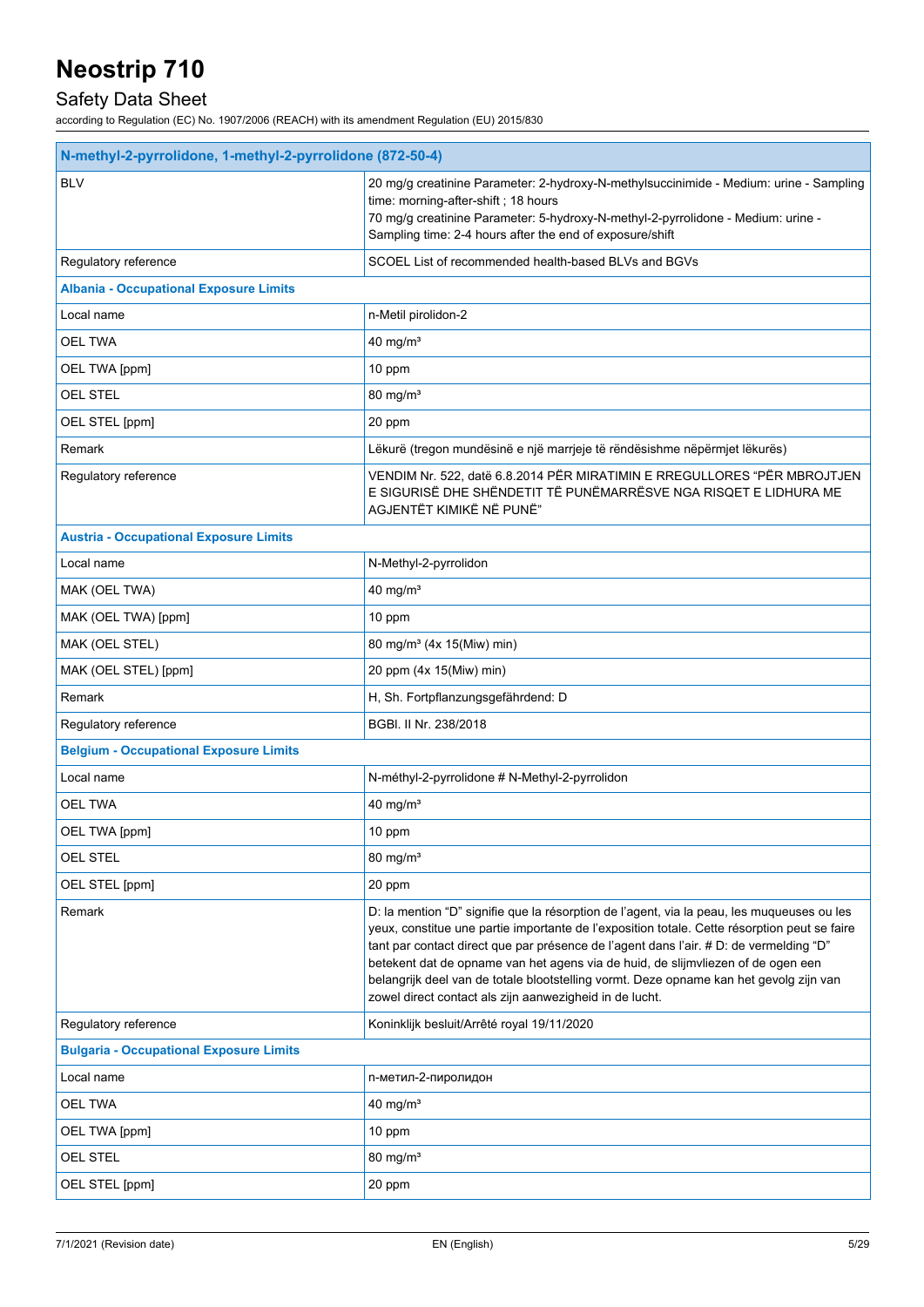## Safety Data Sheet

| N-methyl-2-pyrrolidone, 1-methyl-2-pyrrolidone (872-50-4) |                                                                                                                                                                                                                                                                                                                                                 |  |
|-----------------------------------------------------------|-------------------------------------------------------------------------------------------------------------------------------------------------------------------------------------------------------------------------------------------------------------------------------------------------------------------------------------------------|--|
| Remark                                                    | Кожа (възможна е значителна резорбция чрез кожата); • (Химични агенти, за които<br>са определени гранични стойности във въздуха на работната среда за Европейската<br>общност)                                                                                                                                                                  |  |
| Regulatory reference                                      | Наредба № 13 от 30.12.2003 г. за защита на работещите от рискове, свързани с<br>експозиция на химични агенти при работа (изм. и доп. ДВ. бр.5 от 17 Януари 2020 г.)                                                                                                                                                                             |  |
| <b>Croatia - Occupational Exposure Limits</b>             |                                                                                                                                                                                                                                                                                                                                                 |  |
| Local name                                                | N-metil-2-pirolidon; 1-metil-2-pirolidon                                                                                                                                                                                                                                                                                                        |  |
| GVI (OEL TWA) [1]                                         | $40$ mg/m <sup>3</sup>                                                                                                                                                                                                                                                                                                                          |  |
| GVI (OEL TWA) [2]                                         | 10 ppm                                                                                                                                                                                                                                                                                                                                          |  |
| KGVI (OEL STEL)                                           | 80 mg/m <sup>3</sup>                                                                                                                                                                                                                                                                                                                            |  |
| KGVI (OEL STEL) [ppm]                                     | 20 ppm                                                                                                                                                                                                                                                                                                                                          |  |
| Remark                                                    | Direktiva: 2009/161/EU. Napomena: Koža (razvrstana kao tvar koja nadražuje kožu<br>(H315)), Repr 1B                                                                                                                                                                                                                                             |  |
| Regulatory reference                                      | Pravilnik o izmjenama i dopunama Pravilnika o graničnim vrijednostima izloženosti<br>opasnim tvarima pri radu i o biološkim graničnim vrijednostima (NN 91/2018)                                                                                                                                                                                |  |
| <b>Croatia - Biological limit values</b>                  |                                                                                                                                                                                                                                                                                                                                                 |  |
| Local name                                                | N-metil-2-pirolidon                                                                                                                                                                                                                                                                                                                             |  |
| <b>BLV</b>                                                | 20 mg/g creatinine Karakteristični pokazatelj: 2-hidroksi-N-metilsukcinimid - Biološki<br>uzorak: mokraća - Vrijeme uzorkovanja: Oko 16 sati nakon završetka radne smjene<br>70 mg/g creatinine Karakteristični pokazatelj: 5-hidroksi-N-metil-2-pirolidon - Biološki<br>uzorak: mokraća - Vrijeme uzorkovanja: (2-4 nakon radne smjene/prekida |  |
| Regulatory reference                                      | Pravilnik o izmjenama i dopunama Pravilnika o graničnim vrijednostima izloženosti<br>opasnim tvarima pri radu i o biološkim graničnim vrijednostima (NN 91/2018)                                                                                                                                                                                |  |
| <b>Denmark - Occupational Exposure Limits</b>             |                                                                                                                                                                                                                                                                                                                                                 |  |
| Local name                                                | N-Methyl-2-pyrrolidon                                                                                                                                                                                                                                                                                                                           |  |
| OEL TWA [1]                                               | $20 \text{ mg/m}^3$                                                                                                                                                                                                                                                                                                                             |  |
| OEL TWA [2]                                               | 5 ppm                                                                                                                                                                                                                                                                                                                                           |  |
| Regulatory reference                                      | BEK nr 290 af 13/02/2021                                                                                                                                                                                                                                                                                                                        |  |
| <b>Estonia - Occupational Exposure Limits</b>             |                                                                                                                                                                                                                                                                                                                                                 |  |
| Local name                                                | N-metüül-2-pürrolidoon                                                                                                                                                                                                                                                                                                                          |  |
| <b>OEL TWA</b>                                            | 40 mg/ $m3$                                                                                                                                                                                                                                                                                                                                     |  |
| OEL TWA [ppm]                                             | 10 ppm                                                                                                                                                                                                                                                                                                                                          |  |
| OEL STEL                                                  | 80 mg/ $m3$                                                                                                                                                                                                                                                                                                                                     |  |
| OEL STEL [ppm]                                            | 20 ppm                                                                                                                                                                                                                                                                                                                                          |  |
| Remark                                                    | A (Naha kaudu kergesti imenduv aine)                                                                                                                                                                                                                                                                                                            |  |
| Regulatory reference                                      | Vabariigi Valitsuse 20. märtsi 2001. a määruse nr 105 (RT I, 17.10.2019, 2); Vabariigi<br>Valitsuse 10. märtsi 2019. a määruse nr 84                                                                                                                                                                                                            |  |
| <b>Finland - Occupational Exposure Limits</b>             |                                                                                                                                                                                                                                                                                                                                                 |  |
| Local name                                                | N-Metyylipyrrolidoni                                                                                                                                                                                                                                                                                                                            |  |
| HTP (OEL TWA) [1]                                         | 14 mg/m <sup>3</sup>                                                                                                                                                                                                                                                                                                                            |  |
| HTP (OEL TWA) [2]                                         | 3.5 ppm                                                                                                                                                                                                                                                                                                                                         |  |
| HTP (OEL STEL)                                            | 80 mg/ $m3$                                                                                                                                                                                                                                                                                                                                     |  |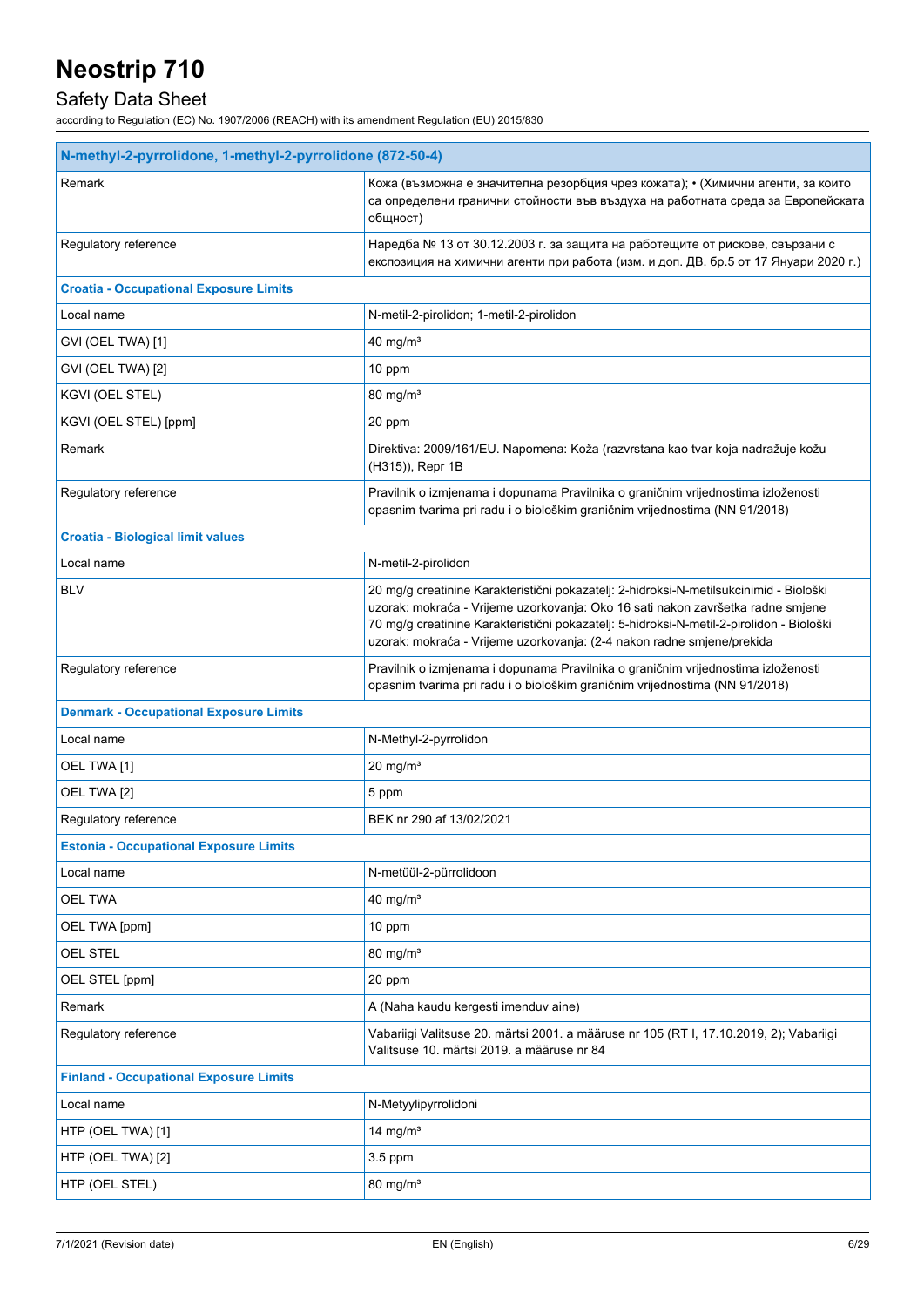## Safety Data Sheet

| N-methyl-2-pyrrolidone, 1-methyl-2-pyrrolidone (872-50-4) |                                                                                                                                                                                               |  |
|-----------------------------------------------------------|-----------------------------------------------------------------------------------------------------------------------------------------------------------------------------------------------|--|
| HTP (OEL STEL) [ppm]                                      | 20 ppm                                                                                                                                                                                        |  |
| Regulatory reference                                      | HTP-ARVOT 2020 (Sosiaali- ja terveysministeriö)                                                                                                                                               |  |
| <b>France - Occupational Exposure Limits</b>              |                                                                                                                                                                                               |  |
| Local name                                                | N-Méthyl-2-pyrrolidone                                                                                                                                                                        |  |
| VME (OEL TWA)                                             | $40$ mg/m <sup>3</sup>                                                                                                                                                                        |  |
| VME (OEL TWA) [ppm]                                       | 10 ppm                                                                                                                                                                                        |  |
| VLE (OEL Ceiling/STEL)                                    | 80 mg/m <sup>3</sup>                                                                                                                                                                          |  |
| VLE (OEL Ceiling/STEL) [ppm]                              | 20 ppm                                                                                                                                                                                        |  |
| Remark                                                    | Valeurs règlementaires indicatives; risque de pénétration percutanée; substance classée<br>toxique pour la reproduction de catégorie 1B                                                       |  |
| Regulatory reference                                      | Arrêté du 30 juin 2004 modifié (réf.: INRS ED 984, 2016)                                                                                                                                      |  |
| <b>Germany - Occupational Exposure Limits (TRGS 900)</b>  |                                                                                                                                                                                               |  |
| Local name                                                | N-Methyl-2-pyrrolidon (Dampf)                                                                                                                                                                 |  |
| AGW (OEL TWA) [1]                                         | 82 mg/ $m3$                                                                                                                                                                                   |  |
| AGW (OEL TWA) [2]                                         | 20 ppm                                                                                                                                                                                        |  |
| Peak exposure limitation factor                           | 2(1)                                                                                                                                                                                          |  |
| Remark                                                    | EU; DFG; AGS; H; Y; 11; 19; 32                                                                                                                                                                |  |
| Regulatory reference                                      | TRGS900                                                                                                                                                                                       |  |
| <b>Germany - Biological limit values (TRGS 903)</b>       |                                                                                                                                                                                               |  |
| Local name                                                | N-Methyl-2-pyrrolidon                                                                                                                                                                         |  |
| Biological limit value                                    | 150 mg/l Parameter: 5-Hydroxy- N-methyl-2-pyrrolidon - Untersuchungsmaterial: U = Urin<br>- Probenahmezeitpunkt: b) Expositionsende, bzw. Schichtende - Festlegung/Begründung:<br>05/2013 DFG |  |
| Regulatory reference                                      | <b>TRGS 903</b>                                                                                                                                                                               |  |
| <b>Gibraltar - Occupational Exposure Limits</b>           |                                                                                                                                                                                               |  |
| Local name                                                | n-Methyl-2-pyrrolidone                                                                                                                                                                        |  |
| <b>OEL TWA</b>                                            | 40 mg/m <sup>3</sup>                                                                                                                                                                          |  |
| OEL TWA [ppm]                                             | 10 ppm                                                                                                                                                                                        |  |
| <b>OEL STEL</b>                                           | $80$ mg/m <sup>3</sup>                                                                                                                                                                        |  |
| OEL STEL [ppm]                                            | 20 ppm                                                                                                                                                                                        |  |
| Remark                                                    | Skin                                                                                                                                                                                          |  |
| Regulatory reference                                      | Factories (Control of Chemical Agents at Work) Regulations 2003 (LN. 2018/181)                                                                                                                |  |
| <b>Greece - Occupational Exposure Limits</b>              |                                                                                                                                                                                               |  |
| Local name                                                | Μεθυλ-2-πυρολιδόνη, Ν-                                                                                                                                                                        |  |
| OEL TWA                                                   | 40 mg/m <sup>3</sup>                                                                                                                                                                          |  |
| OEL TWA [ppm]                                             | 10 ppm                                                                                                                                                                                        |  |
| <b>OEL STEL</b>                                           | $80$ mg/m <sup>3</sup>                                                                                                                                                                        |  |
| OEL STEL [ppm]                                            | 20 ppm                                                                                                                                                                                        |  |
| Remark                                                    | Η ένδειξη «δέρμα» στις οριακές τιμές επαγγελματικής έκθεσης επισημαίνει το ενδεχόμενο<br>σημαντικής διείσδυσης μέσω του δέρματος.                                                             |  |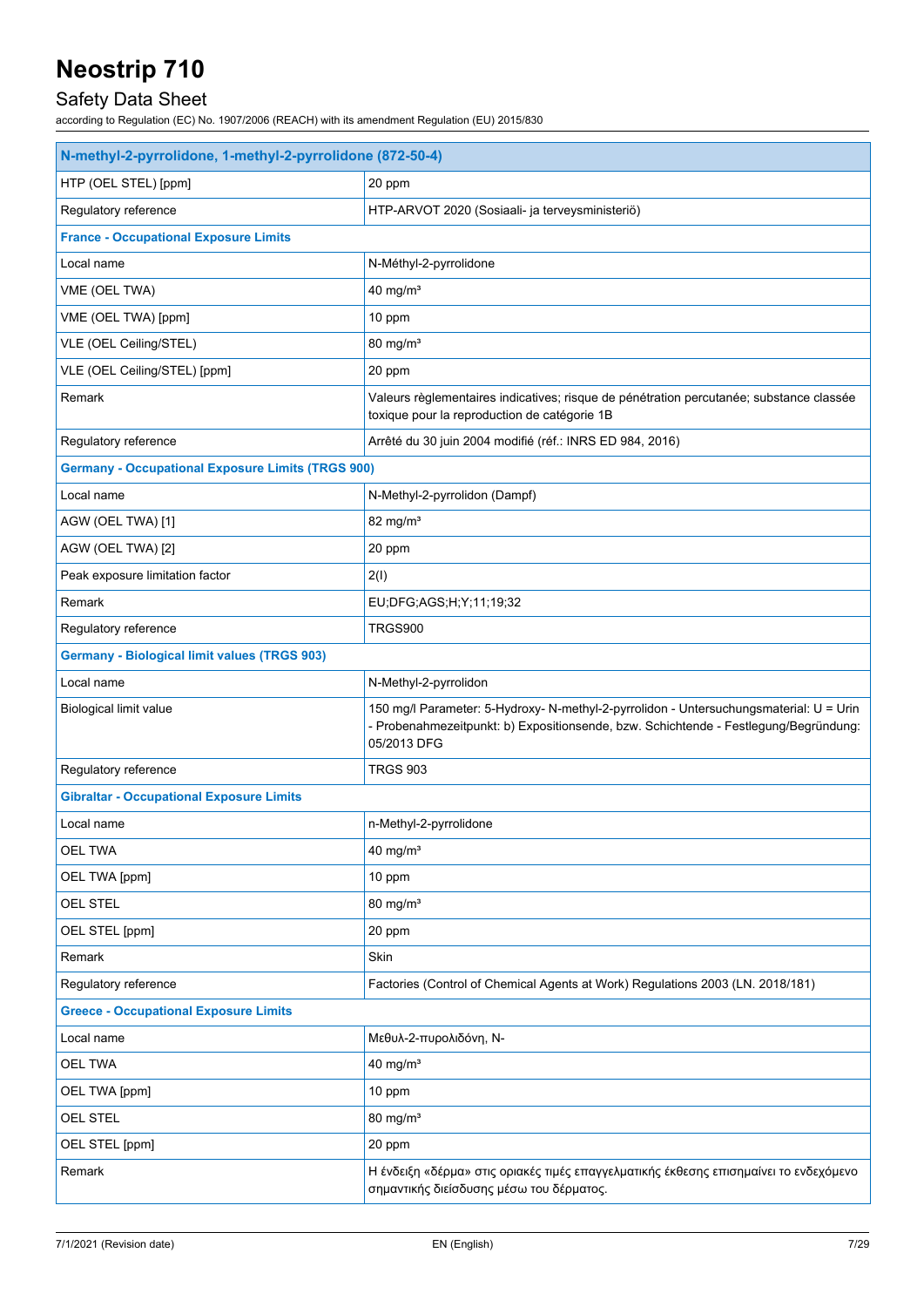## Safety Data Sheet

| N-methyl-2-pyrrolidone, 1-methyl-2-pyrrolidone (872-50-4) |                                                                                                                                            |  |
|-----------------------------------------------------------|--------------------------------------------------------------------------------------------------------------------------------------------|--|
| Regulatory reference                                      | Π.Δ. 12/2012 - Προστασία της υγείας των εργαζομένων που εκτίθενται σε ορισμένους<br>χημικούς παράγοντες κατά τη διάρκεια της εργασίας τους |  |
| <b>Hungary - Occupational Exposure Limits</b>             |                                                                                                                                            |  |
| Local name                                                | N-METIL-2-PIRROLIDON                                                                                                                       |  |
| AK (OEL TWA)                                              | 40 mg/m <sup>3</sup>                                                                                                                       |  |
| CK (OEL STEL)                                             | 80 mg/m <sup>3</sup>                                                                                                                       |  |
| Regulatory reference                                      | 5/2020. (II. 6.) ITM rendelet - A kémiai kóroki tényezők hatásának kitett munkavállalók<br>egészségének és biztonságának védelméről        |  |
| <b>Ireland - Occupational Exposure Limits</b>             |                                                                                                                                            |  |
| Local name                                                | n-Methyl-2-pyrrolidone                                                                                                                     |  |
| OEL TWA [1]                                               | 40 mg/m <sup>3</sup>                                                                                                                       |  |
| OEL TWA [2]                                               | 10 ppm                                                                                                                                     |  |
| <b>OEL STEL</b>                                           | $80 \text{ mg/m}^3$                                                                                                                        |  |
| OEL STEL [ppm]                                            | 20 ppm                                                                                                                                     |  |
| Regulatory reference                                      | Chemical Agents Code of Practice 2020                                                                                                      |  |
| <b>Italy - Occupational Exposure Limits</b>               |                                                                                                                                            |  |
| Local name                                                | n-Metil-2-pirrolidone                                                                                                                      |  |
| <b>OEL TWA</b>                                            | 40 mg/m <sup>3</sup>                                                                                                                       |  |
| OEL TWA [ppm]                                             | 10 ppm                                                                                                                                     |  |
| <b>OEL STEL</b>                                           | 80 mg/m <sup>3</sup>                                                                                                                       |  |
| OEL STEL [ppm]                                            | 20 ppm                                                                                                                                     |  |
| Remark                                                    | Cute                                                                                                                                       |  |
| Regulatory reference                                      | Allegato XXXVIII del D.Lgs. 9 aprile 2008, n. 81 e s.m.i.                                                                                  |  |
| <b>Latvia - Occupational Exposure Limits</b>              |                                                                                                                                            |  |
| Local name                                                | 1-metil-2-pirolidīnons (N-metil-2-pirolidons)                                                                                              |  |
| <b>OEL TWA</b>                                            | 40 mg/ $m3$                                                                                                                                |  |
| OEL TWA [ppm]                                             | 10 ppm                                                                                                                                     |  |
| <b>OEL STEL</b>                                           | $80$ mg/m <sup>3</sup>                                                                                                                     |  |
| OEL STEL [ppm]                                            | 20 ppm                                                                                                                                     |  |
| Remark                                                    | Āda                                                                                                                                        |  |
| Regulatory reference                                      | Ministru kabineta 2007. gada 15. maija noteikumiem Nr. 325 (Grozījumi Ministru kabineta<br>2011. gada 1. februārī noteikumiem Nr. 92)      |  |
| <b>Lithuania - Occupational Exposure Limits</b>           |                                                                                                                                            |  |
| Local name                                                | n-metil-2-pirolidonas                                                                                                                      |  |
| IPRV (OEL TWA)                                            | $40$ mg/m <sup>3</sup>                                                                                                                     |  |
| IPRV (OEL TWA) [ppm]                                      | 10 ppm                                                                                                                                     |  |
| TPRV (OEL STEL)                                           | 80 mg/m <sup>3</sup>                                                                                                                       |  |
| TPRV (OEL STEL) [ppm]                                     | 20 ppm                                                                                                                                     |  |
| Regulatory reference                                      | LIETUVOS HIGIENOS NORMA HN 23:2011 (Nr. V-695/A1-272, 2018-06-12)                                                                          |  |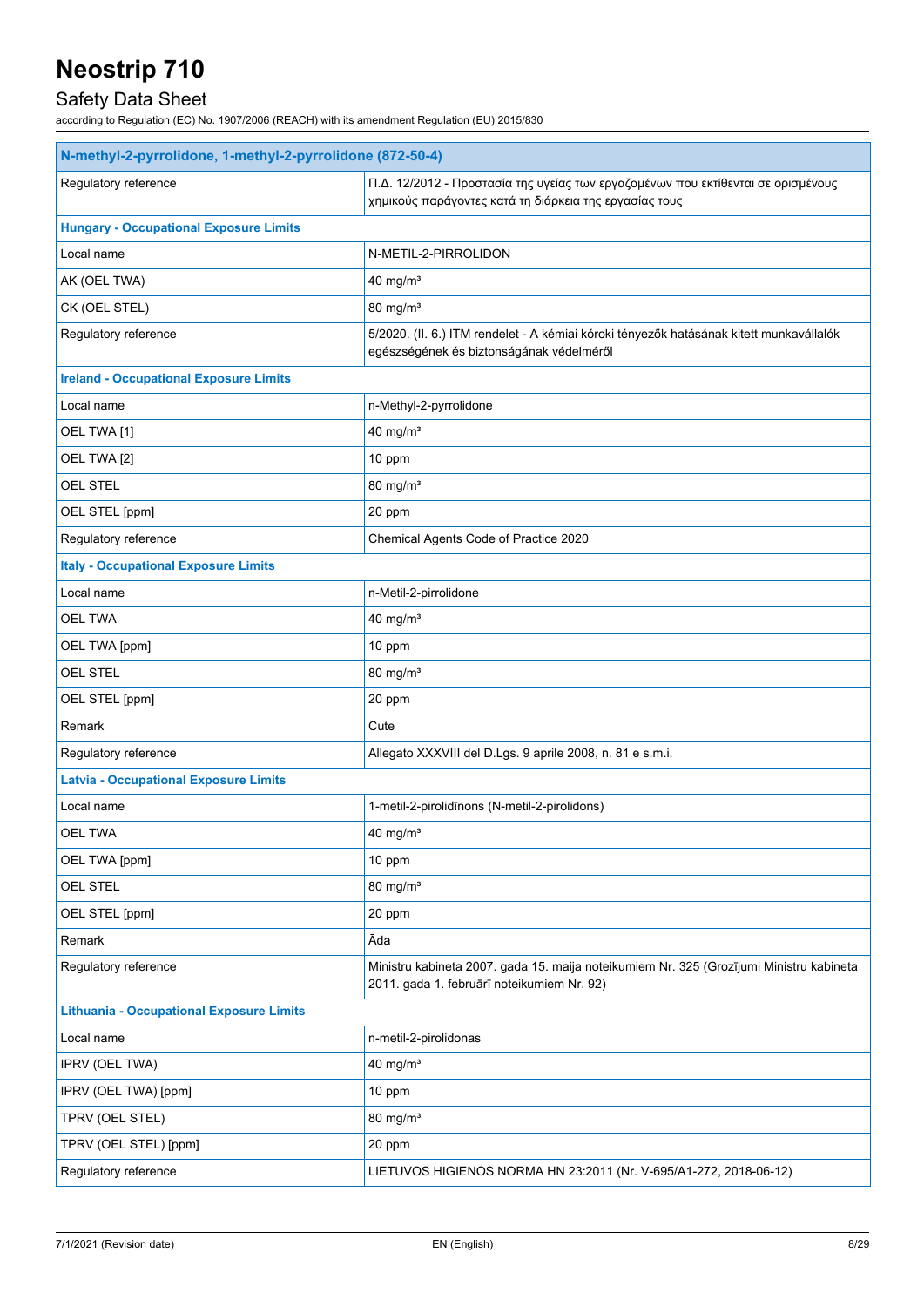## Safety Data Sheet

| <b>Malta - Occupational Exposure Limits</b><br>Local name<br>n-Methyl-2-pyrrolidone<br>OEL TWA<br>$40$ mg/m <sup>3</sup><br>OEL TWA [ppm]<br>10 ppm<br><b>OEL STEL</b><br>80 mg/m <sup>3</sup><br>OEL STEL [ppm]<br>20 ppm<br>Skin # Gilda<br>Remark<br>S.L.424.24 - Chemical Agents at Work Regulations (L.N.57 of 2018)<br>Regulatory reference<br><b>Netherlands - Occupational Exposure Limits</b><br>N-Methyl-2-pyrrolidon<br>Local name<br>MAC-TGG (OEL TWA)<br>$40$ mg/m <sup>3</sup><br>MAC-15 (OEL STEL)<br>80 mg/m <sup>3</sup><br>Remark<br>H (Huidopname) Stoffen die relatief gemakkelijk door de huid kunnen worden opgenomen,<br>hetgeen een substantiële bijdrage kan betekenen aan de totale inwendige blootstelling,<br>hebben in de lijst een H-aanduiding. Bij deze stoffen moeten naast maatregelen tegen<br>inademing ook adequate maatregelen ter voorkoming van huidcontact worden genomen.<br>Regulatory reference<br>Arbeidsomstandighedenregeling 2021<br><b>Poland - Occupational Exposure Limits</b><br>Local name<br>1-Metylo-2-pirolidon<br>40 mg/m <sup>3</sup><br>NDS (OEL TWA)<br>NDSCh (OEL STEL)<br>$80 \text{ mg/m}^3$<br>Regulatory reference<br>Dz. U. 2018 poz. 1286<br><b>Portugal - Biological Exposure Indices</b><br>Local name<br>N-Metil-2-pirrolidona<br>BEI<br>100 mg/l Parâmetro: 5-Hidroxi-N-metil-2-pirrolidona - Meio: urina - Momento da<br>amostragem: Fim do turno<br>Regulatory reference<br>Norma Portuguesa NP 1796:2014<br><b>Romania - Occupational Exposure Limits</b><br>Local name<br>n-metil-2-pirolidonă<br><b>OEL TWA</b><br>40 mg/ $m3$<br>OEL TWA [ppm]<br>10 ppm<br>80 mg/m <sup>3</sup><br>OEL STEL<br>OEL STEL [ppm]<br>20 ppm<br>Remark<br>P - posibilitatea unei penetrări cutanate importante; R1B - poate dăuna fătului; poate<br>dăuna fertilității<br>Regulatory reference<br>Hotărârea Guvernului nr. 1.218/2006 (Hotărârea nr. 53/2021)<br><b>Serbia - Occupational Exposure Limits</b><br>Local name<br>Н-метил-2-пиролидин<br>40 mg/ $m3$<br><b>OEL TWA</b><br>OEL TWA [ppm]<br>10 ppm<br>OEL STEL<br>$80$ mg/m <sup>3</sup> | N-methyl-2-pyrrolidone, 1-methyl-2-pyrrolidone (872-50-4) |  |  |
|---------------------------------------------------------------------------------------------------------------------------------------------------------------------------------------------------------------------------------------------------------------------------------------------------------------------------------------------------------------------------------------------------------------------------------------------------------------------------------------------------------------------------------------------------------------------------------------------------------------------------------------------------------------------------------------------------------------------------------------------------------------------------------------------------------------------------------------------------------------------------------------------------------------------------------------------------------------------------------------------------------------------------------------------------------------------------------------------------------------------------------------------------------------------------------------------------------------------------------------------------------------------------------------------------------------------------------------------------------------------------------------------------------------------------------------------------------------------------------------------------------------------------------------------------------------------------------------------------------------------------------------------------------------------------------------------------------------------------------------------------------------------------------------------------------------------------------------------------------------------------------------------------------------------------------------------------------------------------------------------------------------------------------------------------------------------------------------------------------------|-----------------------------------------------------------|--|--|
|                                                                                                                                                                                                                                                                                                                                                                                                                                                                                                                                                                                                                                                                                                                                                                                                                                                                                                                                                                                                                                                                                                                                                                                                                                                                                                                                                                                                                                                                                                                                                                                                                                                                                                                                                                                                                                                                                                                                                                                                                                                                                                               |                                                           |  |  |
|                                                                                                                                                                                                                                                                                                                                                                                                                                                                                                                                                                                                                                                                                                                                                                                                                                                                                                                                                                                                                                                                                                                                                                                                                                                                                                                                                                                                                                                                                                                                                                                                                                                                                                                                                                                                                                                                                                                                                                                                                                                                                                               |                                                           |  |  |
|                                                                                                                                                                                                                                                                                                                                                                                                                                                                                                                                                                                                                                                                                                                                                                                                                                                                                                                                                                                                                                                                                                                                                                                                                                                                                                                                                                                                                                                                                                                                                                                                                                                                                                                                                                                                                                                                                                                                                                                                                                                                                                               |                                                           |  |  |
|                                                                                                                                                                                                                                                                                                                                                                                                                                                                                                                                                                                                                                                                                                                                                                                                                                                                                                                                                                                                                                                                                                                                                                                                                                                                                                                                                                                                                                                                                                                                                                                                                                                                                                                                                                                                                                                                                                                                                                                                                                                                                                               |                                                           |  |  |
|                                                                                                                                                                                                                                                                                                                                                                                                                                                                                                                                                                                                                                                                                                                                                                                                                                                                                                                                                                                                                                                                                                                                                                                                                                                                                                                                                                                                                                                                                                                                                                                                                                                                                                                                                                                                                                                                                                                                                                                                                                                                                                               |                                                           |  |  |
|                                                                                                                                                                                                                                                                                                                                                                                                                                                                                                                                                                                                                                                                                                                                                                                                                                                                                                                                                                                                                                                                                                                                                                                                                                                                                                                                                                                                                                                                                                                                                                                                                                                                                                                                                                                                                                                                                                                                                                                                                                                                                                               |                                                           |  |  |
|                                                                                                                                                                                                                                                                                                                                                                                                                                                                                                                                                                                                                                                                                                                                                                                                                                                                                                                                                                                                                                                                                                                                                                                                                                                                                                                                                                                                                                                                                                                                                                                                                                                                                                                                                                                                                                                                                                                                                                                                                                                                                                               |                                                           |  |  |
|                                                                                                                                                                                                                                                                                                                                                                                                                                                                                                                                                                                                                                                                                                                                                                                                                                                                                                                                                                                                                                                                                                                                                                                                                                                                                                                                                                                                                                                                                                                                                                                                                                                                                                                                                                                                                                                                                                                                                                                                                                                                                                               |                                                           |  |  |
|                                                                                                                                                                                                                                                                                                                                                                                                                                                                                                                                                                                                                                                                                                                                                                                                                                                                                                                                                                                                                                                                                                                                                                                                                                                                                                                                                                                                                                                                                                                                                                                                                                                                                                                                                                                                                                                                                                                                                                                                                                                                                                               |                                                           |  |  |
|                                                                                                                                                                                                                                                                                                                                                                                                                                                                                                                                                                                                                                                                                                                                                                                                                                                                                                                                                                                                                                                                                                                                                                                                                                                                                                                                                                                                                                                                                                                                                                                                                                                                                                                                                                                                                                                                                                                                                                                                                                                                                                               |                                                           |  |  |
|                                                                                                                                                                                                                                                                                                                                                                                                                                                                                                                                                                                                                                                                                                                                                                                                                                                                                                                                                                                                                                                                                                                                                                                                                                                                                                                                                                                                                                                                                                                                                                                                                                                                                                                                                                                                                                                                                                                                                                                                                                                                                                               |                                                           |  |  |
|                                                                                                                                                                                                                                                                                                                                                                                                                                                                                                                                                                                                                                                                                                                                                                                                                                                                                                                                                                                                                                                                                                                                                                                                                                                                                                                                                                                                                                                                                                                                                                                                                                                                                                                                                                                                                                                                                                                                                                                                                                                                                                               |                                                           |  |  |
|                                                                                                                                                                                                                                                                                                                                                                                                                                                                                                                                                                                                                                                                                                                                                                                                                                                                                                                                                                                                                                                                                                                                                                                                                                                                                                                                                                                                                                                                                                                                                                                                                                                                                                                                                                                                                                                                                                                                                                                                                                                                                                               |                                                           |  |  |
|                                                                                                                                                                                                                                                                                                                                                                                                                                                                                                                                                                                                                                                                                                                                                                                                                                                                                                                                                                                                                                                                                                                                                                                                                                                                                                                                                                                                                                                                                                                                                                                                                                                                                                                                                                                                                                                                                                                                                                                                                                                                                                               |                                                           |  |  |
|                                                                                                                                                                                                                                                                                                                                                                                                                                                                                                                                                                                                                                                                                                                                                                                                                                                                                                                                                                                                                                                                                                                                                                                                                                                                                                                                                                                                                                                                                                                                                                                                                                                                                                                                                                                                                                                                                                                                                                                                                                                                                                               |                                                           |  |  |
|                                                                                                                                                                                                                                                                                                                                                                                                                                                                                                                                                                                                                                                                                                                                                                                                                                                                                                                                                                                                                                                                                                                                                                                                                                                                                                                                                                                                                                                                                                                                                                                                                                                                                                                                                                                                                                                                                                                                                                                                                                                                                                               |                                                           |  |  |
|                                                                                                                                                                                                                                                                                                                                                                                                                                                                                                                                                                                                                                                                                                                                                                                                                                                                                                                                                                                                                                                                                                                                                                                                                                                                                                                                                                                                                                                                                                                                                                                                                                                                                                                                                                                                                                                                                                                                                                                                                                                                                                               |                                                           |  |  |
|                                                                                                                                                                                                                                                                                                                                                                                                                                                                                                                                                                                                                                                                                                                                                                                                                                                                                                                                                                                                                                                                                                                                                                                                                                                                                                                                                                                                                                                                                                                                                                                                                                                                                                                                                                                                                                                                                                                                                                                                                                                                                                               |                                                           |  |  |
|                                                                                                                                                                                                                                                                                                                                                                                                                                                                                                                                                                                                                                                                                                                                                                                                                                                                                                                                                                                                                                                                                                                                                                                                                                                                                                                                                                                                                                                                                                                                                                                                                                                                                                                                                                                                                                                                                                                                                                                                                                                                                                               |                                                           |  |  |
|                                                                                                                                                                                                                                                                                                                                                                                                                                                                                                                                                                                                                                                                                                                                                                                                                                                                                                                                                                                                                                                                                                                                                                                                                                                                                                                                                                                                                                                                                                                                                                                                                                                                                                                                                                                                                                                                                                                                                                                                                                                                                                               |                                                           |  |  |
|                                                                                                                                                                                                                                                                                                                                                                                                                                                                                                                                                                                                                                                                                                                                                                                                                                                                                                                                                                                                                                                                                                                                                                                                                                                                                                                                                                                                                                                                                                                                                                                                                                                                                                                                                                                                                                                                                                                                                                                                                                                                                                               |                                                           |  |  |
|                                                                                                                                                                                                                                                                                                                                                                                                                                                                                                                                                                                                                                                                                                                                                                                                                                                                                                                                                                                                                                                                                                                                                                                                                                                                                                                                                                                                                                                                                                                                                                                                                                                                                                                                                                                                                                                                                                                                                                                                                                                                                                               |                                                           |  |  |
|                                                                                                                                                                                                                                                                                                                                                                                                                                                                                                                                                                                                                                                                                                                                                                                                                                                                                                                                                                                                                                                                                                                                                                                                                                                                                                                                                                                                                                                                                                                                                                                                                                                                                                                                                                                                                                                                                                                                                                                                                                                                                                               |                                                           |  |  |
|                                                                                                                                                                                                                                                                                                                                                                                                                                                                                                                                                                                                                                                                                                                                                                                                                                                                                                                                                                                                                                                                                                                                                                                                                                                                                                                                                                                                                                                                                                                                                                                                                                                                                                                                                                                                                                                                                                                                                                                                                                                                                                               |                                                           |  |  |
|                                                                                                                                                                                                                                                                                                                                                                                                                                                                                                                                                                                                                                                                                                                                                                                                                                                                                                                                                                                                                                                                                                                                                                                                                                                                                                                                                                                                                                                                                                                                                                                                                                                                                                                                                                                                                                                                                                                                                                                                                                                                                                               |                                                           |  |  |
|                                                                                                                                                                                                                                                                                                                                                                                                                                                                                                                                                                                                                                                                                                                                                                                                                                                                                                                                                                                                                                                                                                                                                                                                                                                                                                                                                                                                                                                                                                                                                                                                                                                                                                                                                                                                                                                                                                                                                                                                                                                                                                               |                                                           |  |  |
|                                                                                                                                                                                                                                                                                                                                                                                                                                                                                                                                                                                                                                                                                                                                                                                                                                                                                                                                                                                                                                                                                                                                                                                                                                                                                                                                                                                                                                                                                                                                                                                                                                                                                                                                                                                                                                                                                                                                                                                                                                                                                                               |                                                           |  |  |
|                                                                                                                                                                                                                                                                                                                                                                                                                                                                                                                                                                                                                                                                                                                                                                                                                                                                                                                                                                                                                                                                                                                                                                                                                                                                                                                                                                                                                                                                                                                                                                                                                                                                                                                                                                                                                                                                                                                                                                                                                                                                                                               |                                                           |  |  |
|                                                                                                                                                                                                                                                                                                                                                                                                                                                                                                                                                                                                                                                                                                                                                                                                                                                                                                                                                                                                                                                                                                                                                                                                                                                                                                                                                                                                                                                                                                                                                                                                                                                                                                                                                                                                                                                                                                                                                                                                                                                                                                               |                                                           |  |  |
|                                                                                                                                                                                                                                                                                                                                                                                                                                                                                                                                                                                                                                                                                                                                                                                                                                                                                                                                                                                                                                                                                                                                                                                                                                                                                                                                                                                                                                                                                                                                                                                                                                                                                                                                                                                                                                                                                                                                                                                                                                                                                                               |                                                           |  |  |
|                                                                                                                                                                                                                                                                                                                                                                                                                                                                                                                                                                                                                                                                                                                                                                                                                                                                                                                                                                                                                                                                                                                                                                                                                                                                                                                                                                                                                                                                                                                                                                                                                                                                                                                                                                                                                                                                                                                                                                                                                                                                                                               |                                                           |  |  |
|                                                                                                                                                                                                                                                                                                                                                                                                                                                                                                                                                                                                                                                                                                                                                                                                                                                                                                                                                                                                                                                                                                                                                                                                                                                                                                                                                                                                                                                                                                                                                                                                                                                                                                                                                                                                                                                                                                                                                                                                                                                                                                               |                                                           |  |  |
|                                                                                                                                                                                                                                                                                                                                                                                                                                                                                                                                                                                                                                                                                                                                                                                                                                                                                                                                                                                                                                                                                                                                                                                                                                                                                                                                                                                                                                                                                                                                                                                                                                                                                                                                                                                                                                                                                                                                                                                                                                                                                                               |                                                           |  |  |
|                                                                                                                                                                                                                                                                                                                                                                                                                                                                                                                                                                                                                                                                                                                                                                                                                                                                                                                                                                                                                                                                                                                                                                                                                                                                                                                                                                                                                                                                                                                                                                                                                                                                                                                                                                                                                                                                                                                                                                                                                                                                                                               |                                                           |  |  |
|                                                                                                                                                                                                                                                                                                                                                                                                                                                                                                                                                                                                                                                                                                                                                                                                                                                                                                                                                                                                                                                                                                                                                                                                                                                                                                                                                                                                                                                                                                                                                                                                                                                                                                                                                                                                                                                                                                                                                                                                                                                                                                               |                                                           |  |  |
|                                                                                                                                                                                                                                                                                                                                                                                                                                                                                                                                                                                                                                                                                                                                                                                                                                                                                                                                                                                                                                                                                                                                                                                                                                                                                                                                                                                                                                                                                                                                                                                                                                                                                                                                                                                                                                                                                                                                                                                                                                                                                                               |                                                           |  |  |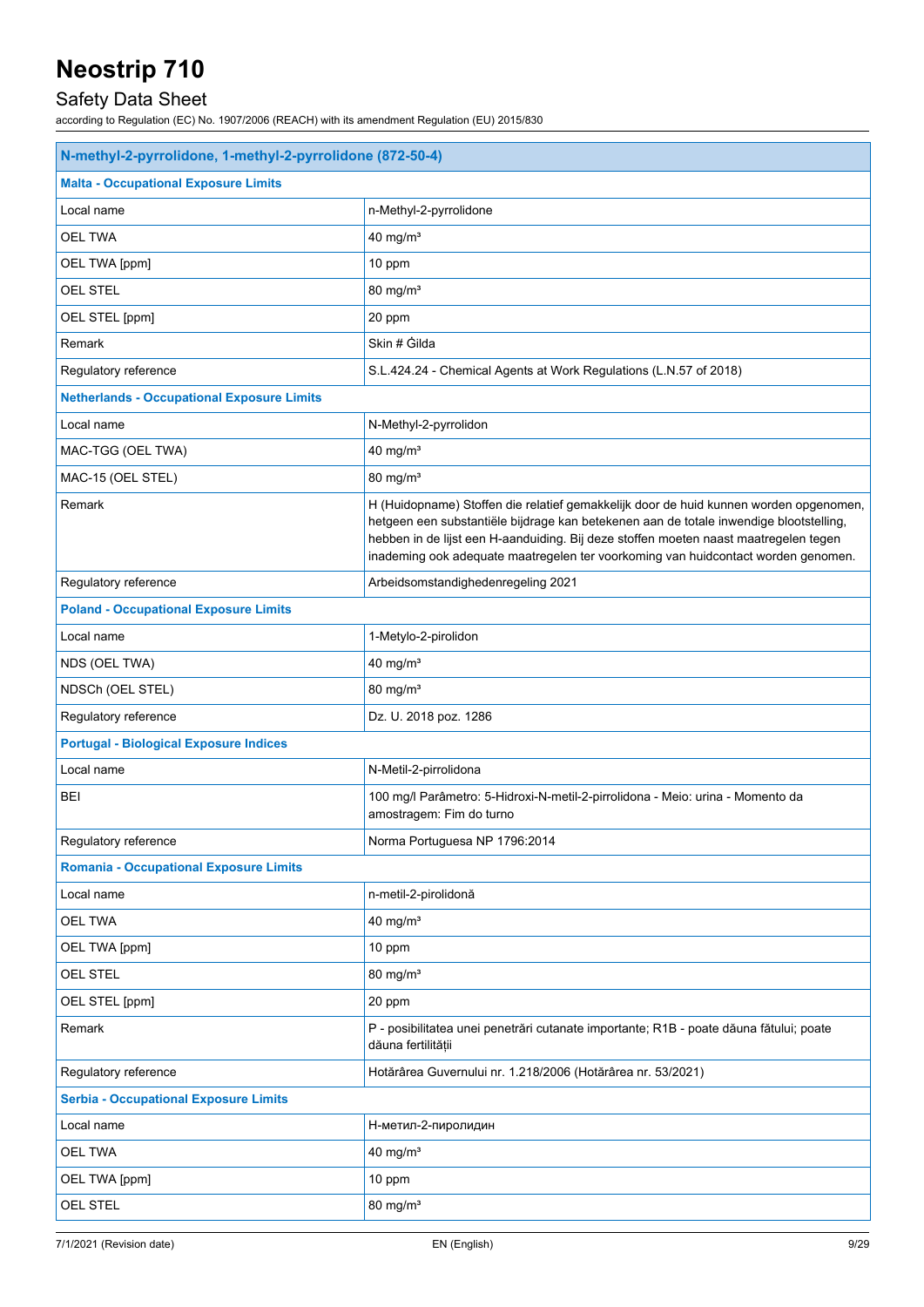## Safety Data Sheet

| N-methyl-2-pyrrolidone, 1-methyl-2-pyrrolidone (872-50-4) |                                                                                                                                                                                                                                                                                                                                                                                                                                                                                                                                                                                                                                                                                                                                                                                                                                                                                                                                                                                                                                                                                                                                                                                                                                                          |  |
|-----------------------------------------------------------|----------------------------------------------------------------------------------------------------------------------------------------------------------------------------------------------------------------------------------------------------------------------------------------------------------------------------------------------------------------------------------------------------------------------------------------------------------------------------------------------------------------------------------------------------------------------------------------------------------------------------------------------------------------------------------------------------------------------------------------------------------------------------------------------------------------------------------------------------------------------------------------------------------------------------------------------------------------------------------------------------------------------------------------------------------------------------------------------------------------------------------------------------------------------------------------------------------------------------------------------------------|--|
| OEL STEL [ppm]                                            | 20 ppm                                                                                                                                                                                                                                                                                                                                                                                                                                                                                                                                                                                                                                                                                                                                                                                                                                                                                                                                                                                                                                                                                                                                                                                                                                                   |  |
| Remark                                                    | К - напомена да хемијска материја може штетно деловати на кожу                                                                                                                                                                                                                                                                                                                                                                                                                                                                                                                                                                                                                                                                                                                                                                                                                                                                                                                                                                                                                                                                                                                                                                                           |  |
| Regulatory reference                                      | ПРАВИЛНИК о превентивним мерама за безбедан и здрав рад при излагању<br>хемијским материјама ("Службени гласник РС", бр. 106/09 и 117/17)                                                                                                                                                                                                                                                                                                                                                                                                                                                                                                                                                                                                                                                                                                                                                                                                                                                                                                                                                                                                                                                                                                                |  |
| <b>Slovakia - Occupational Exposure Limits</b>            |                                                                                                                                                                                                                                                                                                                                                                                                                                                                                                                                                                                                                                                                                                                                                                                                                                                                                                                                                                                                                                                                                                                                                                                                                                                          |  |
| Local name                                                | N-Metyl-2-pyrolidon                                                                                                                                                                                                                                                                                                                                                                                                                                                                                                                                                                                                                                                                                                                                                                                                                                                                                                                                                                                                                                                                                                                                                                                                                                      |  |
| NPHV (OEL TWA) [1]                                        | 40 mg/ $m3$                                                                                                                                                                                                                                                                                                                                                                                                                                                                                                                                                                                                                                                                                                                                                                                                                                                                                                                                                                                                                                                                                                                                                                                                                                              |  |
| NPHV (OEL TWA) [2]                                        | 10 ppm                                                                                                                                                                                                                                                                                                                                                                                                                                                                                                                                                                                                                                                                                                                                                                                                                                                                                                                                                                                                                                                                                                                                                                                                                                                   |  |
| NPHV (OEL STEL)                                           | $80 \text{ mg/m}^3$                                                                                                                                                                                                                                                                                                                                                                                                                                                                                                                                                                                                                                                                                                                                                                                                                                                                                                                                                                                                                                                                                                                                                                                                                                      |  |
| NPHV (OEL STEL) [ppm]                                     | 20 ppm                                                                                                                                                                                                                                                                                                                                                                                                                                                                                                                                                                                                                                                                                                                                                                                                                                                                                                                                                                                                                                                                                                                                                                                                                                                   |  |
| Regulatory reference                                      | Nariadenie vlády č. 355/2006 Z. z. (236/2020 Z. z.)                                                                                                                                                                                                                                                                                                                                                                                                                                                                                                                                                                                                                                                                                                                                                                                                                                                                                                                                                                                                                                                                                                                                                                                                      |  |
| <b>Slovenia - Occupational Exposure Limits</b>            |                                                                                                                                                                                                                                                                                                                                                                                                                                                                                                                                                                                                                                                                                                                                                                                                                                                                                                                                                                                                                                                                                                                                                                                                                                                          |  |
| Local name                                                | N-metil-2-pirolidon (pare)                                                                                                                                                                                                                                                                                                                                                                                                                                                                                                                                                                                                                                                                                                                                                                                                                                                                                                                                                                                                                                                                                                                                                                                                                               |  |
| <b>OEL TWA</b>                                            | 40 mg/ $m3$                                                                                                                                                                                                                                                                                                                                                                                                                                                                                                                                                                                                                                                                                                                                                                                                                                                                                                                                                                                                                                                                                                                                                                                                                                              |  |
| OEL TWA [ppm]                                             | 10 ppm                                                                                                                                                                                                                                                                                                                                                                                                                                                                                                                                                                                                                                                                                                                                                                                                                                                                                                                                                                                                                                                                                                                                                                                                                                                   |  |
| <b>OEL STEL</b>                                           | $80 \text{ mg/m}^3$                                                                                                                                                                                                                                                                                                                                                                                                                                                                                                                                                                                                                                                                                                                                                                                                                                                                                                                                                                                                                                                                                                                                                                                                                                      |  |
| OEL STEL [ppm]                                            | 20 ppm                                                                                                                                                                                                                                                                                                                                                                                                                                                                                                                                                                                                                                                                                                                                                                                                                                                                                                                                                                                                                                                                                                                                                                                                                                                   |  |
| Remark                                                    | K (Lastnost lažjega prehajanja snovi v organizem skozi kožo), Y (Snovi, pri katerih ni<br>nevarnosti za zarodek ob upoštevanju mejnih vrednosti in bat vrednosti), BAT (Biološka<br>mejna vrednost), EU                                                                                                                                                                                                                                                                                                                                                                                                                                                                                                                                                                                                                                                                                                                                                                                                                                                                                                                                                                                                                                                  |  |
| Regulatory reference                                      | Uradni list RS, št. 78/2019 z dne 20.12.2019                                                                                                                                                                                                                                                                                                                                                                                                                                                                                                                                                                                                                                                                                                                                                                                                                                                                                                                                                                                                                                                                                                                                                                                                             |  |
| Slovenia - Biological limit values                        |                                                                                                                                                                                                                                                                                                                                                                                                                                                                                                                                                                                                                                                                                                                                                                                                                                                                                                                                                                                                                                                                                                                                                                                                                                                          |  |
| Local name                                                | N-metilpirolidin                                                                                                                                                                                                                                                                                                                                                                                                                                                                                                                                                                                                                                                                                                                                                                                                                                                                                                                                                                                                                                                                                                                                                                                                                                         |  |
| Regulatory reference                                      | Uradni list RS, št. 78/2018 z dne 4.12.2018                                                                                                                                                                                                                                                                                                                                                                                                                                                                                                                                                                                                                                                                                                                                                                                                                                                                                                                                                                                                                                                                                                                                                                                                              |  |
| <b>Spain - Occupational Exposure Limits</b>               |                                                                                                                                                                                                                                                                                                                                                                                                                                                                                                                                                                                                                                                                                                                                                                                                                                                                                                                                                                                                                                                                                                                                                                                                                                                          |  |
| Local name                                                | N-Metil-2-pirrolidona                                                                                                                                                                                                                                                                                                                                                                                                                                                                                                                                                                                                                                                                                                                                                                                                                                                                                                                                                                                                                                                                                                                                                                                                                                    |  |
| VLA-ED (OEL TWA) [1]                                      | 40 mg/ $m3$                                                                                                                                                                                                                                                                                                                                                                                                                                                                                                                                                                                                                                                                                                                                                                                                                                                                                                                                                                                                                                                                                                                                                                                                                                              |  |
| VLA-ED (OEL TWA) [2]                                      | 10 ppm                                                                                                                                                                                                                                                                                                                                                                                                                                                                                                                                                                                                                                                                                                                                                                                                                                                                                                                                                                                                                                                                                                                                                                                                                                                   |  |
| VLA-EC (OEL STEL)                                         | $80 \text{ mg/m}^3$                                                                                                                                                                                                                                                                                                                                                                                                                                                                                                                                                                                                                                                                                                                                                                                                                                                                                                                                                                                                                                                                                                                                                                                                                                      |  |
| VLA-EC (OEL STEL) [ppm]                                   | 20 ppm                                                                                                                                                                                                                                                                                                                                                                                                                                                                                                                                                                                                                                                                                                                                                                                                                                                                                                                                                                                                                                                                                                                                                                                                                                                   |  |
| Remark                                                    | Vía dérmica (Indica que, en las exposiciones a esta sustancia, la aportación por la vía<br>cutánea puede resultar significativa para el contenido corporal total si no se adoptan<br>medidas para prevenir la absorción. En estas situaciones, es aconsejable la utilización del<br>control biológico para poder cuantificar la cantidad global absorbida del contaminante),<br>VLI (Agente químico para el que la U.E. estableció en su día un valor límite indicativo),<br>VLB® (Agente químico que tiene Valor Límite Biológico), TR1B (Cuando las pruebas<br>utilizadas para la clasificación procedan principalmente de datos en animales), r (Esta<br>sustancia tiene establecidas restricciones a la fabricación, la comercialización o el uso en<br>los términos especificados en el "Reglamento (CE) nº 1907/2006 sobre Registro,<br>Evaluación, Autorización y Restricción de sustancias y preparados químicos" (REACH) de<br>18 de diciembre de 2006 (DOUE L 369 de 30 de diciembre de 2006). Las restricciones de<br>una sustancia pueden aplicarse a todos los usos o sólo a usos concretos. El anexo XVII<br>del Reglamento REACH contiene la lista de todas las sustancias restringidas y especifica<br>los usos que se han restringido). |  |
| Regulatory reference                                      | Límites de Exposición Profesional para Agentes Químicos en España 2019. INSHT                                                                                                                                                                                                                                                                                                                                                                                                                                                                                                                                                                                                                                                                                                                                                                                                                                                                                                                                                                                                                                                                                                                                                                            |  |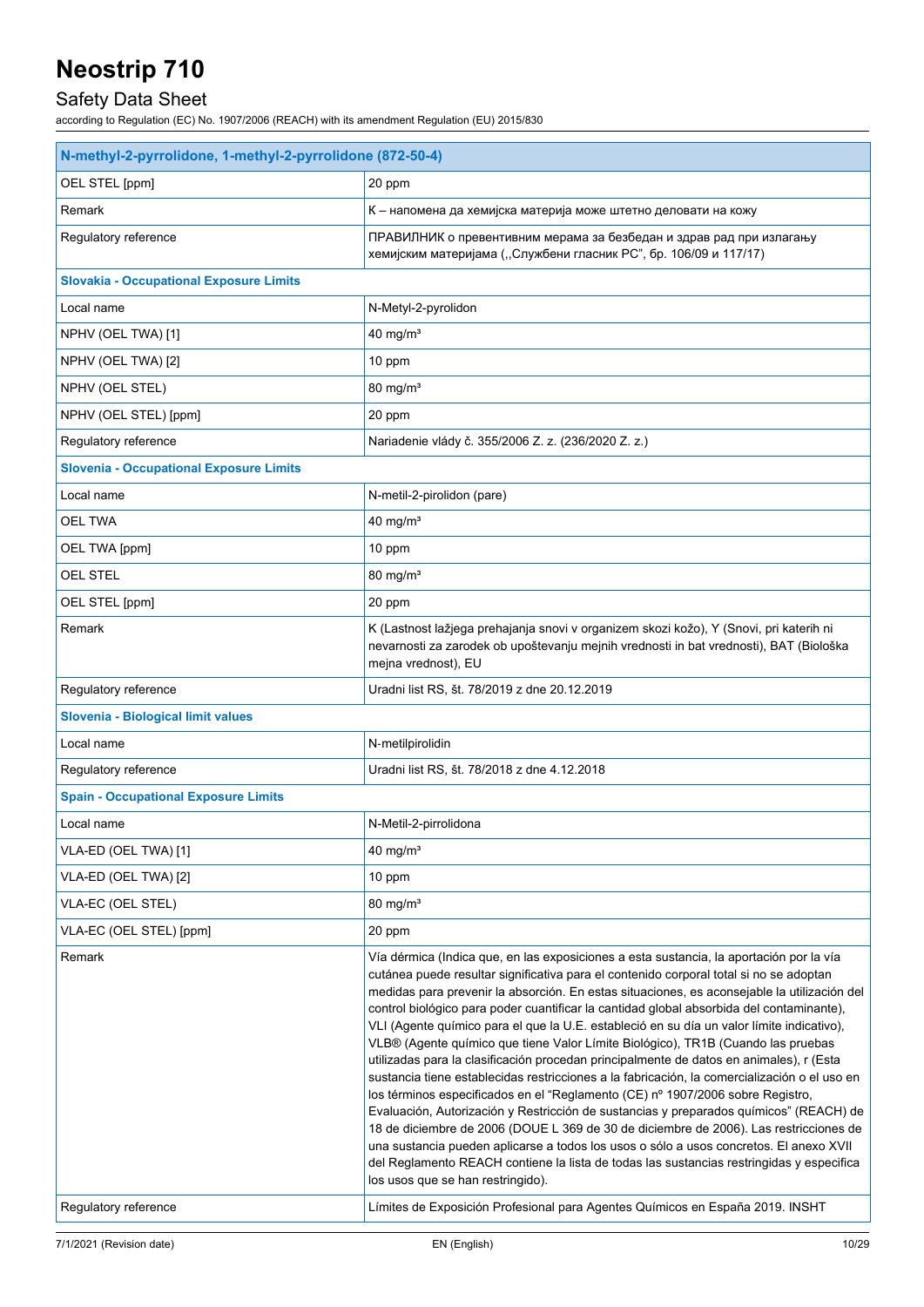## Safety Data Sheet

| N-methyl-2-pyrrolidone, 1-methyl-2-pyrrolidone (872-50-4) |                                                                                                                                                                                                                                                                                             |  |
|-----------------------------------------------------------|---------------------------------------------------------------------------------------------------------------------------------------------------------------------------------------------------------------------------------------------------------------------------------------------|--|
| <b>Spain - Biological limit values</b>                    |                                                                                                                                                                                                                                                                                             |  |
| Local name                                                | N-Metil-2-pirrolidona                                                                                                                                                                                                                                                                       |  |
| <b>BLV</b>                                                | 20 mg/g creatinine Parámetro: 2-hidroxi-N-metilsuccinimida - Medio: orina - Momento de<br>muestreo: Antes de la jornada laboral<br>70 mg/g creatinine Parámetro: 5-hidroxi-N-metil-2-pirrolidona - Medio: orina - Momento de<br>muestreo: Entre 2 y 4 horas después del final la exposición |  |
| Regulatory reference                                      | Límites de Exposición Profesional para Agentes Químicos en España 2019. INSHT                                                                                                                                                                                                               |  |
| <b>Sweden - Occupational Exposure Limits</b>              |                                                                                                                                                                                                                                                                                             |  |
| Local name                                                | N-Metyl-2-pyrrolidon (NMP)                                                                                                                                                                                                                                                                  |  |
| NGV (OEL TWA)                                             | 14.4 mg/m <sup>3</sup><br>40 mg/ $m3$                                                                                                                                                                                                                                                       |  |
| NGV (OEL TWA) [ppm]                                       | 3.6 ppm<br>10 ppm                                                                                                                                                                                                                                                                           |  |
| KTV (OEL STEL)                                            | 80 mg/m <sup>3</sup>                                                                                                                                                                                                                                                                        |  |
| KTV (OEL STEL) [ppm]                                      | 20 ppm                                                                                                                                                                                                                                                                                      |  |
| Regulatory reference                                      | Hygieniska gränsvärden (AFS 2020:6)                                                                                                                                                                                                                                                         |  |
| <b>United Kingdom - Occupational Exposure Limits</b>      |                                                                                                                                                                                                                                                                                             |  |
| Local name                                                | n-Methyl-2-pyrrolidone                                                                                                                                                                                                                                                                      |  |
| WEL TWA [1]                                               | $40$ mg/m <sup>3</sup>                                                                                                                                                                                                                                                                      |  |
| WEL TWA [2]                                               | 10 ppm                                                                                                                                                                                                                                                                                      |  |
| <b>WEL STEL</b>                                           | 80 mg/m <sup>3</sup>                                                                                                                                                                                                                                                                        |  |
| WEL STEL [ppm]                                            | 20 ppm                                                                                                                                                                                                                                                                                      |  |
| Remark                                                    | Sk (Can be absorbed through the skin. The assigned substances are those for which there<br>are concerns that dermal absorption will lead to systemic toxicity)                                                                                                                              |  |
| Regulatory reference                                      | EH40/2005 (Fourth edition, 2020). HSE                                                                                                                                                                                                                                                       |  |
| <b>Iceland - Occupational Exposure Limits</b>             |                                                                                                                                                                                                                                                                                             |  |
| Local name                                                | n-metýl-2-pýrrólídón                                                                                                                                                                                                                                                                        |  |
| <b>OEL TWA</b>                                            | 40 mg/ $m3$                                                                                                                                                                                                                                                                                 |  |
| OEL TWA [ppm]                                             | 10 ppm                                                                                                                                                                                                                                                                                      |  |
| OEL STEL                                                  | $80 \text{ mg/m}^3$                                                                                                                                                                                                                                                                         |  |
| OEL STEL [ppm]                                            | 20 ppm                                                                                                                                                                                                                                                                                      |  |
| Regulatory reference                                      | Reglugerð um mengunarmörk og aðgerðir til að draga úr mengun á vinnustöðum (Nr.<br>1296/2012)                                                                                                                                                                                               |  |
| <b>Norway - Occupational Exposure Limits</b>              |                                                                                                                                                                                                                                                                                             |  |
| Local name                                                | N-metyl-2-pyrrolidon                                                                                                                                                                                                                                                                        |  |
| Grenseverdi (OEL TWA) [1]                                 | $20 \text{ mg/m}^3$                                                                                                                                                                                                                                                                         |  |
| Grenseverdi (OEL TWA) [2]                                 | 5 ppm                                                                                                                                                                                                                                                                                       |  |
| Korttidsverdi (OEL STEL)                                  | $80 \text{ mg/m}^3$                                                                                                                                                                                                                                                                         |  |
| Korttidsverdi (OEL STEL) [ppm]                            | 20 ppm                                                                                                                                                                                                                                                                                      |  |
| Regulatory reference                                      | FOR-2020-04-06-695                                                                                                                                                                                                                                                                          |  |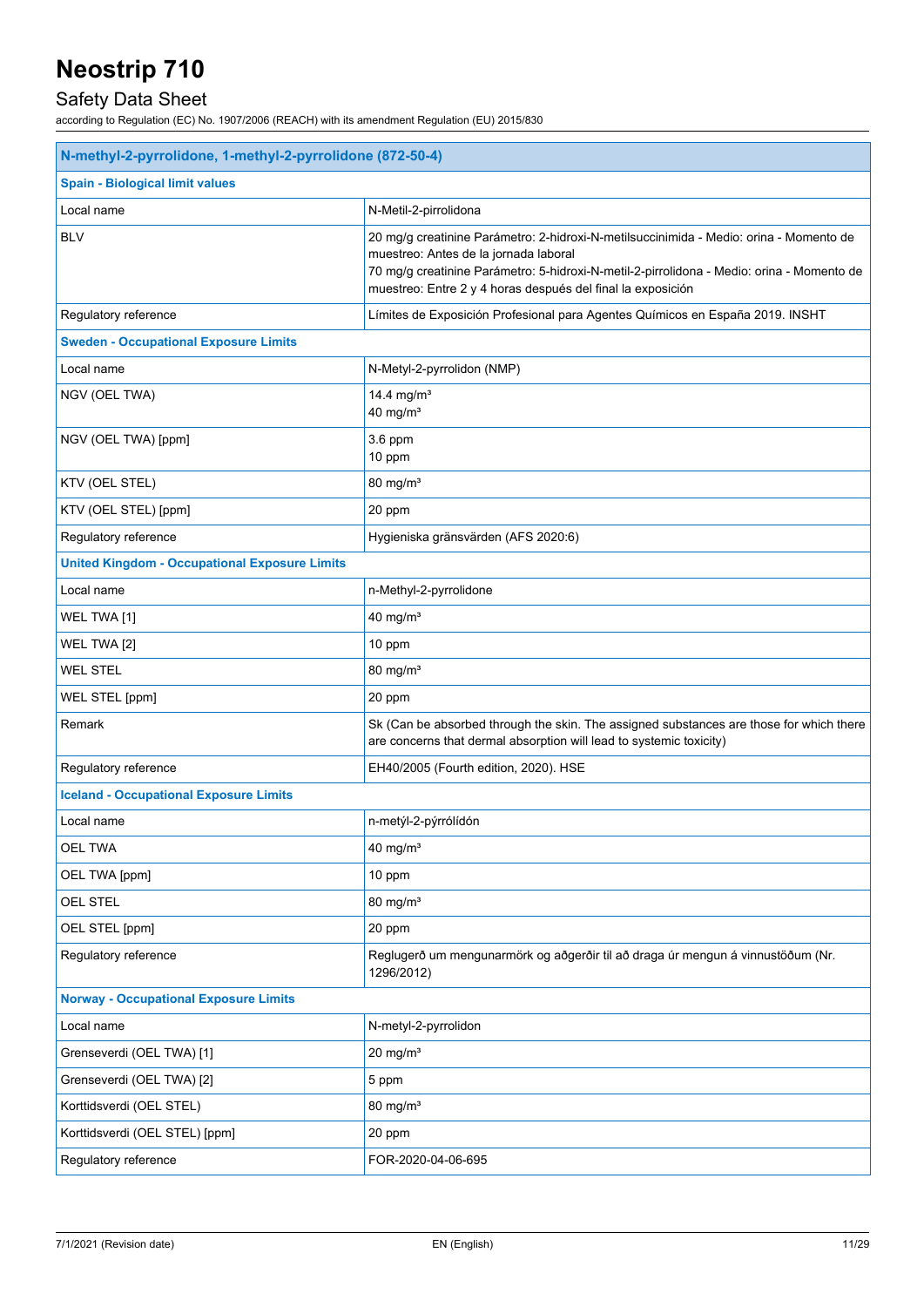## Safety Data Sheet

| N-methyl-2-pyrrolidone, 1-methyl-2-pyrrolidone (872-50-4) |                                                                                                                                                                                                                                                                                                                                                                                                                                                                                                                               |  |
|-----------------------------------------------------------|-------------------------------------------------------------------------------------------------------------------------------------------------------------------------------------------------------------------------------------------------------------------------------------------------------------------------------------------------------------------------------------------------------------------------------------------------------------------------------------------------------------------------------|--|
| <b>Switzerland - Occupational Exposure Limits</b>         |                                                                                                                                                                                                                                                                                                                                                                                                                                                                                                                               |  |
| Local name                                                | N-Méthyl-2-pyrrolidone / N-Methyl-2-pyrrolidon                                                                                                                                                                                                                                                                                                                                                                                                                                                                                |  |
| MAK (OEL TWA) [1]                                         | $80$ mg/m <sup>3</sup>                                                                                                                                                                                                                                                                                                                                                                                                                                                                                                        |  |
| MAK (OEL TWA) [2]                                         | 20 ppm                                                                                                                                                                                                                                                                                                                                                                                                                                                                                                                        |  |
| KZGW (OEL STEL)                                           | 160 mg/ $m3$                                                                                                                                                                                                                                                                                                                                                                                                                                                                                                                  |  |
| KZGW (OEL STEL) [ppm]                                     | 40 ppm                                                                                                                                                                                                                                                                                                                                                                                                                                                                                                                        |  |
| Notation                                                  | $R, SS_c/H, SS_c$                                                                                                                                                                                                                                                                                                                                                                                                                                                                                                             |  |
| Remark                                                    | <b>INRS</b>                                                                                                                                                                                                                                                                                                                                                                                                                                                                                                                   |  |
| Regulatory reference                                      | www.suva.ch, 01.01.2021                                                                                                                                                                                                                                                                                                                                                                                                                                                                                                       |  |
| 2-aminoethanol (141-43-5)                                 |                                                                                                                                                                                                                                                                                                                                                                                                                                                                                                                               |  |
| <b>EU - Indicative Occupational Exposure Limit (IOEL)</b> |                                                                                                                                                                                                                                                                                                                                                                                                                                                                                                                               |  |
| Local name                                                | 2-Aminoethanol                                                                                                                                                                                                                                                                                                                                                                                                                                                                                                                |  |
| <b>IOEL TWA</b>                                           | $2.5$ mg/m <sup>3</sup>                                                                                                                                                                                                                                                                                                                                                                                                                                                                                                       |  |
| <b>IOEL STEL</b>                                          | $7.6$ mg/m <sup>3</sup>                                                                                                                                                                                                                                                                                                                                                                                                                                                                                                       |  |
| IOEL STEL [ppm]                                           | 3 ppm                                                                                                                                                                                                                                                                                                                                                                                                                                                                                                                         |  |
| Remark                                                    | Skin                                                                                                                                                                                                                                                                                                                                                                                                                                                                                                                          |  |
| Regulatory reference                                      | COMMISSION DIRECTIVE 2006/15/EC                                                                                                                                                                                                                                                                                                                                                                                                                                                                                               |  |
| <b>Austria - Occupational Exposure Limits</b>             |                                                                                                                                                                                                                                                                                                                                                                                                                                                                                                                               |  |
| Local name                                                | 2-Aminoethanol                                                                                                                                                                                                                                                                                                                                                                                                                                                                                                                |  |
| MAK (OEL TWA)                                             | $2.5$ mg/m <sup>3</sup>                                                                                                                                                                                                                                                                                                                                                                                                                                                                                                       |  |
| MAK (OEL TWA) [ppm]                                       | 1 ppm                                                                                                                                                                                                                                                                                                                                                                                                                                                                                                                         |  |
| MAK (OEL STEL)                                            | 7.6 mg/m <sup>3</sup> (4x 15(Miw) min)                                                                                                                                                                                                                                                                                                                                                                                                                                                                                        |  |
| MAK (OEL STEL) [ppm]                                      | 3 ppm (4x 15(Miw) min)                                                                                                                                                                                                                                                                                                                                                                                                                                                                                                        |  |
| Remark                                                    | Sh                                                                                                                                                                                                                                                                                                                                                                                                                                                                                                                            |  |
| Regulatory reference                                      | BGBI, II Nr. 238/2018                                                                                                                                                                                                                                                                                                                                                                                                                                                                                                         |  |
| <b>Belgium - Occupational Exposure Limits</b>             |                                                                                                                                                                                                                                                                                                                                                                                                                                                                                                                               |  |
| Local name                                                | Ethanolamine # Ethanolamine                                                                                                                                                                                                                                                                                                                                                                                                                                                                                                   |  |
| <b>OEL TWA</b>                                            | $2.5 \text{ mg/m}^3$                                                                                                                                                                                                                                                                                                                                                                                                                                                                                                          |  |
| OEL TWA [ppm]                                             | 1 ppm                                                                                                                                                                                                                                                                                                                                                                                                                                                                                                                         |  |
| <b>OEL STEL</b>                                           | $7.6$ mg/m <sup>3</sup>                                                                                                                                                                                                                                                                                                                                                                                                                                                                                                       |  |
| OEL STEL [ppm]                                            | 3 ppm                                                                                                                                                                                                                                                                                                                                                                                                                                                                                                                         |  |
| Remark                                                    | D: la mention "D" signifie que la résorption de l'agent, via la peau, les muqueuses ou les<br>yeux, constitue une partie importante de l'exposition totale. Cette résorption peut se faire<br>tant par contact direct que par présence de l'agent dans l'air. # D: de vermelding "D"<br>betekent dat de opname van het agens via de huid, de slijmvliezen of de ogen een<br>belangrijk deel van de totale blootstelling vormt. Deze opname kan het gevolg zijn van<br>zowel direct contact als zijn aanwezigheid in de lucht. |  |
| Regulatory reference                                      | Koninklijk besluit/Arrêté royal 19/11/2020                                                                                                                                                                                                                                                                                                                                                                                                                                                                                    |  |
| <b>Bulgaria - Occupational Exposure Limits</b>            |                                                                                                                                                                                                                                                                                                                                                                                                                                                                                                                               |  |
| Local name                                                | Етаноламин (2-Аминоетанол)                                                                                                                                                                                                                                                                                                                                                                                                                                                                                                    |  |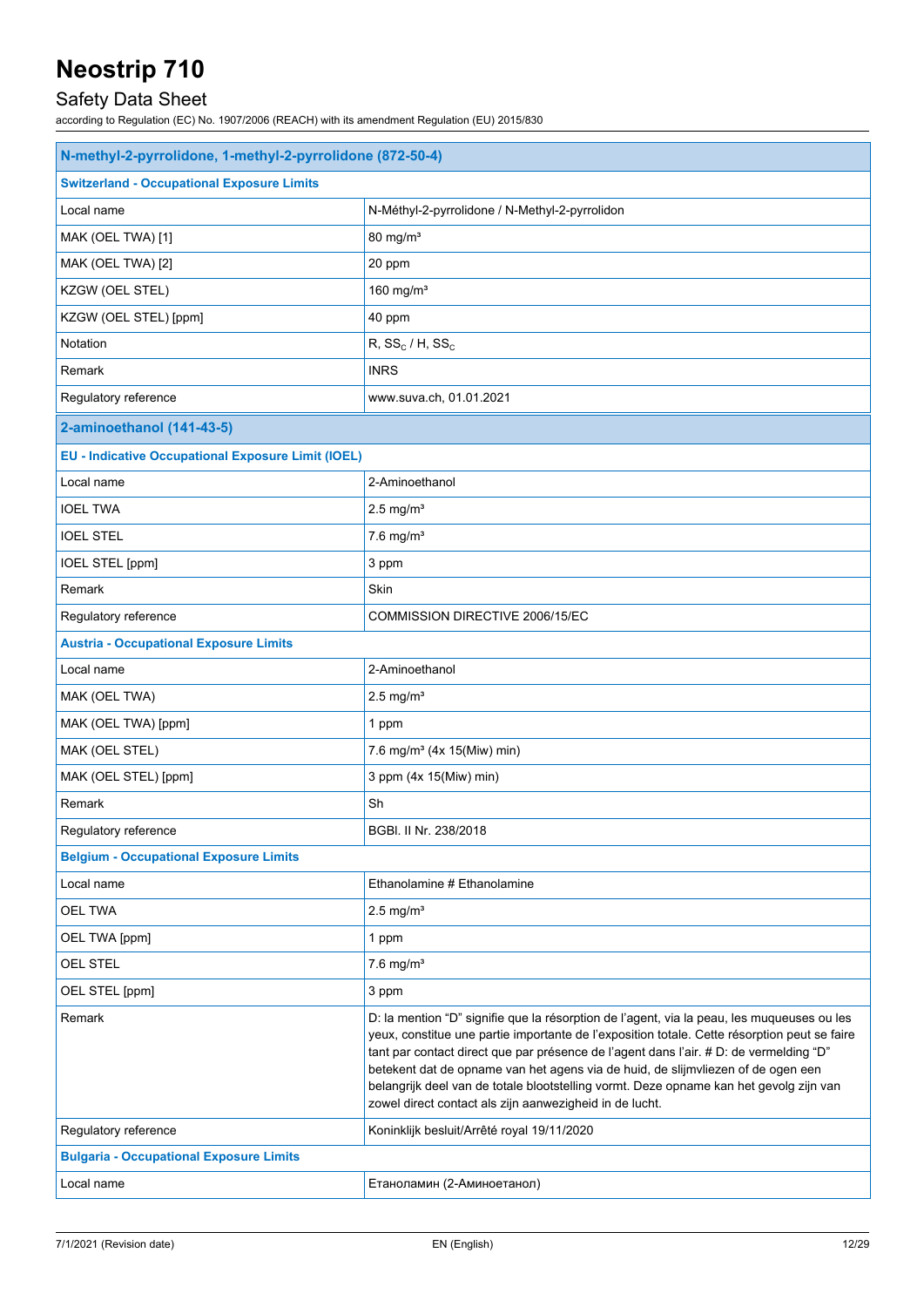## Safety Data Sheet

| 2-aminoethanol (141-43-5)                     |                                                                                                                                                                                |  |
|-----------------------------------------------|--------------------------------------------------------------------------------------------------------------------------------------------------------------------------------|--|
| <b>OEL TWA</b>                                | $2.5 \text{ mg/m}^3$                                                                                                                                                           |  |
| OEL TWA [ppm]                                 | 1 ppm                                                                                                                                                                          |  |
| <b>OEL STEL</b>                               | $7.6$ mg/m <sup>3</sup>                                                                                                                                                        |  |
| OEL STEL [ppm]                                | 3 ppm                                                                                                                                                                          |  |
| Remark                                        | Кожа (възможна е значителна резорбция чрез кожата); • (Химични агенти, за които<br>са определени гранични стойности във въздуха на работната среда за Европейската<br>общност) |  |
| Regulatory reference                          | Наредба № 13 от 30.12.2003 г. за защита на работещите от рискове, свързани с<br>експозиция на химични агенти при работа (изм. и доп. ДВ. бр.5 от 17 Януари 2020 г.)            |  |
| <b>Croatia - Occupational Exposure Limits</b> |                                                                                                                                                                                |  |
| Local name                                    | 2-aminoetanol; etanolamin                                                                                                                                                      |  |
| GVI (OEL TWA) [1]                             | $2.5$ mg/m <sup>3</sup>                                                                                                                                                        |  |
| GVI (OEL TWA) [2]                             | 1 ppm                                                                                                                                                                          |  |
| KGVI (OEL STEL)                               | $7.6$ mg/m <sup>3</sup>                                                                                                                                                        |  |
| KGVI (OEL STEL) [ppm]                         | 3 ppm                                                                                                                                                                          |  |
| Remark                                        | Direktiva: 2006/15/EZ. Napomena: Koža (razvrstana kao tvar koja nadražuje kožu (H315))                                                                                         |  |
| Regulatory reference                          | Pravilnik o izmjenama i dopunama Pravilnika o graničnim vrijednostima izloženosti<br>opasnim tvarima pri radu i o biološkim graničnim vrijednostima (NN 91/2018)               |  |
| <b>Denmark - Occupational Exposure Limits</b> |                                                                                                                                                                                |  |
| Local name                                    | 2-Aminoethanol (Ethanolamin)                                                                                                                                                   |  |
| OEL TWA [1]                                   | $2.5$ mg/m <sup>3</sup>                                                                                                                                                        |  |
| OEL TWA [2]                                   | 1 ppm                                                                                                                                                                          |  |
| Regulatory reference                          | BEK nr 290 af 13/02/2021                                                                                                                                                       |  |
| <b>Estonia - Occupational Exposure Limits</b> |                                                                                                                                                                                |  |
| Local name                                    | 2-aminoetanool                                                                                                                                                                 |  |
| OEL TWA                                       | $2.5 \text{ mg/m}^3$                                                                                                                                                           |  |
| OEL TWA [ppm]                                 | 1 ppm                                                                                                                                                                          |  |
| <b>OEL STEL</b>                               | $7.6$ mg/m <sup>3</sup>                                                                                                                                                        |  |
| OEL STEL [ppm]                                | 3 ppm                                                                                                                                                                          |  |
| Remark                                        | A (Naha kaudu kergesti imenduv aine)                                                                                                                                           |  |
| Regulatory reference                          | Vabariigi Valitsuse 20. märtsi 2001. a määruse nr 105 (RT I, 17.10.2019, 2); Vabariigi<br>Valitsuse 10. märtsi 2019. a määruse nr 84                                           |  |
| <b>Finland - Occupational Exposure Limits</b> |                                                                                                                                                                                |  |
| Local name                                    | 2-Aminoetanoli                                                                                                                                                                 |  |
| HTP (OEL TWA) [1]                             | $2.5$ mg/m <sup>3</sup>                                                                                                                                                        |  |
| HTP (OEL TWA) [2]                             | 1 ppm                                                                                                                                                                          |  |
| HTP (OEL STEL)                                | $7.6$ mg/m <sup>3</sup>                                                                                                                                                        |  |
| HTP (OEL STEL) [ppm]                          | 3 ppm                                                                                                                                                                          |  |
| Regulatory reference                          | HTP-ARVOT 2020 (Sosiaali- ja terveysministeriö)                                                                                                                                |  |
| <b>France - Occupational Exposure Limits</b>  |                                                                                                                                                                                |  |
| Local name                                    | Ethanolamine (2-Aminoéthanol)                                                                                                                                                  |  |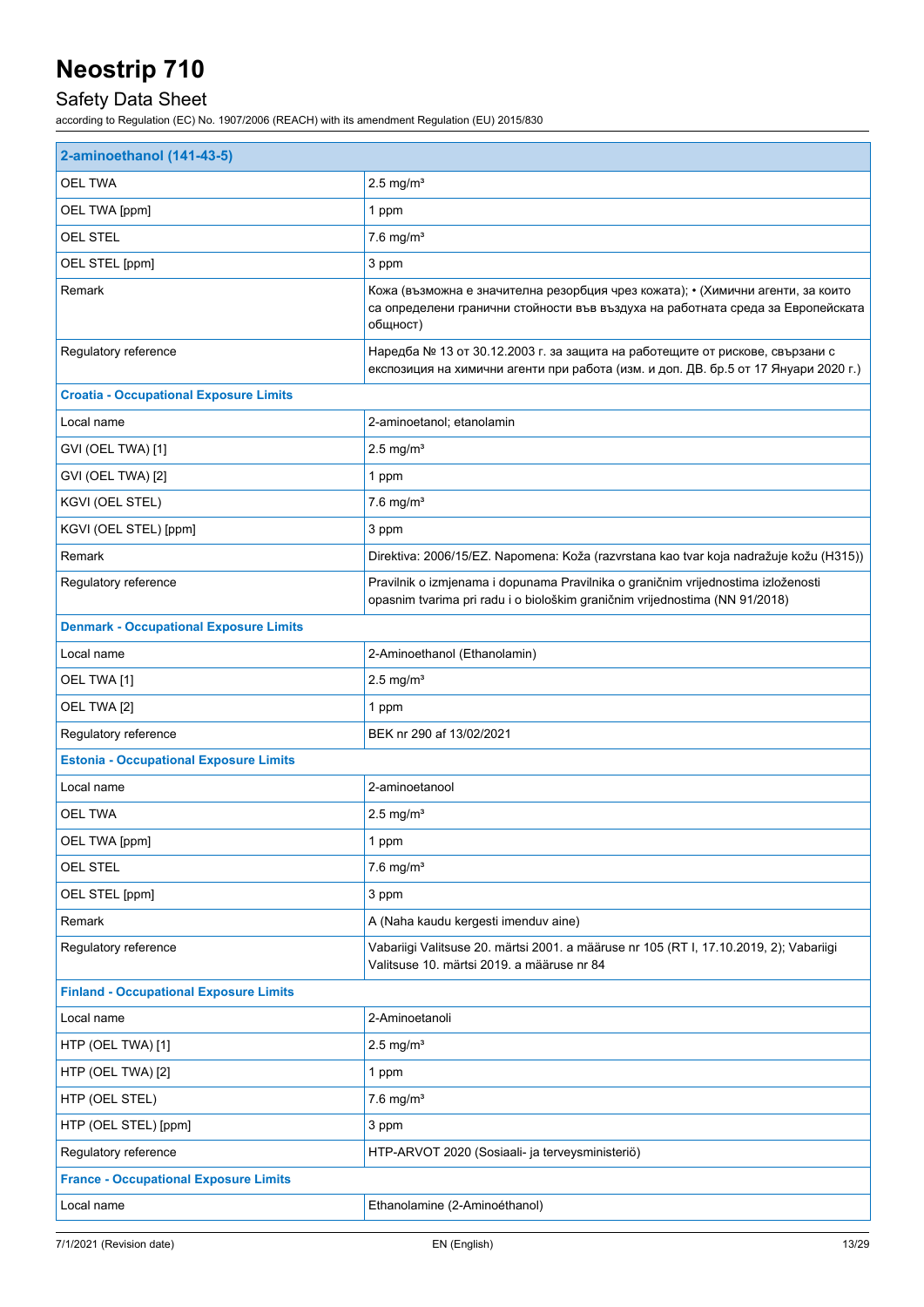## Safety Data Sheet

| 2-aminoethanol (141-43-5)                                |                                                                                                                                             |  |  |
|----------------------------------------------------------|---------------------------------------------------------------------------------------------------------------------------------------------|--|--|
| VME (OEL TWA)                                            | $2.5$ mg/m <sup>3</sup>                                                                                                                     |  |  |
| VME (OEL TWA) [ppm]                                      | 1 ppm                                                                                                                                       |  |  |
| VLE (OEL Ceiling/STEL)                                   | $7.6$ mg/m <sup>3</sup>                                                                                                                     |  |  |
| VLE (OEL Ceiling/STEL) [ppm]                             | 3 ppm                                                                                                                                       |  |  |
| Remark                                                   | Valeurs règlementaires contraignantes; risque de pénétration percutanée                                                                     |  |  |
| Regulatory reference                                     | Article R4412-149 du Code du travail (réf.: INRS ED 984, 2016; Décret n° 2019-1487)                                                         |  |  |
| <b>Germany - Occupational Exposure Limits (TRGS 900)</b> |                                                                                                                                             |  |  |
| Local name                                               | 2-Amino-ethanol                                                                                                                             |  |  |
| AGW (OEL TWA) [1]                                        | $0.5$ mg/m <sup>3</sup>                                                                                                                     |  |  |
| AGW (OEL TWA) [2]                                        | $0.2$ ppm                                                                                                                                   |  |  |
| Peak exposure limitation factor                          | 1(1)                                                                                                                                        |  |  |
| Remark                                                   | DFG;EU;Y;Sh;H;11                                                                                                                            |  |  |
| Regulatory reference                                     | TRGS900                                                                                                                                     |  |  |
| <b>Gibraltar - Occupational Exposure Limits</b>          |                                                                                                                                             |  |  |
| Local name                                               | 2-Aminoethanol                                                                                                                              |  |  |
| <b>OEL TWA</b>                                           | $2.5$ mg/m <sup>3</sup>                                                                                                                     |  |  |
| OEL TWA [ppm]                                            | 1 ppm                                                                                                                                       |  |  |
| <b>OEL STEL</b>                                          | $7.6$ mg/m <sup>3</sup>                                                                                                                     |  |  |
| OEL STEL [ppm]                                           | 3 ppm                                                                                                                                       |  |  |
| Remark                                                   | Skin                                                                                                                                        |  |  |
| Regulatory reference                                     | Factories (Control of Chemical Agents at Work) Regulations 2003 (LN. 2018/181)                                                              |  |  |
| <b>Greece - Occupational Exposure Limits</b>             |                                                                                                                                             |  |  |
| Local name                                               | Αιθανολαμίνη (2-αμινοαιθανόλη)                                                                                                              |  |  |
| <b>OEL TWA</b>                                           | $2.5$ mg/m <sup>3</sup>                                                                                                                     |  |  |
| OEL TWA [ppm]                                            | 1 ppm                                                                                                                                       |  |  |
| <b>OEL STEL</b>                                          | $7.6$ mg/m <sup>3</sup>                                                                                                                     |  |  |
| OEL STEL [ppm]                                           | 3 ppm                                                                                                                                       |  |  |
| Remark                                                   | Η ένδειξη «δέρμα» στις οριακές τιμές επαγγελματικής έκθεσης επισημαίνει το ενδεχόμενο<br>σημαντικής διείσδυσης μέσω του δέρματος.           |  |  |
| Regulatory reference                                     | Π.Δ. 162/2007 - Προστασία της υγείας των εργαζομένων που εκτίθενται σε ορισμένους<br>χημικούς παράγοντες κατά τη διάρκεια της εργασίας τους |  |  |
| <b>Hungary - Occupational Exposure Limits</b>            |                                                                                                                                             |  |  |
| Local name                                               | 2-AMINOETANOL                                                                                                                               |  |  |
| AK (OEL TWA)                                             | $2.5$ mg/m <sup>3</sup>                                                                                                                     |  |  |
| CK (OEL STEL)                                            | $7.6$ mg/m <sup>3</sup>                                                                                                                     |  |  |
| Regulatory reference                                     | 5/2020. (II. 6.) ITM rendelet - A kémiai kóroki tényezők hatásának kitett munkavállalók<br>egészségének és biztonságának védelméről         |  |  |
| <b>Italy - Occupational Exposure Limits</b>              |                                                                                                                                             |  |  |
| Local name                                               | 2-Amminoetanolo                                                                                                                             |  |  |
| <b>OEL TWA</b>                                           | $2.5$ mg/m <sup>3</sup>                                                                                                                     |  |  |
|                                                          |                                                                                                                                             |  |  |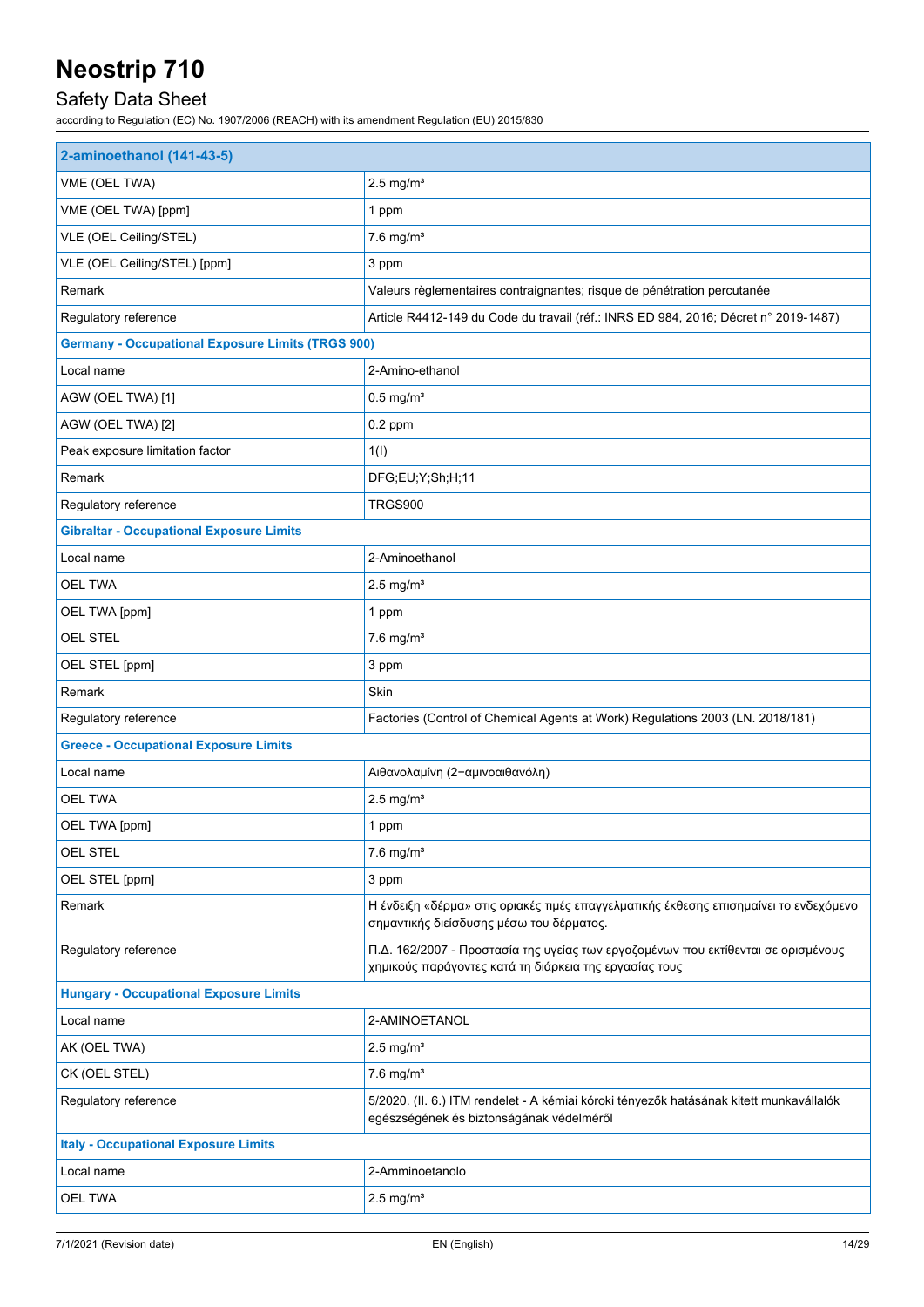## Safety Data Sheet

| 2-aminoethanol (141-43-5)                         |                                                                                                                                                                        |  |
|---------------------------------------------------|------------------------------------------------------------------------------------------------------------------------------------------------------------------------|--|
| OEL TWA [ppm]                                     | 1 ppm                                                                                                                                                                  |  |
| OEL STEL                                          | $7.6$ mg/m <sup>3</sup>                                                                                                                                                |  |
| OEL STEL [ppm]                                    | 3 ppm                                                                                                                                                                  |  |
| Remark                                            | Cute                                                                                                                                                                   |  |
| Regulatory reference                              | Allegato XXXVIII del D.Lgs. 9 aprile 2008, n. 81 e s.m.i.                                                                                                              |  |
| <b>Latvia - Occupational Exposure Limits</b>      |                                                                                                                                                                        |  |
| Local name                                        | 2-Aminoetanols (monoetanolamīns)                                                                                                                                       |  |
| <b>OEL TWA</b>                                    | $0.5$ mg/m <sup>3</sup>                                                                                                                                                |  |
| OEL TWA [ppm]                                     | $0.2$ ppm                                                                                                                                                              |  |
| OEL STEL                                          | $7.6$ mg/m <sup>3</sup>                                                                                                                                                |  |
| OEL STEL [ppm]                                    | 3 ppm                                                                                                                                                                  |  |
| Remark                                            | Āda                                                                                                                                                                    |  |
| Regulatory reference                              | Ministru kabineta 2007. gada 15. maija noteikumiem Nr. 325                                                                                                             |  |
| <b>Lithuania - Occupational Exposure Limits</b>   |                                                                                                                                                                        |  |
| Local name                                        | 2-aminoetanolis (etanolaminas)                                                                                                                                         |  |
| IPRV (OEL TWA)                                    | $2.5$ mg/m <sup>3</sup>                                                                                                                                                |  |
| IPRV (OEL TWA) [ppm]                              | 1 ppm                                                                                                                                                                  |  |
| TPRV (OEL STEL)                                   | $7.6$ mg/m <sup>3</sup>                                                                                                                                                |  |
| TPRV (OEL STEL) [ppm]                             | 3 ppm                                                                                                                                                                  |  |
| Regulatory reference                              | LIETUVOS HIGIENOS NORMA HN 23:2011 (Nr. V-695/A1-272, 2018-06-12)                                                                                                      |  |
| <b>Luxembourg - Occupational Exposure Limits</b>  |                                                                                                                                                                        |  |
| Local name                                        | 2-aminoéthanol                                                                                                                                                         |  |
| <b>OEL TWA</b>                                    | $2.5$ mg/m <sup>3</sup>                                                                                                                                                |  |
| OEL TWA [ppm]                                     | 1 ppm                                                                                                                                                                  |  |
| <b>OEL STEL</b>                                   | $7.6$ mg/m <sup>3</sup>                                                                                                                                                |  |
| OEL STEL [ppm]                                    | 3 ppm                                                                                                                                                                  |  |
| Remark                                            | Peau                                                                                                                                                                   |  |
| Regulatory reference                              | Mémorial A Nº 684 de 2018 concernant la protection de la sécurité et de la santé des<br>salariés contre les risques liés à des agents chimiques sur le lieu de travail |  |
| <b>Malta - Occupational Exposure Limits</b>       |                                                                                                                                                                        |  |
| Local name                                        | 2-Aminoethanol                                                                                                                                                         |  |
| <b>OEL TWA</b>                                    | $2.5$ mg/m <sup>3</sup>                                                                                                                                                |  |
| OEL TWA [ppm]                                     | 1 ppm                                                                                                                                                                  |  |
| OEL STEL                                          | $7.6$ mg/m <sup>3</sup>                                                                                                                                                |  |
| OEL STEL [ppm]                                    | 3 ppm                                                                                                                                                                  |  |
| Remark                                            | Skin # Gilda                                                                                                                                                           |  |
| Regulatory reference                              | S.L.424.24 - Chemical Agents at Work Regulations (L.N.57 of 2018)                                                                                                      |  |
| <b>Netherlands - Occupational Exposure Limits</b> |                                                                                                                                                                        |  |
| Local name                                        | 2-Aminoethanol                                                                                                                                                         |  |
|                                                   |                                                                                                                                                                        |  |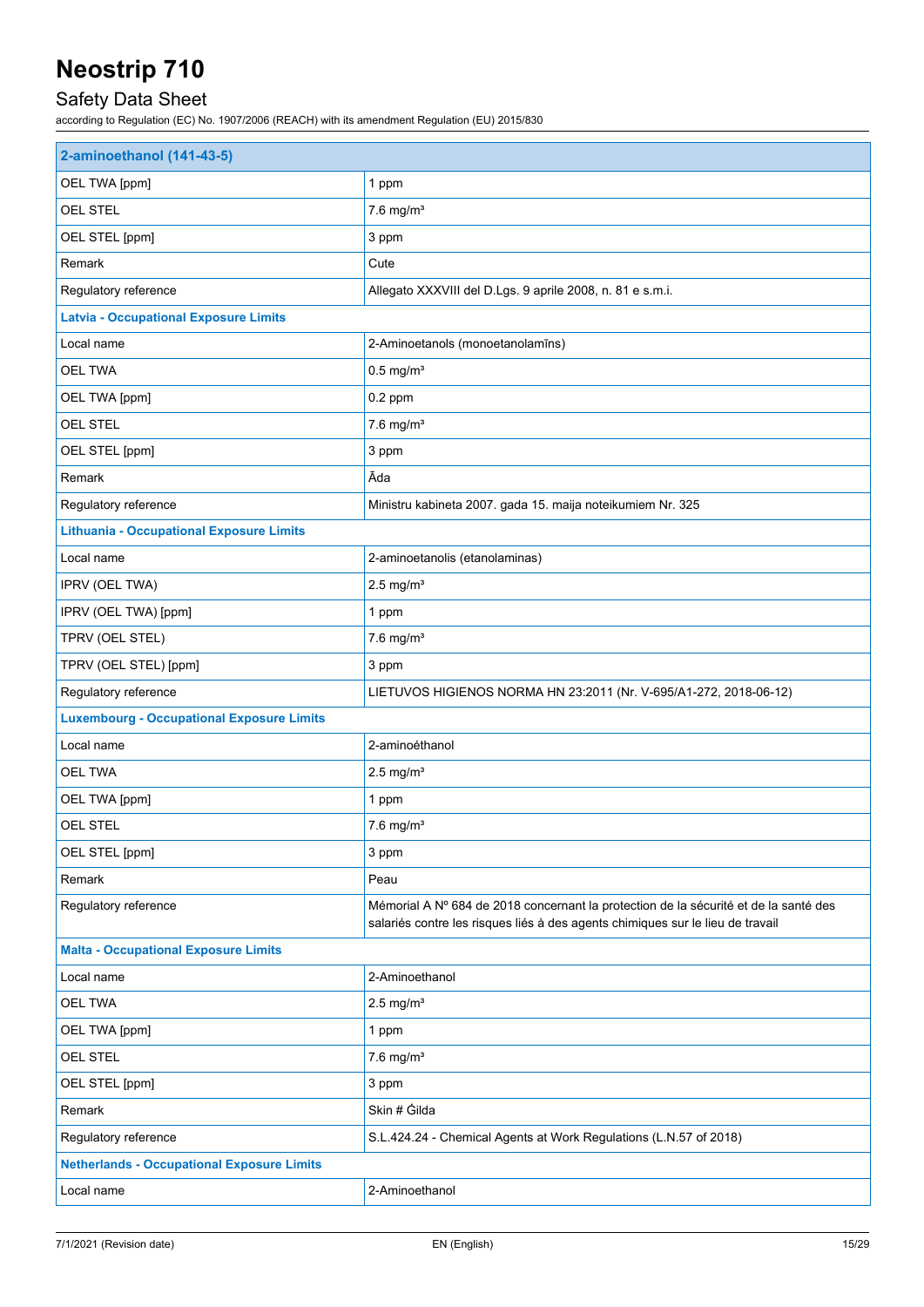## Safety Data Sheet

| 2-aminoethanol (141-43-5)                      |                                                                                                                                                                                                                                                                                                                                                              |  |
|------------------------------------------------|--------------------------------------------------------------------------------------------------------------------------------------------------------------------------------------------------------------------------------------------------------------------------------------------------------------------------------------------------------------|--|
| MAC-TGG (OEL TWA)                              | $2.5$ mg/m <sup>3</sup>                                                                                                                                                                                                                                                                                                                                      |  |
| MAC-15 (OEL STEL)                              | $7.6$ mg/m <sup>3</sup>                                                                                                                                                                                                                                                                                                                                      |  |
| Remark                                         | H (Huidopname) Stoffen die relatief gemakkelijk door de huid kunnen worden opgenomen,<br>hetgeen een substantiële bijdrage kan betekenen aan de totale inwendige blootstelling,<br>hebben in de lijst een H-aanduiding. Bij deze stoffen moeten naast maatregelen tegen<br>inademing ook adequate maatregelen ter voorkoming van huidcontact worden genomen. |  |
| Regulatory reference                           | Arbeidsomstandighedenregeling 2021                                                                                                                                                                                                                                                                                                                           |  |
| <b>Poland - Occupational Exposure Limits</b>   |                                                                                                                                                                                                                                                                                                                                                              |  |
| Local name                                     | 2-Aminoetanol                                                                                                                                                                                                                                                                                                                                                |  |
| NDS (OEL TWA)                                  | $2.5$ mg/m <sup>3</sup>                                                                                                                                                                                                                                                                                                                                      |  |
| NDSCh (OEL STEL)                               | $7.5$ mg/m <sup>3</sup>                                                                                                                                                                                                                                                                                                                                      |  |
| Regulatory reference                           | Dz. U. 2018 poz. 1286                                                                                                                                                                                                                                                                                                                                        |  |
| <b>Portugal - Occupational Exposure Limits</b> |                                                                                                                                                                                                                                                                                                                                                              |  |
| Local name                                     | Etanolamina (2-Aminoetanol)                                                                                                                                                                                                                                                                                                                                  |  |
| OEL TWA [ppm]                                  | 3 ppm                                                                                                                                                                                                                                                                                                                                                        |  |
| OEL STEL [ppm]                                 | 6 ppm                                                                                                                                                                                                                                                                                                                                                        |  |
| Regulatory reference                           | Norma Portuguesa NP 1796:2014                                                                                                                                                                                                                                                                                                                                |  |
| <b>Romania - Occupational Exposure Limits</b>  |                                                                                                                                                                                                                                                                                                                                                              |  |
| Local name                                     | 2-aminoetanol/Etanolamină                                                                                                                                                                                                                                                                                                                                    |  |
| <b>OEL TWA</b>                                 | $2.5$ mg/m <sup>3</sup>                                                                                                                                                                                                                                                                                                                                      |  |
| OEL TWA [ppm]                                  | 1 ppm                                                                                                                                                                                                                                                                                                                                                        |  |
| <b>OEL STEL</b>                                | $7.6$ mg/m <sup>3</sup>                                                                                                                                                                                                                                                                                                                                      |  |
| OEL STEL [ppm]                                 | 3 ppm                                                                                                                                                                                                                                                                                                                                                        |  |
| Remark                                         | P - posibilitatea unei penetrări cutanate importante                                                                                                                                                                                                                                                                                                         |  |
| Regulatory reference                           | Hotărârea Guvernului nr. 1.218/2006 (Hotărârea nr. 53/2021)                                                                                                                                                                                                                                                                                                  |  |
| <b>Serbia - Occupational Exposure Limits</b>   |                                                                                                                                                                                                                                                                                                                                                              |  |
| Local name                                     | 2-аминоетанол; етаноламин                                                                                                                                                                                                                                                                                                                                    |  |
| <b>OEL TWA</b>                                 | $3 \text{ mg/m}^3$                                                                                                                                                                                                                                                                                                                                           |  |
| OEL TWA [ppm]                                  | 1 ppm                                                                                                                                                                                                                                                                                                                                                        |  |
| <b>OEL STEL</b>                                | $8 \text{ mg/m}^3$                                                                                                                                                                                                                                                                                                                                           |  |
| OEL STEL [ppm]                                 | 3 ppm                                                                                                                                                                                                                                                                                                                                                        |  |
| Remark                                         | EU** - напомена да се ради о хемијским материјама за које су утврђене индикативне<br>граничне вредности изложености према Директиви 2006/15/E3 (друга листа); К -<br>напомена да хемијска материја може штетно деловати на кожу                                                                                                                              |  |
| Regulatory reference                           | ПРАВИЛНИК о превентивним мерама за безбедан и здрав рад при излагању<br>хемијским материјама ("Службени гласник РС", бр. 106/09 и 117/17)                                                                                                                                                                                                                    |  |
| <b>Slovakia - Occupational Exposure Limits</b> |                                                                                                                                                                                                                                                                                                                                                              |  |
| Local name                                     | 2-Aminoetanol                                                                                                                                                                                                                                                                                                                                                |  |
| NPHV (OEL TWA) [1]                             | $2.5 \text{ mg/m}^3$                                                                                                                                                                                                                                                                                                                                         |  |
| NPHV (OEL TWA) [2]                             | 1 ppm                                                                                                                                                                                                                                                                                                                                                        |  |
| NPHV (OEL STEL)                                | $7.6$ mg/m <sup>3</sup>                                                                                                                                                                                                                                                                                                                                      |  |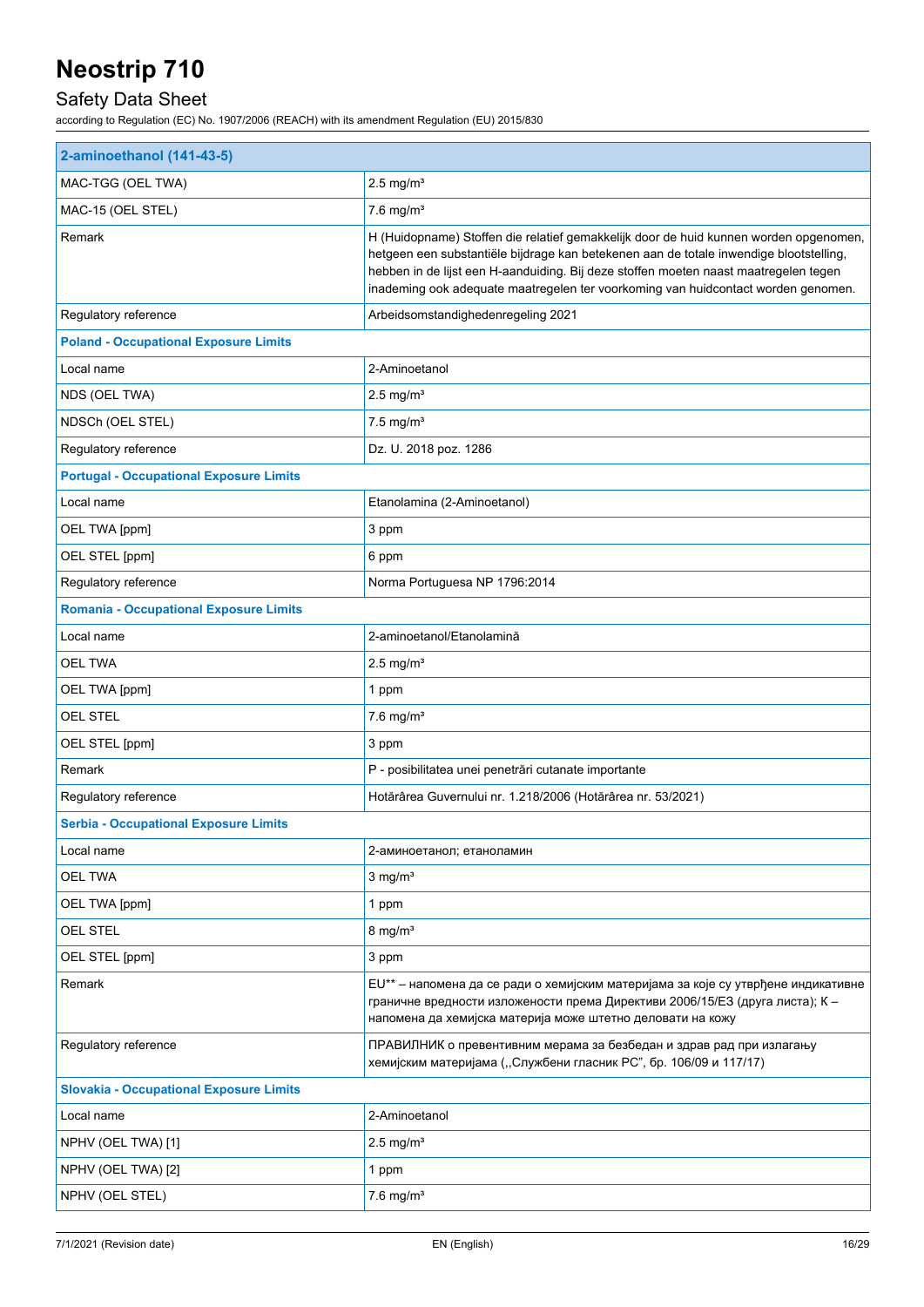## Safety Data Sheet

| 2-aminoethanol (141-43-5)                            |                                                                                                                                                                                                                                                                                                                                                                                                                                                                           |  |
|------------------------------------------------------|---------------------------------------------------------------------------------------------------------------------------------------------------------------------------------------------------------------------------------------------------------------------------------------------------------------------------------------------------------------------------------------------------------------------------------------------------------------------------|--|
| NPHV (OEL STEL) [ppm]                                | 3 ppm                                                                                                                                                                                                                                                                                                                                                                                                                                                                     |  |
| Regulatory reference                                 | Nariadenie vlády č. 355/2006 Z. z. (236/2020 Z. z.)                                                                                                                                                                                                                                                                                                                                                                                                                       |  |
| <b>Slovenia - Occupational Exposure Limits</b>       |                                                                                                                                                                                                                                                                                                                                                                                                                                                                           |  |
| Local name                                           | 2-aminoetanol (etanolamin)                                                                                                                                                                                                                                                                                                                                                                                                                                                |  |
| <b>OEL TWA</b>                                       | $2.5 \text{ mg/m}^3$                                                                                                                                                                                                                                                                                                                                                                                                                                                      |  |
| OEL TWA [ppm]                                        | 1 ppm                                                                                                                                                                                                                                                                                                                                                                                                                                                                     |  |
| <b>OEL STEL</b>                                      | $7.6$ mg/m <sup>3</sup>                                                                                                                                                                                                                                                                                                                                                                                                                                                   |  |
| OEL STEL [ppm]                                       | 3 ppm                                                                                                                                                                                                                                                                                                                                                                                                                                                                     |  |
| Remark                                               | K (Lastnost lažjega prehajanja snovi v organizem skozi kožo), Y (Snovi, pri katerih ni<br>nevarnosti za zarodek ob upoštevanju mejnih vrednosti in bat vrednosti), EU                                                                                                                                                                                                                                                                                                     |  |
| Regulatory reference                                 | Uradni list RS, št. 78/2019 z dne 20.12.2019                                                                                                                                                                                                                                                                                                                                                                                                                              |  |
| <b>Spain - Occupational Exposure Limits</b>          |                                                                                                                                                                                                                                                                                                                                                                                                                                                                           |  |
| Local name                                           | 2-Aminoetanol (Etanolamina)                                                                                                                                                                                                                                                                                                                                                                                                                                               |  |
| VLA-ED (OEL TWA) [1]                                 | $2.5$ mg/m <sup>3</sup>                                                                                                                                                                                                                                                                                                                                                                                                                                                   |  |
| VLA-ED (OEL TWA) [2]                                 | 1 ppm                                                                                                                                                                                                                                                                                                                                                                                                                                                                     |  |
| VLA-EC (OEL STEL)                                    | $7.5$ mg/m <sup>3</sup>                                                                                                                                                                                                                                                                                                                                                                                                                                                   |  |
| VLA-EC (OEL STEL) [ppm]                              | 3 ppm                                                                                                                                                                                                                                                                                                                                                                                                                                                                     |  |
| Remark                                               | Vía dérmica (Indica que, en las exposiciones a esta sustancia, la aportación por la vía<br>cutánea puede resultar significativa para el contenido corporal total si no se adoptan<br>medidas para prevenir la absorción. En estas situaciones, es aconsejable la utilización del<br>control biológico para poder cuantificar la cantidad global absorbida del contaminante),<br>VLI (Agente químico para el que la U.E. estableció en su día un valor límite indicativo). |  |
| Regulatory reference                                 | Límites de Exposición Profesional para Agentes Químicos en España 2019. INSHT                                                                                                                                                                                                                                                                                                                                                                                             |  |
| <b>Sweden - Occupational Exposure Limits</b>         |                                                                                                                                                                                                                                                                                                                                                                                                                                                                           |  |
| Local name                                           | Etanolamin                                                                                                                                                                                                                                                                                                                                                                                                                                                                |  |
| NGV (OEL TWA)                                        | $2.5$ mg/m <sup>3</sup>                                                                                                                                                                                                                                                                                                                                                                                                                                                   |  |
| NGV (OEL TWA) [ppm]                                  | 1 ppm                                                                                                                                                                                                                                                                                                                                                                                                                                                                     |  |
| KTV (OEL STEL)                                       | $7.5$ mg/m <sup>3</sup>                                                                                                                                                                                                                                                                                                                                                                                                                                                   |  |
| KTV (OEL STEL) [ppm]                                 | 3 ppm                                                                                                                                                                                                                                                                                                                                                                                                                                                                     |  |
| Regulatory reference                                 | Hygieniska gränsvärden (AFS 2018:1)                                                                                                                                                                                                                                                                                                                                                                                                                                       |  |
| <b>United Kingdom - Occupational Exposure Limits</b> |                                                                                                                                                                                                                                                                                                                                                                                                                                                                           |  |
| Local name                                           | 2-Aminoethanol                                                                                                                                                                                                                                                                                                                                                                                                                                                            |  |
| WEL TWA [1]                                          | $2.5$ mg/m <sup>3</sup>                                                                                                                                                                                                                                                                                                                                                                                                                                                   |  |
| WEL TWA [2]                                          | 1 ppm                                                                                                                                                                                                                                                                                                                                                                                                                                                                     |  |
| <b>WEL STEL</b>                                      | $7.6$ mg/m <sup>3</sup>                                                                                                                                                                                                                                                                                                                                                                                                                                                   |  |
| WEL STEL [ppm]                                       | 3 ppm                                                                                                                                                                                                                                                                                                                                                                                                                                                                     |  |
| Remark                                               | Sk (Can be absorbed through the skin. The assigned substances are those for which there<br>are concerns that dermal absorption will lead to systemic toxicity)                                                                                                                                                                                                                                                                                                            |  |
| Regulatory reference                                 | EH40/2005 (Fourth edition, 2020). HSE                                                                                                                                                                                                                                                                                                                                                                                                                                     |  |
| <b>Iceland - Occupational Exposure Limits</b>        |                                                                                                                                                                                                                                                                                                                                                                                                                                                                           |  |
| Local name                                           | Etanólamín (2-amínóetanól)                                                                                                                                                                                                                                                                                                                                                                                                                                                |  |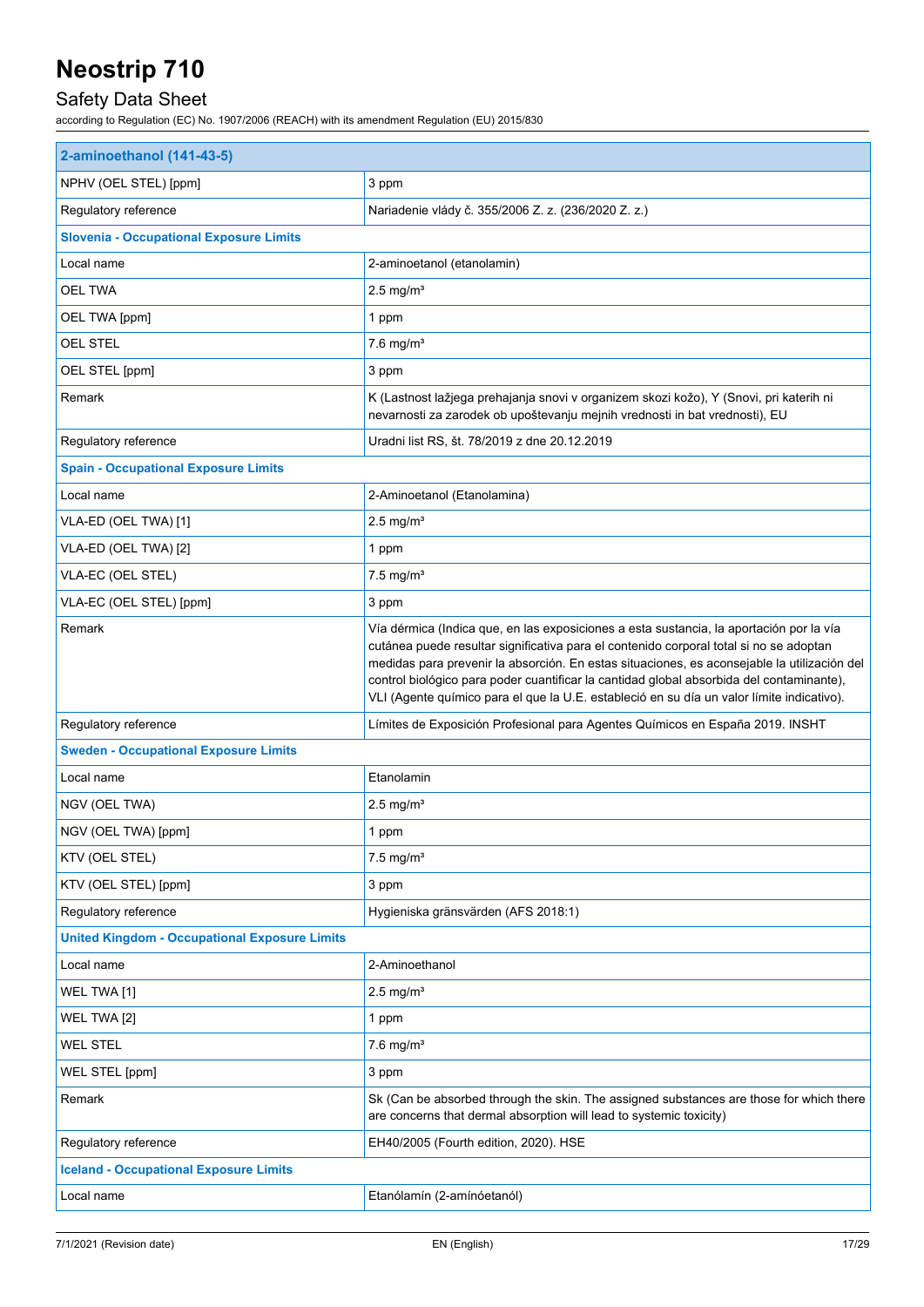## Safety Data Sheet

| 2-aminoethanol (141-43-5)                                |                                                                                              |  |
|----------------------------------------------------------|----------------------------------------------------------------------------------------------|--|
| <b>OEL TWA</b>                                           | $2.5$ mg/m <sup>3</sup>                                                                      |  |
| OEL TWA [ppm]                                            | 1 ppm                                                                                        |  |
| OEL STEL                                                 | $7.6$ mg/m <sup>3</sup>                                                                      |  |
| OEL STEL [ppm]                                           | 3 ppm                                                                                        |  |
| Remark                                                   | H (efnið getur auðveldlega borist inn í líkamann gegnum húð)                                 |  |
| Regulatory reference                                     | Reglugerð um mengunarmörk og aðgerðir til að draga úr mengun á vinnustöðum (Nr.<br>390/2009) |  |
| <b>Norway - Occupational Exposure Limits</b>             |                                                                                              |  |
| Local name                                               | 2-aminoetanol (Etanolamin)                                                                   |  |
| Grenseverdi (OEL TWA) [1]                                | $2.5$ mg/m <sup>3</sup>                                                                      |  |
| Grenseverdi (OEL TWA) [2]                                | 1 ppm                                                                                        |  |
| Regulatory reference                                     | FOR-2020-04-06-695                                                                           |  |
| <b>Switzerland - Occupational Exposure Limits</b>        |                                                                                              |  |
| Local name                                               | 2-Aminoéthanol / 2-Aminoethanol [Ethanolamin]                                                |  |
| MAK (OEL TWA) [1]                                        | $5$ mg/m <sup>3</sup>                                                                        |  |
| MAK (OEL TWA) [2]                                        | 2 ppm                                                                                        |  |
| KZGW (OEL STEL)                                          | 10 mg/ $m3$                                                                                  |  |
| KZGW (OEL STEL) [ppm]                                    | 4 ppm                                                                                        |  |
| Critical toxicity                                        | Peau, Fatigue, Yeux / Haut, Fatigue, Auge                                                    |  |
| Notation                                                 | S/S                                                                                          |  |
| Remark                                                   | <b>NIOSH</b>                                                                                 |  |
| Regulatory reference                                     | www.suva.ch, 01.01.2021                                                                      |  |
| (R)-p-mentha-1,8-diene; d-limonene (5989-27-5)           |                                                                                              |  |
| <b>Finland - Occupational Exposure Limits</b>            |                                                                                              |  |
| Local name                                               | D-Limoneeni                                                                                  |  |
| HTP (OEL TWA) [1]                                        | 140 mg/m $3$                                                                                 |  |
| HTP (OEL TWA) [2]                                        | 25 ppm                                                                                       |  |
| HTP (OEL STEL)                                           | 280 mg/m <sup>3</sup>                                                                        |  |
| HTP (OEL STEL) [ppm]                                     | 50 ppm                                                                                       |  |
| Regulatory reference                                     | HTP-ARVOT 2020 (Sosiaali- ja terveysministeriö)                                              |  |
| <b>Germany - Occupational Exposure Limits (TRGS 900)</b> |                                                                                              |  |
| Local name                                               | (R)-p-Mentha-1,8-dien (D-Limonen)                                                            |  |
| AGW (OEL TWA) [1]                                        | $28$ mg/m <sup>3</sup>                                                                       |  |
| AGW (OEL TWA) [2]                                        | 5 ppm                                                                                        |  |
| Peak exposure limitation factor                          | 4(II)                                                                                        |  |
| Remark                                                   | DFG;H;Sh;Y                                                                                   |  |
| Regulatory reference                                     | <b>TRGS900</b>                                                                               |  |
| <b>Slovenia - Occupational Exposure Limits</b>           |                                                                                              |  |
| Local name                                               | (R)-p-menta-1,8-dien (D-limonen)                                                             |  |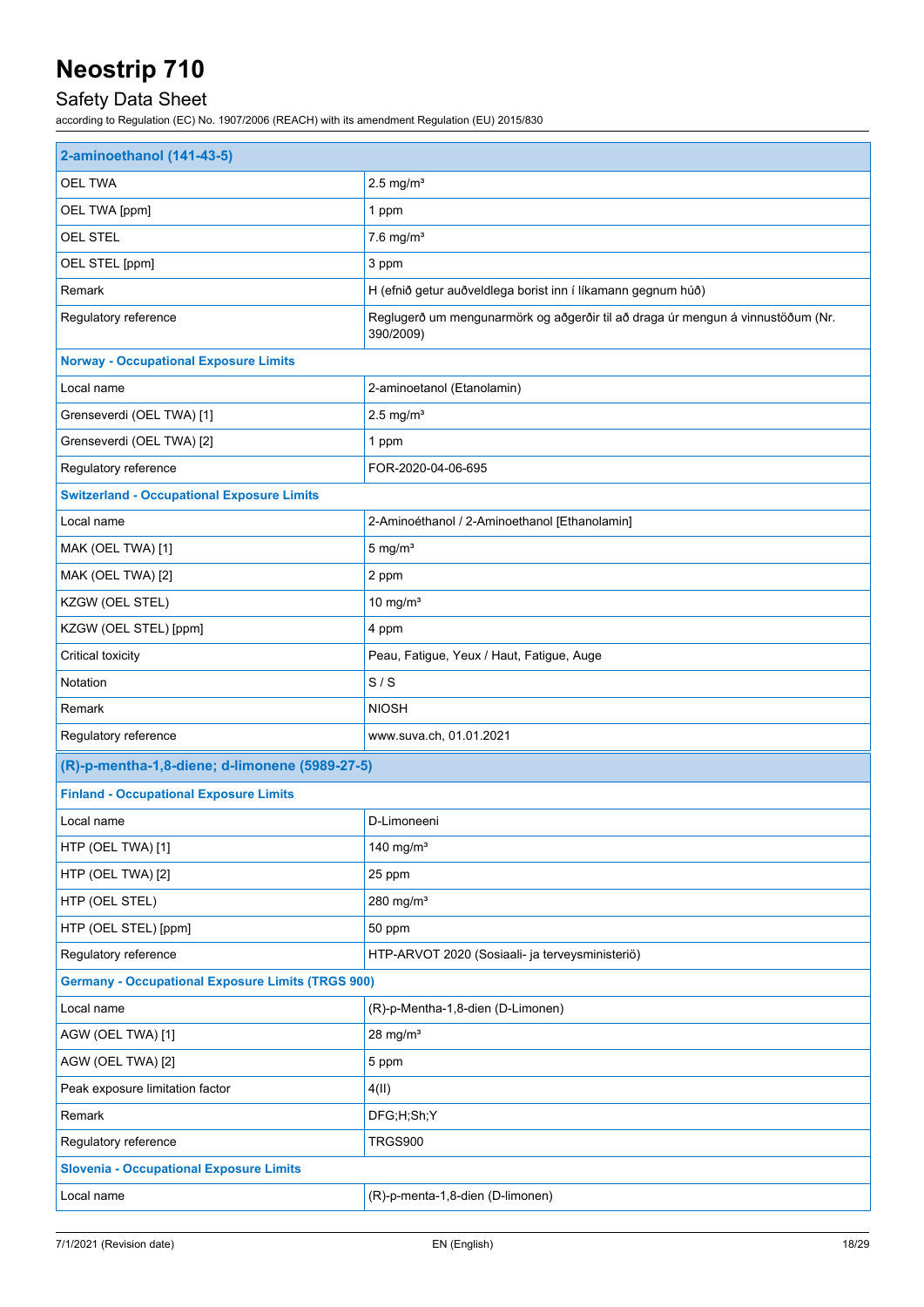## Safety Data Sheet

according to Regulation (EC) No. 1907/2006 (REACH) with its amendment Regulation (EU) 2015/830

| (R)-p-mentha-1,8-diene; d-limonene (5989-27-5)    |                                                                                                                                                                                                                                                                                                                                                                                                       |  |
|---------------------------------------------------|-------------------------------------------------------------------------------------------------------------------------------------------------------------------------------------------------------------------------------------------------------------------------------------------------------------------------------------------------------------------------------------------------------|--|
| <b>OEL TWA</b>                                    | $28$ mg/m <sup>3</sup>                                                                                                                                                                                                                                                                                                                                                                                |  |
| OEL TWA [ppm]                                     | 5 ppm                                                                                                                                                                                                                                                                                                                                                                                                 |  |
| <b>OEL STEL</b>                                   | 112 mg/m $3$                                                                                                                                                                                                                                                                                                                                                                                          |  |
| OEL STEL [ppm]                                    | 20 ppm                                                                                                                                                                                                                                                                                                                                                                                                |  |
| Remark                                            | K (Lastnost lažjega prehajanja snovi v organizem skozi kožo), Y (Snovi, pri katerih ni<br>nevarnosti za zarodek ob upoštevanju mejnih vrednosti in bat vrednosti)                                                                                                                                                                                                                                     |  |
| Regulatory reference                              | Uradni list RS, št. 78/2019 z dne 20.12.2019                                                                                                                                                                                                                                                                                                                                                          |  |
| <b>Spain - Occupational Exposure Limits</b>       |                                                                                                                                                                                                                                                                                                                                                                                                       |  |
| Local name                                        | d-Limoneno                                                                                                                                                                                                                                                                                                                                                                                            |  |
| VLA-ED (OEL TWA) [1]                              | 168 mg/ $m3$                                                                                                                                                                                                                                                                                                                                                                                          |  |
| VLA-ED (OEL TWA) [2]                              | 30 ppm                                                                                                                                                                                                                                                                                                                                                                                                |  |
| Remark                                            | Sen (Sensibilizante), vía dérmica (Indica que, en las exposiciones a esta sustancia, la<br>aportación por la vía cutánea puede resultar significativa para el contenido corporal total si<br>no se adoptan medidas para prevenir la absorción. En estas situaciones, es aconsejable<br>la utilización del control biológico para poder cuantificar la cantidad global absorbida del<br>contaminante). |  |
| Regulatory reference                              | Límites de Exposición Profesional para Agentes Químicos en España 2019. INSHT                                                                                                                                                                                                                                                                                                                         |  |
| <b>Norway - Occupational Exposure Limits</b>      |                                                                                                                                                                                                                                                                                                                                                                                                       |  |
| Local name                                        | d-limonen (Limonen)                                                                                                                                                                                                                                                                                                                                                                                   |  |
| Grenseverdi (OEL TWA) [1]                         | 140 mg/m <sup>3</sup>                                                                                                                                                                                                                                                                                                                                                                                 |  |
| Grenseverdi (OEL TWA) [2]                         | 25 ppm                                                                                                                                                                                                                                                                                                                                                                                                |  |
| Regulatory reference                              | FOR-2020-04-06-695                                                                                                                                                                                                                                                                                                                                                                                    |  |
| <b>Switzerland - Occupational Exposure Limits</b> |                                                                                                                                                                                                                                                                                                                                                                                                       |  |
| Local name                                        | D-Limonène / D-Limonen                                                                                                                                                                                                                                                                                                                                                                                |  |
| MAK (OEL TWA) [1]                                 | 40 mg/ $m3$                                                                                                                                                                                                                                                                                                                                                                                           |  |
| MAK (OEL TWA) [2]                                 | 7 ppm                                                                                                                                                                                                                                                                                                                                                                                                 |  |
| KZGW (OEL STEL)                                   | $80 \text{ mg/m}^3$                                                                                                                                                                                                                                                                                                                                                                                   |  |
| KZGW (OEL STEL) [ppm]                             | 14 ppm                                                                                                                                                                                                                                                                                                                                                                                                |  |
| Critical toxicity                                 | Foie / Leber                                                                                                                                                                                                                                                                                                                                                                                          |  |
| Notation                                          | $S, SS_c / S, SS_c$                                                                                                                                                                                                                                                                                                                                                                                   |  |
| Regulatory reference                              | www.suva.ch, 01.01.2021                                                                                                                                                                                                                                                                                                                                                                               |  |

### **8.1.2. Recommended monitoring procedures**

No additional information available

#### **8.1.3. Air contaminants formed**

No additional information available

### **8.1.4. DNEL and PNEC**

| Neostrip 710                          |                        |  |
|---------------------------------------|------------------------|--|
| <b>DNEL/DMEL (Workers)</b>            |                        |  |
| Long-term - local effects, dermal     | $4.8 \text{ mg/m}^3$   |  |
| Long-term - local effects, inhalation | 14.4 mg/m <sup>3</sup> |  |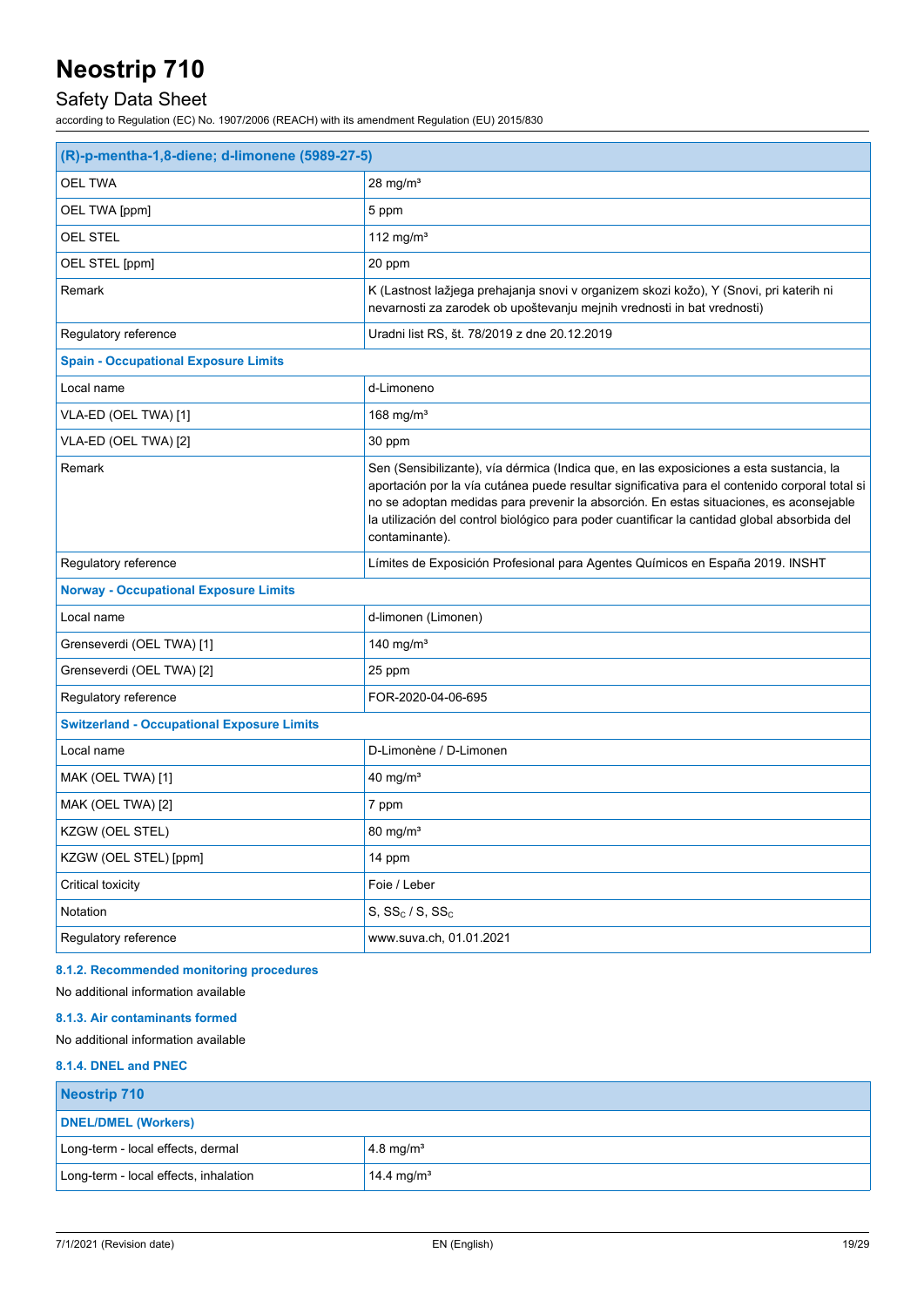### Safety Data Sheet

according to Regulation (EC) No. 1907/2006 (REACH) with its amendment Regulation (EU) 2015/830

| <b>Neostrip 710</b>                   |                    |  |
|---------------------------------------|--------------------|--|
| <b>DNEL/DMEL (General population)</b> |                    |  |
| Long-term - local effects, inhalation | $5 \text{ mg/m}^3$ |  |
| <b>PNEC (Water)</b>                   |                    |  |
| PNEC aqua (freshwater)                | $0.018$ mg/l       |  |
| PNEC aqua (marine water)              | $0.0018$ mg/l      |  |
| PNEC aqua (intermittent, freshwater)  | $0.18$ mg/l        |  |
| <b>PNEC (Sediment)</b>                |                    |  |
| PNEC sediment (freshwater)            | 0.16 mg/kg dwt     |  |
| PNEC sediment (marine water)          | 0.016 mg/kg dwt    |  |
| <b>PNEC (Soil)</b>                    |                    |  |
| PNEC soil                             | 0.09 mg/kg dwt     |  |
| <b>PNEC (STP)</b>                     |                    |  |
| PNEC sewage treatment plant           | 10 mg/l            |  |

### **8.1.5. Control banding**

No additional information available

### **8.2. Exposure controls**

#### **8.2.1. Appropriate engineering controls**

#### **Appropriate engineering controls:**

Ensure good ventilation of the work station.

#### **8.2.2. Personal protection equipment**

**Personal protective equipment symbol(s):**



#### **8.2.2.1. Eye and face protection**

**Eye protection:** Safety glasses

#### **8.2.2.2. Skin protection**

**Skin and body protection:** Wear suitable protective clothing

**Hand protection:** Protective gloves

#### **8.2.2.3. Respiratory protection**

**Respiratory protection:** [In case of inadequate ventilation] wear respiratory protection.

#### **8.2.2.4. Thermal hazards**

No additional information available

#### **8.2.3. Environmental exposure controls**

#### **Environmental exposure controls:**

Avoid release to the environment.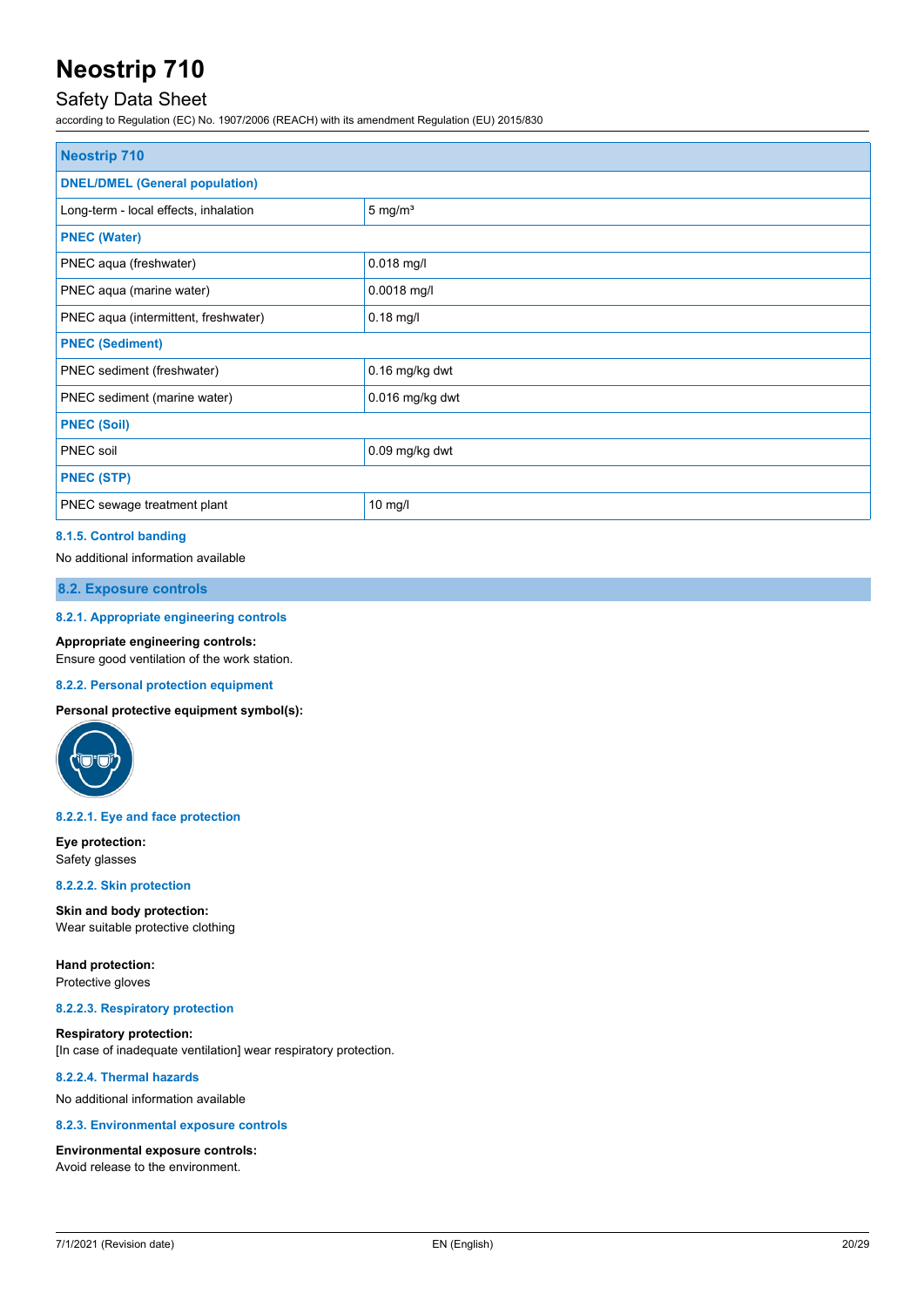### Safety Data Sheet

according to Regulation (EC) No. 1907/2006 (REACH) with its amendment Regulation (EU) 2015/830

| <b>SECTION 9: Physical and chemical properties</b>         |                     |  |
|------------------------------------------------------------|---------------------|--|
| 9.1. Information on basic physical and chemical properties |                     |  |
| Physical state                                             | : Liguid            |  |
| Appearance                                                 | : Liguid.           |  |
| Colour                                                     | : Beige.            |  |
| Odour                                                      | characteristic.     |  |
| Odour threshold                                            | No data available   |  |
| pH                                                         | $8.8(8.7 - 8.9)$    |  |
| Relative evaporation rate (butylacetate=1)                 | : No data available |  |
| Melting point                                              | Not applicable      |  |
| Freezing point                                             | : No data available |  |
| Boiling point                                              | : > 53              |  |
| Flash point                                                | : $>93 °C$          |  |
| Auto-ignition temperature                                  | No data available   |  |
| Decomposition temperature                                  | No data available   |  |
| Flammability (solid, gas)                                  | Not applicable      |  |
| Vapour pressure                                            | No data available   |  |
| Relative vapour density at 20 °C                           | No data available   |  |
| Relative density                                           | No data available   |  |
| Solubility                                                 | No data available   |  |
| Partition coefficient n-octanol/water (Log Pow)            | No data available   |  |
| Viscosity, kinematic                                       | No data available   |  |
| Viscosity, dynamic                                         | No data available   |  |
| Explosive properties                                       | No data available   |  |
| Oxidising properties                                       | No data available   |  |

**9.2. Other information**

No additional information available

|--|

Explosive limits **Explosive Limits Explosive Limits Explosive Limits Explosive Limits EXPLOSIVE 2018** 

### **10.1. Reactivity**

Flammable liquid and vapour.

**10.2. Chemical stability**

Stable under normal conditions.

**10.3. Possibility of hazardous reactions**

No dangerous reactions known under normal conditions of use.

**10.4. Conditions to avoid**

Avoid contact with hot surfaces. Heat. No flames, no sparks. Eliminate all sources of ignition.

**10.5. Incompatible materials**

No additional information available

**10.6. Hazardous decomposition products**

Under normal conditions of storage and use, hazardous decomposition products should not be produced.

| <b>SECTION 11: Toxicological information</b>     |                                             |  |
|--------------------------------------------------|---------------------------------------------|--|
| 11.1 Information on toxicological effects        |                                             |  |
| Acute toxicity (oral)<br>Acute toxicity (dermal) | : Harmful if swallowed.<br>: Not classified |  |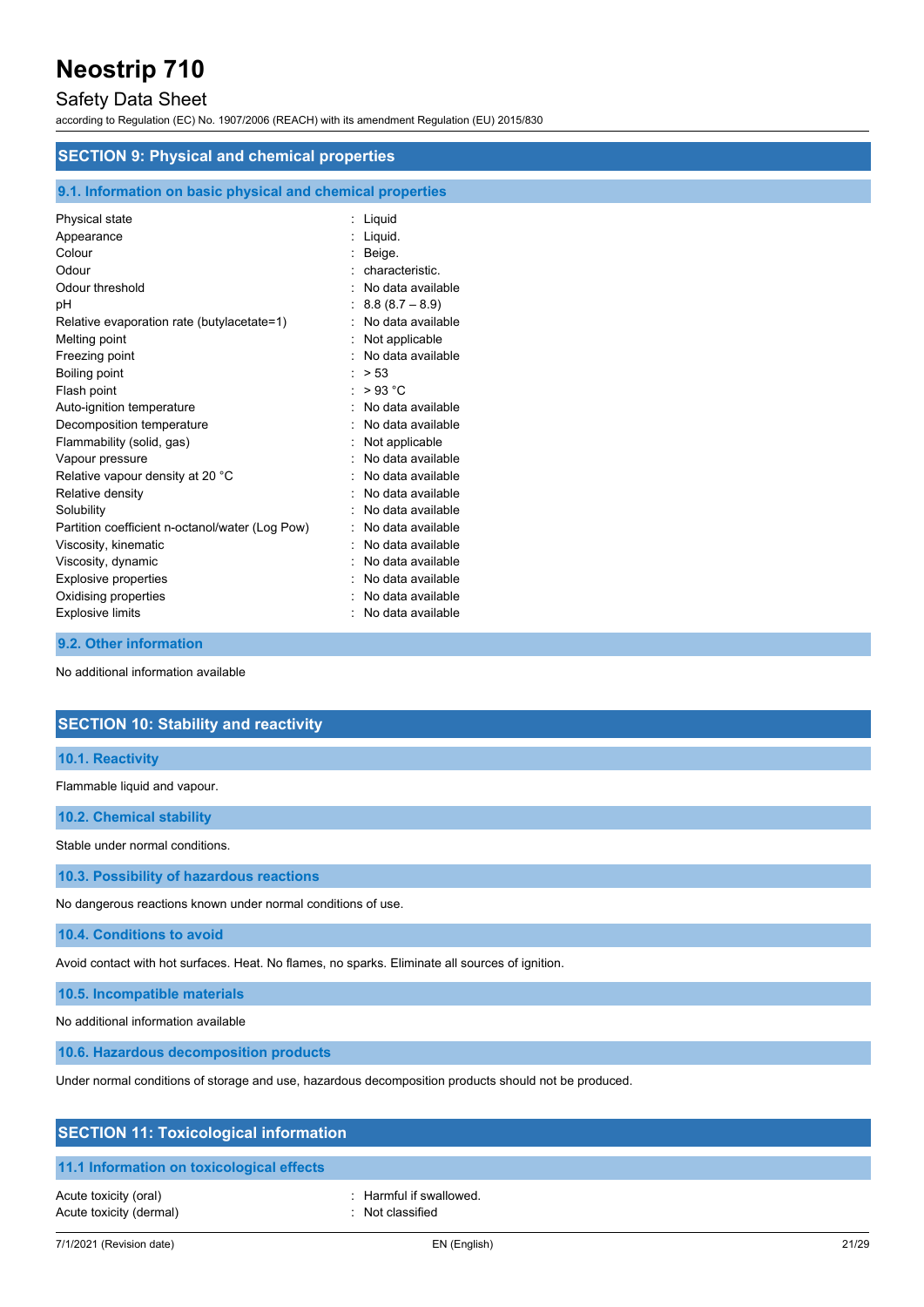## Safety Data Sheet

| Acute toxicity (inhalation)                                                  | : Not classified                                                                                                                                                                                                                                                                                     |
|------------------------------------------------------------------------------|------------------------------------------------------------------------------------------------------------------------------------------------------------------------------------------------------------------------------------------------------------------------------------------------------|
| <b>Neostrip 710</b>                                                          |                                                                                                                                                                                                                                                                                                      |
| LD50 oral rat                                                                | > 5000 mg/kg bodyweight Animal: rat, Animal sex: female, Guideline: OECD Guideline<br>423 (Acute Oral toxicity - Acute Toxic Class Method)                                                                                                                                                           |
| LD50 dermal rat                                                              | > 2000 mg/kg bodyweight Animal: rat, Guideline: OECD Guideline 402 (Acute Dermal<br>Toxicity)                                                                                                                                                                                                        |
| LC50 Inhalation - Rat                                                        | > 11 mg/l air Animal: rat, Guideline: OECD Guideline 403 (Acute Inhalation Toxicity)                                                                                                                                                                                                                 |
| N-methyl-2-pyrrolidone, 1-methyl-2-pyrrolidone (872-50-4)                    |                                                                                                                                                                                                                                                                                                      |
| LD50 oral rat                                                                | 4150 mg/kg bodyweight Animal: rat, Guideline: OECD Guideline 401 (Acute Oral Toxicity),<br>95% CL: 3100 - 5560                                                                                                                                                                                       |
| LD50 dermal rat                                                              | > 5000 mg/kg bodyweight Animal: rat, Guideline: OECD Guideline 402 (Acute Dermal<br>Toxicity)                                                                                                                                                                                                        |
| LC50 Inhalation - Rat                                                        | > 5.1 mg/l air Animal: rat, Guideline: OECD Guideline 403 (Acute Inhalation Toxicity)                                                                                                                                                                                                                |
| Benzenesulfonic acid, 4-C10-13-sec-alkyl derivs. (85536-14-7)                |                                                                                                                                                                                                                                                                                                      |
| LD50 oral rat                                                                | ≈ 1470 mg/kg bodyweight Animal: rat, Guideline: OECD Guideline 401 (Acute Oral<br>Toxicity), 95% CL: 1361 - 1588                                                                                                                                                                                     |
| LD50 dermal rat                                                              | > 2000 mg/kg bodyweight Animal: rat, Guideline: OECD Guideline 402 (Acute Dermal<br>Toxicity)                                                                                                                                                                                                        |
| (R)-p-mentha-1,8-diene; d-limonene (5989-27-5)                               |                                                                                                                                                                                                                                                                                                      |
| LD50 oral rat                                                                | > 2000 mg/kg bodyweight Animal: rat, Animal sex: female, Guideline: OECD Guideline<br>423 (Acute Oral toxicity - Acute Toxic Class Method)                                                                                                                                                           |
| Skin corrosion/irritation                                                    | : Causes severe skin burns.<br>pH: 8.8 (8.7 - 8.9)                                                                                                                                                                                                                                                   |
| Serious eye damage/irritation                                                | : Causes serious eye damage.<br>pH: 8.8 (8.7 - 8.9)                                                                                                                                                                                                                                                  |
| Respiratory or skin sensitisation                                            | May cause an allergic skin reaction.                                                                                                                                                                                                                                                                 |
| Germ cell mutagenicity                                                       | Not classified<br>Not classified                                                                                                                                                                                                                                                                     |
| Carcinogenicity<br>N-methyl-2-pyrrolidone, 1-methyl-2-pyrrolidone (872-50-4) |                                                                                                                                                                                                                                                                                                      |
|                                                                              |                                                                                                                                                                                                                                                                                                      |
| NOAEL (chronic, oral, animal/male, 2 years)                                  | ≈ 89 mg/kg bodyweight Animal: mouse, Animal sex: male, Guideline: OECD Guideline 451<br>(Carcinogenicity Studies), Guideline: EU Method B.32 (Carcinogenicity Test), Guideline:<br>EPA OTS 798.3300 (Carcinogenicity), Remarks on results: other: Effect type: toxicity<br>(migrated information)    |
| NOAEL (chronic, oral, animal/female, 2 years)                                | ≈ 221 mg/kg bodyweight Animal: mouse, Animal sex: female, Guideline: OECD Guideline<br>451 (Carcinogenicity Studies), Guideline: EU Method B.32 (Carcinogenicity Test),<br>Guideline: EPA OTS 798.3300 (Carcinogenicity), Remarks on results: other: Effect type:<br>toxicity (migrated information) |
| Reproductive toxicity<br>STOT-single exposure                                | May damage fertility or the unborn child.<br>May cause respiratory irritation.                                                                                                                                                                                                                       |
| N-methyl-2-pyrrolidone, 1-methyl-2-pyrrolidone (872-50-4)                    |                                                                                                                                                                                                                                                                                                      |
| STOT-single exposure                                                         | May cause respiratory irritation.                                                                                                                                                                                                                                                                    |
| STOT-repeated exposure<br>÷                                                  | Not classified                                                                                                                                                                                                                                                                                       |
| N-methyl-2-pyrrolidone, 1-methyl-2-pyrrolidone (872-50-4)                    |                                                                                                                                                                                                                                                                                                      |
| LOAEC (inhalation, rat, dust/mist/fume, 90 days)                             | 1 mg/l air Animal: rat, Guideline: OECD Guideline 413 (Subchronic Inhalation Toxicity: 90-<br>Day Study)                                                                                                                                                                                             |
| NOAEL (dermal, rat/rabbit, 90 days)                                          | 826 mg/kg bodyweight Animal: rabbit, Animal sex: male, Guideline: OECD Guideline 410<br>(Repeated Dose Dermal Toxicity: 21/28-Day Study)                                                                                                                                                             |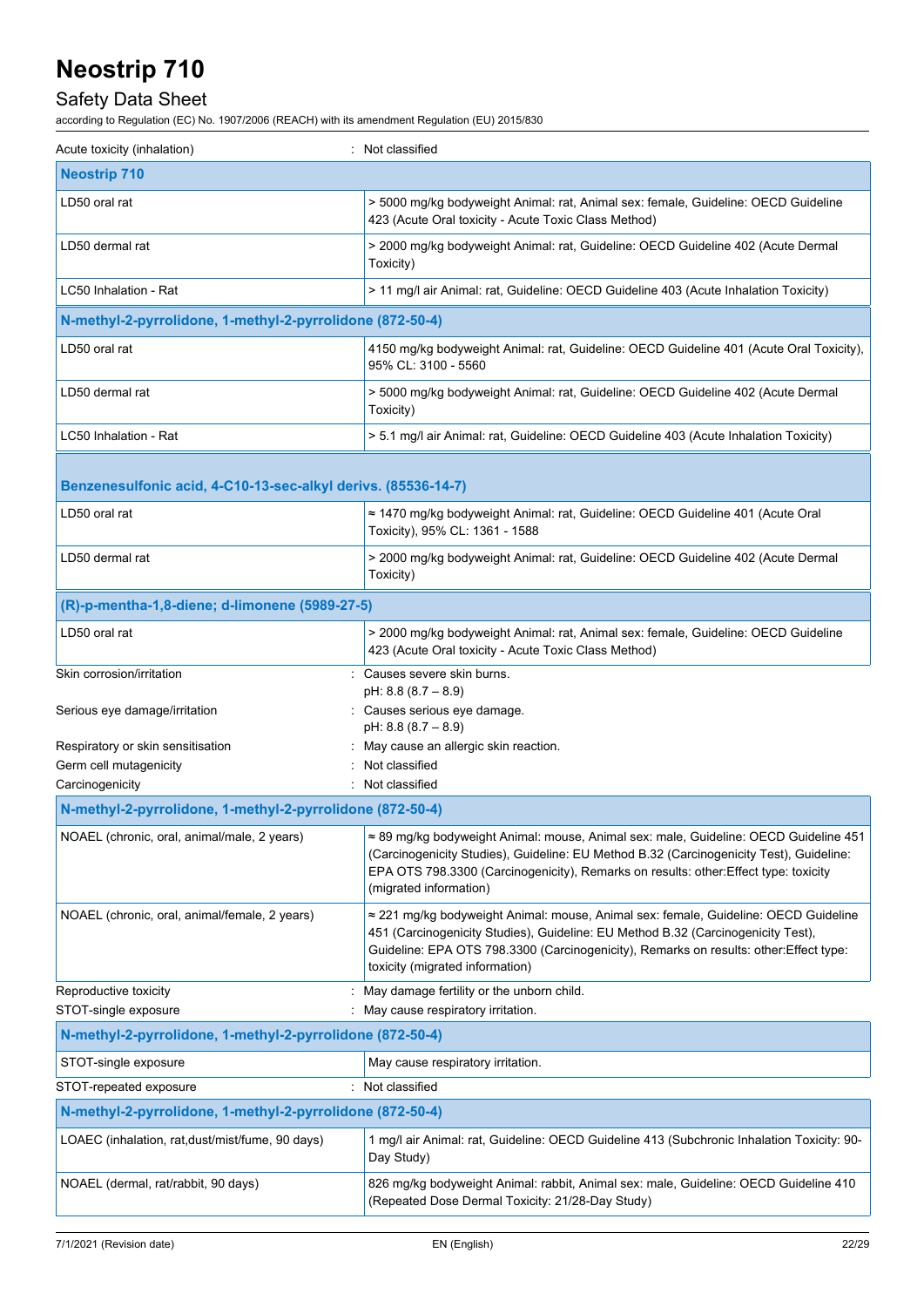### Safety Data Sheet

according to Regulation (EC) No. 1907/2006 (REACH) with its amendment Regulation (EU) 2015/830

| N-methyl-2-pyrrolidone, 1-methyl-2-pyrrolidone (872-50-4) |                                                                                                                        |  |
|-----------------------------------------------------------|------------------------------------------------------------------------------------------------------------------------|--|
| NOAEC (inhalation, rat, dust/mist/fume, 90 days)          | 0.5 mg/l air Animal: rat, Guideline: OECD Guideline 413 (Subchronic Inhalation Toxicity:<br>90-Day Study)              |  |
| 2-aminoethanol (141-43-5)                                 |                                                                                                                        |  |
| NOAEL (oral, rat, 90 days)                                | 300 mg/kg bodyweight Animal: rat, Guideline: other: OECD Guideline 416 (Two-generation<br>reproduction toxicity study) |  |
| Aspiration hazard                                         | Not classified                                                                                                         |  |

### **SECTION 12: Ecological information**

| 12.1. Toxicity |  |
|----------------|--|
|----------------|--|

| Ecology - general<br>Hazardous to the aquatic environment, short-term<br>(acute)<br>Hazardous to the aquatic environment, long-term | : Toxic to aquatic life with long lasting effects.<br>Not classified<br>: Toxic to aquatic life with long lasting effects.                  |  |
|-------------------------------------------------------------------------------------------------------------------------------------|---------------------------------------------------------------------------------------------------------------------------------------------|--|
| (chronic)<br>Not rapidly degradable                                                                                                 |                                                                                                                                             |  |
| N-methyl-2-pyrrolidone, 1-methyl-2-pyrrolidone (872-50-4)                                                                           |                                                                                                                                             |  |
| LC50 - Fish [1]                                                                                                                     | > 500 mg/l Test organisms (species): Oncorhynchus mykiss (previous name: Salmo<br>gairdneri)                                                |  |
| EC50 72h - Algae [1]                                                                                                                | 600.5 mg/l Test organisms (species): Desmodesmus subspicatus (previous name:<br>Scenedesmus subspicatus)                                    |  |
| EC50 72h - Algae [2]                                                                                                                | > 500 mg/l Test organisms (species): Desmodesmus subspicatus (previous name:<br>Scenedesmus subspicatus)                                    |  |
| LOEC (chronic)                                                                                                                      | 25 mg/l Test organisms (species): Daphnia magna Duration: '21 d'                                                                            |  |
| NOEC (chronic)                                                                                                                      | 12.5 mg/l Test organisms (species): Daphnia magna Duration: '21 d'                                                                          |  |
| 2-aminoethanol (141-43-5)                                                                                                           |                                                                                                                                             |  |
| LC50 - Fish [1]                                                                                                                     | 349 mg/l Test organisms (species): Cyprinus carpio                                                                                          |  |
| EC50 - Crustacea [1]                                                                                                                | 65 mg/l Test organisms (species): Daphnia magna                                                                                             |  |
| EC50 72h - Algae [1]                                                                                                                | 2.8 mg/l Test organisms (species): Pseudokirchneriella subcapitata (previous names:<br>Raphidocelis subcapitata, Selenastrum capricornutum) |  |
| EC50 72h - Algae [2]                                                                                                                | 2.1 mg/l Test organisms (species): Pseudokirchneriella subcapitata (previous names:<br>Raphidocelis subcapitata, Selenastrum capricornutum) |  |
| NOEC (chronic)                                                                                                                      | 0.85 mg/l Test organisms (species): Daphnia magna Duration: '21 d'                                                                          |  |
| NOEC chronic fish                                                                                                                   | 1.24 mg/l Test organisms (species): Oryzias latipes Duration: '41 d'                                                                        |  |
| Benzenesulfonic acid, 4-C10-13-sec-alkyl derivs. (85536-14-7)                                                                       |                                                                                                                                             |  |
| LC50 - Fish [1]                                                                                                                     | 1.67 mg/l Test organisms (species): Lepomis macrochirus                                                                                     |  |
| EC50 - Crustacea [1]                                                                                                                | 2.9 mg/l Test organisms (species): Daphnia magna                                                                                            |  |
| NOEC (chronic)                                                                                                                      | 1.18 mg/l Test organisms (species): Daphnia magna Duration: '21 d'                                                                          |  |
| (R)-p-mentha-1,8-diene; d-limonene (5989-27-5)                                                                                      |                                                                                                                                             |  |
| LC50 - Fish [1]                                                                                                                     | 720 µg/l Test organisms (species): Pimephales promelas                                                                                      |  |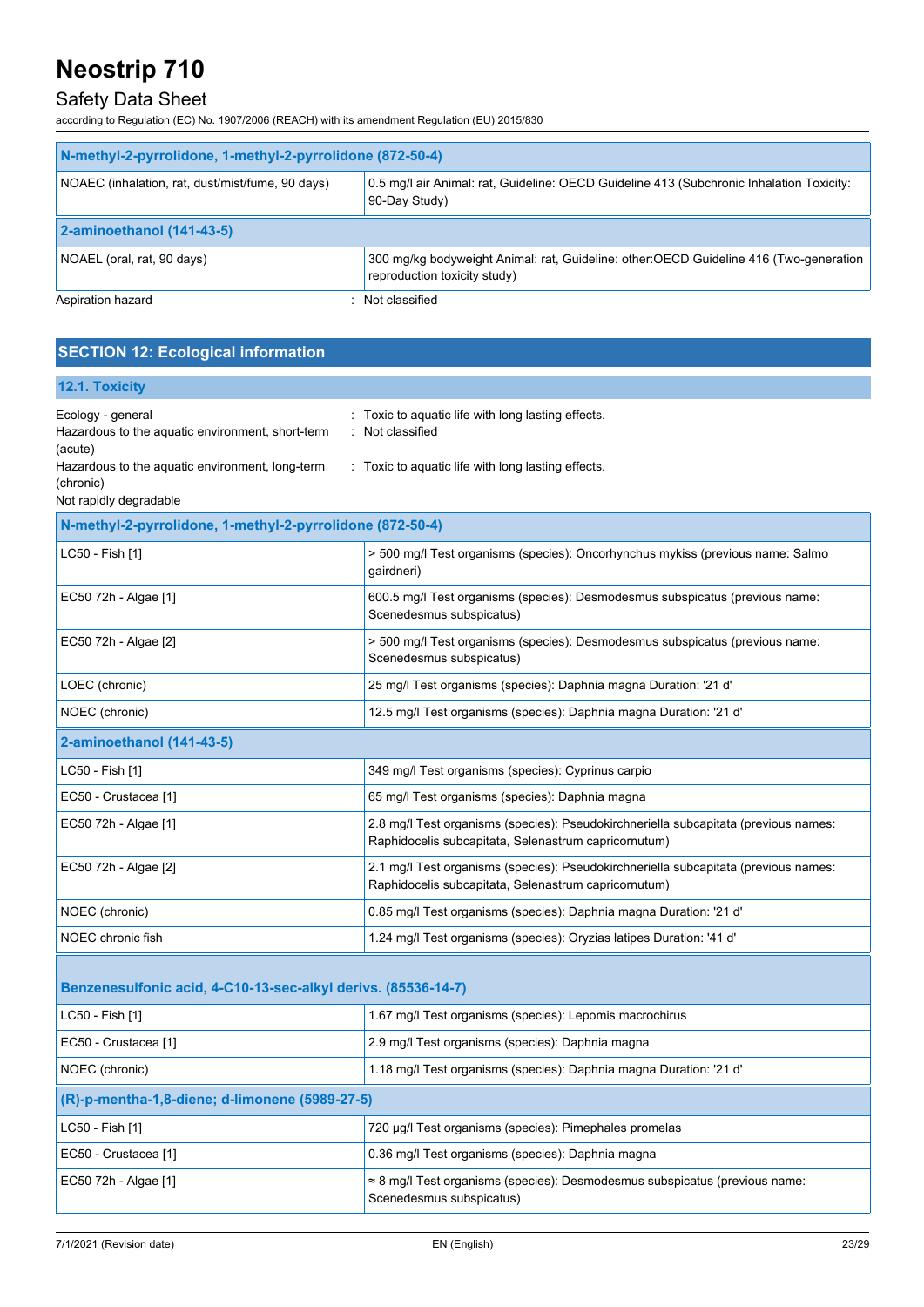## Safety Data Sheet

according to Regulation (EC) No. 1907/2006 (REACH) with its amendment Regulation (EU) 2015/830

| (R)-p-mentha-1,8-diene; d-limonene (5989-27-5)                  |                                                                                                                                                                                 |  |
|-----------------------------------------------------------------|---------------------------------------------------------------------------------------------------------------------------------------------------------------------------------|--|
| NOEC (chronic)                                                  | 0.115 mg/l Test organisms (species): other: For freshwater invertebrates, species<br>frequently include Daphnia magna or Daphnia pulex. Duration: '16 d'                        |  |
| 12.2. Persistence and degradability                             |                                                                                                                                                                                 |  |
| No additional information available                             |                                                                                                                                                                                 |  |
| 12.3. Bioaccumulative potential                                 |                                                                                                                                                                                 |  |
| No additional information available                             |                                                                                                                                                                                 |  |
| 12.4. Mobility in soil                                          |                                                                                                                                                                                 |  |
| No additional information available                             |                                                                                                                                                                                 |  |
| 12.5. Results of PBT and vPvB assessment                        |                                                                                                                                                                                 |  |
| <b>Component</b>                                                |                                                                                                                                                                                 |  |
| N-methyl-2-pyrrolidone, 1-methyl-2-pyrrolidone (872-<br>$50-4)$ | This substance/mixture does not meet the PBT criteria of REACH regulation, annex XIII<br>This substance/mixture does not meet the vPvB criteria of REACH regulation, annex XIII |  |
| 12.6. Other adverse effects                                     |                                                                                                                                                                                 |  |

No additional information available

| <b>SECTION 13: Disposal considerations</b>        |                                                                                                                                                       |  |
|---------------------------------------------------|-------------------------------------------------------------------------------------------------------------------------------------------------------|--|
| 13.1. Waste treatment methods                     |                                                                                                                                                       |  |
| Waste treatment methods<br>Additional information | : Dispose of contents/container in accordance with licensed collector's sorting instructions.<br>: Flammable vapours may accumulate in the container. |  |

### **SECTION 14: Transport information**

### In accordance with ADR / IMDG / IATA / ADN / RID

| <b>ADR</b>                                                                                                                                                                                                                                                                                                                                                                                                                                                                                                                                                                                                                                                                                                                                                                                                           | <b>IMDG</b>                                                                                                                                                                                                          | <b>IATA</b>                                                                                                                                                                                                                 | <b>ADN</b>                                                                                                                                                                                             | <b>RID</b>                                                                                                                                                                                             |
|----------------------------------------------------------------------------------------------------------------------------------------------------------------------------------------------------------------------------------------------------------------------------------------------------------------------------------------------------------------------------------------------------------------------------------------------------------------------------------------------------------------------------------------------------------------------------------------------------------------------------------------------------------------------------------------------------------------------------------------------------------------------------------------------------------------------|----------------------------------------------------------------------------------------------------------------------------------------------------------------------------------------------------------------------|-----------------------------------------------------------------------------------------------------------------------------------------------------------------------------------------------------------------------------|--------------------------------------------------------------------------------------------------------------------------------------------------------------------------------------------------------|--------------------------------------------------------------------------------------------------------------------------------------------------------------------------------------------------------|
| 14.1. UN number                                                                                                                                                                                                                                                                                                                                                                                                                                                                                                                                                                                                                                                                                                                                                                                                      |                                                                                                                                                                                                                      |                                                                                                                                                                                                                             |                                                                                                                                                                                                        |                                                                                                                                                                                                        |
| <b>UN 3267</b>                                                                                                                                                                                                                                                                                                                                                                                                                                                                                                                                                                                                                                                                                                                                                                                                       | <b>UN 3267</b>                                                                                                                                                                                                       | <b>UN 3267</b>                                                                                                                                                                                                              | <b>UN 3267</b>                                                                                                                                                                                         | <b>UN 3267</b>                                                                                                                                                                                         |
| 14.2. UN proper shipping name                                                                                                                                                                                                                                                                                                                                                                                                                                                                                                                                                                                                                                                                                                                                                                                        |                                                                                                                                                                                                                      |                                                                                                                                                                                                                             |                                                                                                                                                                                                        |                                                                                                                                                                                                        |
| CORROSIVE LIQUID,<br>CORROSIVE LIQUID.<br>Corrosive liquid, basic,<br>CORROSIVE LIQUID,<br><b>CORROSIVE LIQUID.</b><br>BASIC, ORGANIC, N.O.S.<br>BASIC, ORGANIC, N.O.S.<br>BASIC, ORGANIC, N.O.S.<br>BASIC, ORGANIC, N.O.S.<br>organic, n.o.s. (N-methyl-2-<br>(N-methyl-2-pyrrolidone, 1-<br>(N-methyl-2-pyrrolidone, 1-<br>(N-methyl-2-pyrrolidone, 1-<br>(N-methyl-2-pyrrolidone, 1-<br>pyrrolidone, 1-methyl-2-<br>pyrrolidone; (R)-p-mentha-<br>methyl-2-pyrrolidone; $(R)$ -<br>methyl-2-pyrrolidone; $(R)$ -<br>methyl-2-pyrrolidone; $(R)$ -<br>methyl-2-pyrrolidone; $(R)$ -<br>p-mentha-1,8-diene; d-<br>p-mentha-1,8-diene; d-<br>1,8-diene; d-limonene)<br>p-mentha-1,8-diene; d-<br>p-mentha-1,8-diene; d-<br>limonene)<br>limonene)<br>limonene)<br>limonene)<br><b>Transport document description</b> |                                                                                                                                                                                                                      |                                                                                                                                                                                                                             |                                                                                                                                                                                                        |                                                                                                                                                                                                        |
| UN 3267 CORROSIVE<br>LIQUID, BASIC, ORGANIC,<br>N.O.S. (N-methyl-2-<br>pyrrolidone, 1-methyl-2-<br>pyrrolidone; (R)-p-mentha-<br>1,8-diene; d-limonene), 8,<br>II, (E),<br><b>ENVIRONMENTALLY</b><br><b>HAZARDOUS</b>                                                                                                                                                                                                                                                                                                                                                                                                                                                                                                                                                                                                | UN 3267 CORROSIVE<br>LIQUID, BASIC, ORGANIC,<br>N.O.S. (N-methyl-2-<br>pyrrolidone, 1-methyl-2-<br>pyrrolidone; (R)-p-mentha-<br>1,8-diene; d-limonene), 8,<br>II, MARINE<br>POLLUTANT/ENVIRONME<br>NTALLY HAZARDOUS | UN 3267 Corrosive liquid,<br>basic, organic, n.o.s. (N-<br>methyl-2-pyrrolidone, 1-<br>methyl-2-pyrrolidone; $(R)$ -<br>p-mentha-1,8-diene; d-<br>limonene $\lambda$ , 8, II,<br><b>ENVIRONMENTALLY</b><br><b>HAZARDOUS</b> | UN 3267 CORROSIVE<br>LIQUID, BASIC, ORGANIC,<br>N.O.S. (N-methyl-2-<br>pyrrolidone, 1-methyl-2-<br>pyrrolidone; (R)-p-mentha-<br>1,8-diene; d-limonene), 8,<br>II, ENVIRONMENTALLY<br><b>HAZARDOUS</b> | UN 3267 CORROSIVE<br>LIQUID, BASIC, ORGANIC,<br>N.O.S. (N-methyl-2-<br>pyrrolidone, 1-methyl-2-<br>pyrrolidone; (R)-p-mentha-<br>1,8-diene; d-limonene), 8,<br>II, ENVIRONMENTALLY<br><b>HAZARDOUS</b> |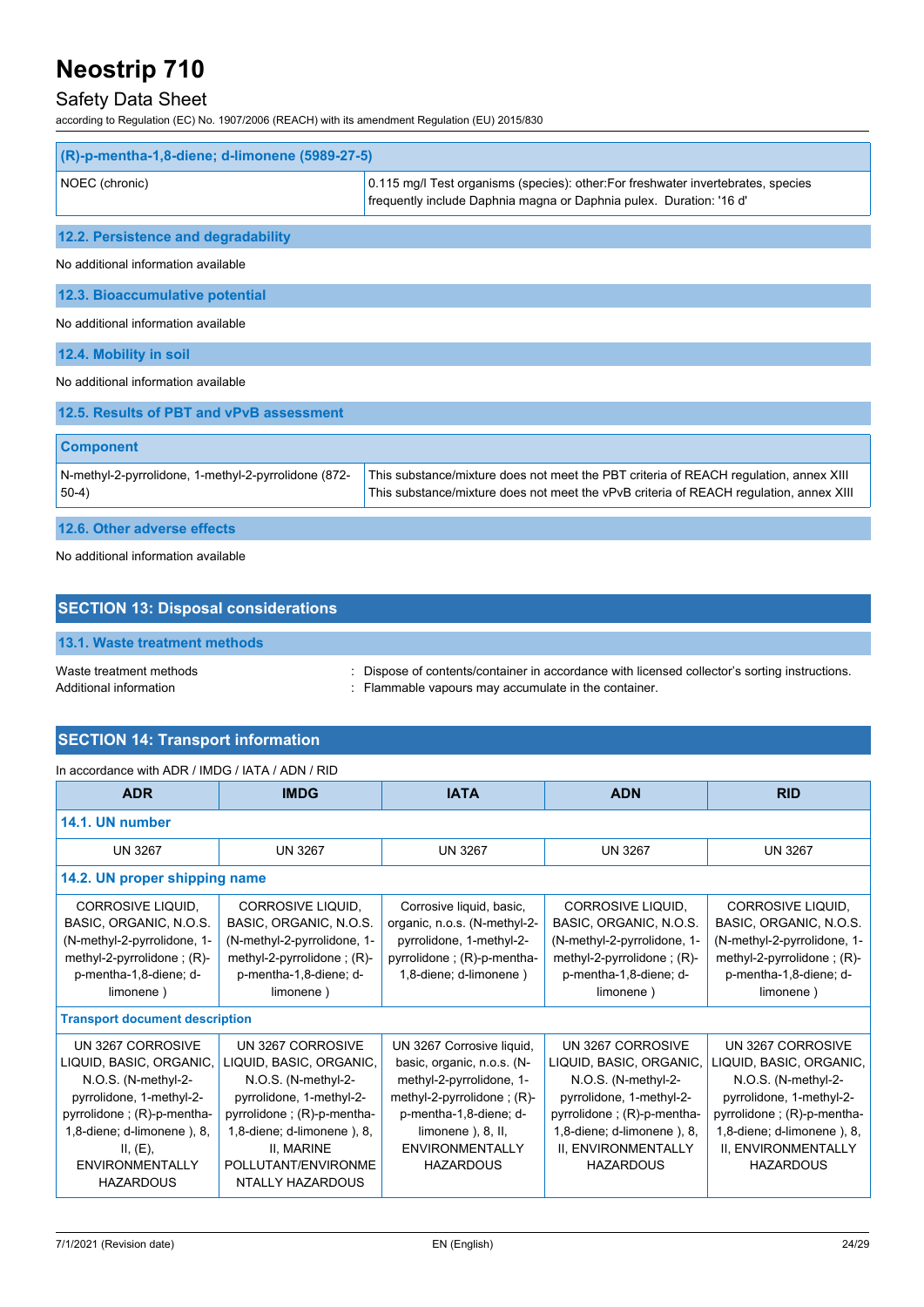## Safety Data Sheet

| <b>ADR</b>                                                                                                                                                                                                                                                                                                                                                                                                                                                                                                                            | <b>IMDG</b>                                                                                                                                                                                                                                                                                                                                                                                                                                                                                                                              | <b>IATA</b>                                                                                    | <b>ADN</b>                            | <b>RID</b>                                                                                                                                                                                                                                                                                                                                                                                                                                                              |
|---------------------------------------------------------------------------------------------------------------------------------------------------------------------------------------------------------------------------------------------------------------------------------------------------------------------------------------------------------------------------------------------------------------------------------------------------------------------------------------------------------------------------------------|------------------------------------------------------------------------------------------------------------------------------------------------------------------------------------------------------------------------------------------------------------------------------------------------------------------------------------------------------------------------------------------------------------------------------------------------------------------------------------------------------------------------------------------|------------------------------------------------------------------------------------------------|---------------------------------------|-------------------------------------------------------------------------------------------------------------------------------------------------------------------------------------------------------------------------------------------------------------------------------------------------------------------------------------------------------------------------------------------------------------------------------------------------------------------------|
| 14.3. Transport hazard class(es)                                                                                                                                                                                                                                                                                                                                                                                                                                                                                                      |                                                                                                                                                                                                                                                                                                                                                                                                                                                                                                                                          |                                                                                                |                                       |                                                                                                                                                                                                                                                                                                                                                                                                                                                                         |
| 8                                                                                                                                                                                                                                                                                                                                                                                                                                                                                                                                     | 8                                                                                                                                                                                                                                                                                                                                                                                                                                                                                                                                        | 8                                                                                              | 8                                     | 8                                                                                                                                                                                                                                                                                                                                                                                                                                                                       |
|                                                                                                                                                                                                                                                                                                                                                                                                                                                                                                                                       |                                                                                                                                                                                                                                                                                                                                                                                                                                                                                                                                          |                                                                                                |                                       |                                                                                                                                                                                                                                                                                                                                                                                                                                                                         |
| 14.4. Packing group                                                                                                                                                                                                                                                                                                                                                                                                                                                                                                                   |                                                                                                                                                                                                                                                                                                                                                                                                                                                                                                                                          |                                                                                                |                                       |                                                                                                                                                                                                                                                                                                                                                                                                                                                                         |
| $\mathsf{I}\mathsf{I}$                                                                                                                                                                                                                                                                                                                                                                                                                                                                                                                | $\mathop{\mathrm{II}}% \nolimits_{\mathop{\mathrm{II}}% \nolimits} \mathop{\mathrm{II}}% \nolimits_{\mathop{\mathrm{II}}% \nolimits} \mathop{\mathrm{II}}% \nolimits_{\mathop{\mathrm{II}}% \nolimits} \mathop{\mathrm{II}}% \nolimits_{\mathop{\mathrm{II}}% \nolimits} \mathop{\mathrm{II}}% \nolimits_{\mathop{\mathrm{II}}% \nolimits} \mathop{\mathrm{II}}% \nolimits_{\mathop{\mathrm{II}}% \nolimits} \mathop{\mathrm{II}}% \nolimits_{\mathop{\mathrm{II}}% \nolimits} \mathop{\mathrm{II}}% \nolimits_{\mathop{\mathrm{II}}% \$ | $\mathsf{I}$                                                                                   | Ш                                     | $\mathop{  }% \text{log}(p_{\theta}^{*})\mathop{  }% \text{log}(p_{\theta}^{*})\mathop{  }% \text{log}(p_{\theta}^{*})\mathop{  }% \text{log}(p_{\theta}^{*})\mathop{  }% \text{log}(p_{\theta}^{*})\mathop{  }% \text{log}(p_{\theta}^{*})\mathop{  }% \text{log}(p_{\theta}^{*})\mathop{  }% \text{log}(p_{\theta}^{*})\mathop{  }% \text{log}(p_{\theta}^{*})\mathop{  }% \text{log}(p_{\theta}^{*})\mathop{  }% \text{log}(p_{\theta}^{*})\mathop{  }% \text{log}($ |
| <b>14.5. Environmental hazards</b>                                                                                                                                                                                                                                                                                                                                                                                                                                                                                                    |                                                                                                                                                                                                                                                                                                                                                                                                                                                                                                                                          |                                                                                                |                                       |                                                                                                                                                                                                                                                                                                                                                                                                                                                                         |
| Dangerous for the<br>environment: Yes                                                                                                                                                                                                                                                                                                                                                                                                                                                                                                 | Dangerous for the<br>environment: Yes<br>Marine pollutant: Yes                                                                                                                                                                                                                                                                                                                                                                                                                                                                           | Dangerous for the<br>environment: Yes                                                          | Dangerous for the<br>environment: Yes | Dangerous for the<br>environment: Yes                                                                                                                                                                                                                                                                                                                                                                                                                                   |
| No supplementary information available                                                                                                                                                                                                                                                                                                                                                                                                                                                                                                |                                                                                                                                                                                                                                                                                                                                                                                                                                                                                                                                          |                                                                                                |                                       |                                                                                                                                                                                                                                                                                                                                                                                                                                                                         |
| 14.6. Special precautions for user                                                                                                                                                                                                                                                                                                                                                                                                                                                                                                    |                                                                                                                                                                                                                                                                                                                                                                                                                                                                                                                                          |                                                                                                |                                       |                                                                                                                                                                                                                                                                                                                                                                                                                                                                         |
| <b>Overland transport</b><br>Classification code (ADR)<br>Special provisions (ADR)<br>Limited quantities (ADR)<br>Excepted quantities (ADR)<br>Packing instructions (ADR)<br>Mixed packing provisions (ADR)<br>Portable tank and bulk container instructions (ADR)<br>Portable tank and bulk container special provisions<br>(ADR)<br>Tank code (ADR)<br>Vehicle for tank carriage<br>Transport category (ADR)<br>Hazard identification number (Kemler No.)<br>Orange plates<br>Tunnel restriction code (ADR)<br>EAC code<br>APP code | C7<br>274<br>: 11<br>E2<br>: MP15<br>T <sub>11</sub><br>$:$ L4BN<br>: AT<br>$\overline{2}$<br>80<br>÷.<br>$\ddot{\cdot}$<br>E<br>: 2X<br>$\therefore$ B                                                                                                                                                                                                                                                                                                                                                                                  | P001, IBC02<br>TP2, TP27<br>80<br>3267                                                         |                                       |                                                                                                                                                                                                                                                                                                                                                                                                                                                                         |
| <b>Transport by sea</b><br>Special provisions (IMDG)<br>Limited quantities (IMDG)<br>Excepted quantities (IMDG)<br>Packing instructions (IMDG)<br>IBC packing instructions (IMDG)<br>Tank instructions (IMDG)<br>Tank special provisions (IMDG)<br>EmS-No. (Fire)<br>EmS-No. (Spillage)<br>Stowage category (IMDG)<br>Stowage and handling (IMDG)<br>Segregation (IMDG)<br>Properties and observations (IMDG)<br>Air transport                                                                                                        | : 274<br>: 1L<br>E2<br>: P001<br>: IBC02<br>$:$ T11<br>$-F-A$<br>$: S-B$<br>$\therefore$ B<br>$:$ SW2<br><b>SG35</b><br>÷.                                                                                                                                                                                                                                                                                                                                                                                                               | : TP2, TP27<br>: Reacts violently with acids. Causes burns to skin, eyes and mucous membranes. |                                       |                                                                                                                                                                                                                                                                                                                                                                                                                                                                         |
| PCA Excepted quantities (IATA)                                                                                                                                                                                                                                                                                                                                                                                                                                                                                                        | $\therefore$ E2                                                                                                                                                                                                                                                                                                                                                                                                                                                                                                                          |                                                                                                |                                       |                                                                                                                                                                                                                                                                                                                                                                                                                                                                         |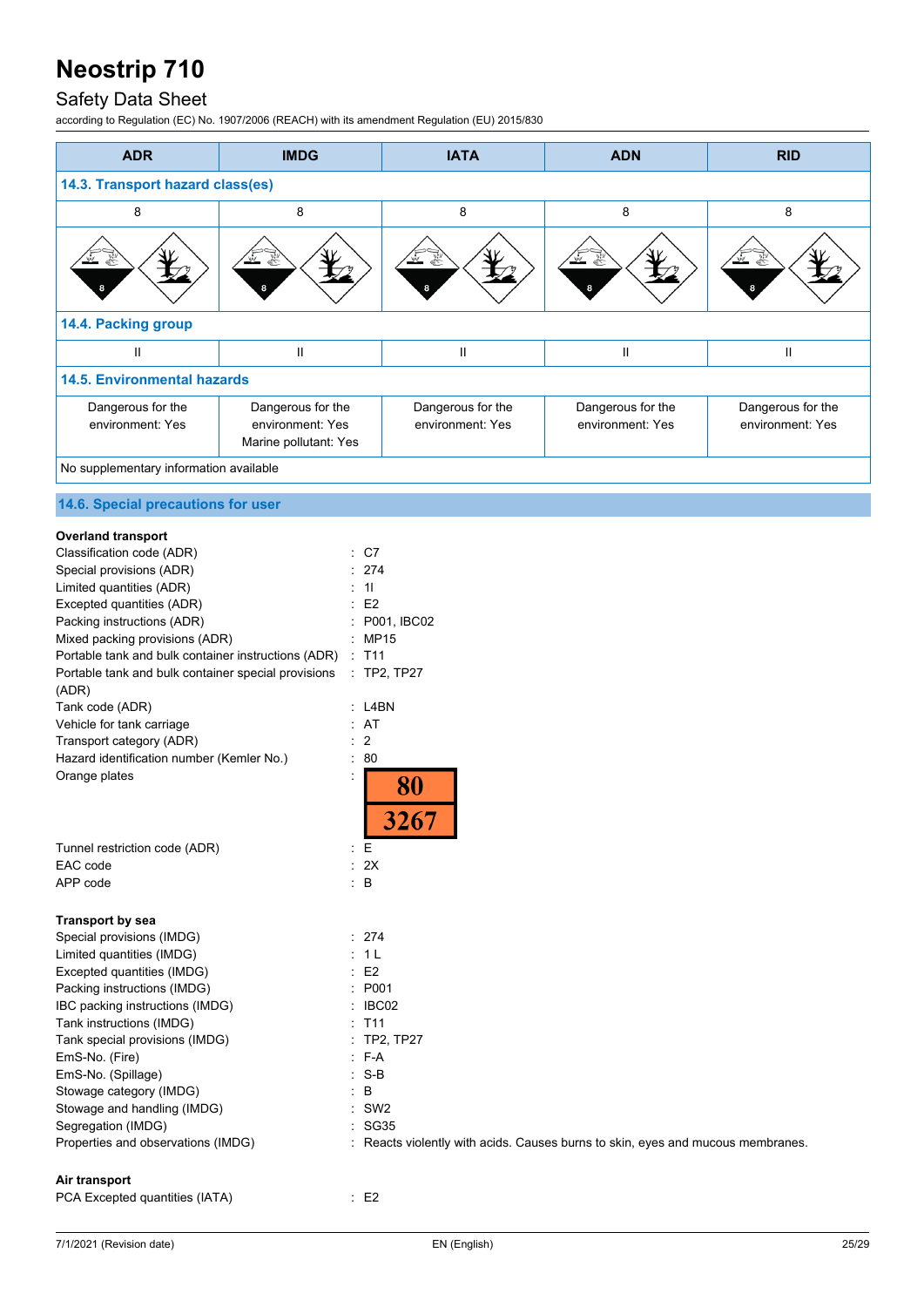### Safety Data Sheet

according to Regulation (EC) No. 1907/2006 (REACH) with its amendment Regulation (EU) 2015/830

| PCA Limited quantities (IATA)                                |           | Y840             |
|--------------------------------------------------------------|-----------|------------------|
| PCA limited quantity max net quantity (IATA)                 |           | 0.5L             |
| PCA packing instructions (IATA)                              |           | : 851            |
| PCA max net quantity (IATA)                                  |           | : 1L             |
| CAO packing instructions (IATA)                              |           | : 855            |
| CAO max net quantity (IATA)                                  |           | : 30L            |
| Special provisions (IATA)                                    |           | : A3, A803       |
| ERG code (IATA)                                              |           | : 8L             |
| Inland waterway transport                                    |           |                  |
| Classification code (ADN)                                    |           | : C7             |
| Special provisions (ADN)                                     |           | : 274            |
| Limited quantities (ADN)                                     |           | : 1L             |
| Excepted quantities (ADN)                                    |           | E2               |
| Equipment required (ADN)                                     |           | $:$ PP, EP       |
| Number of blue cones/lights (ADN)                            | $\bullet$ | 0                |
| <b>Rail transport</b>                                        |           |                  |
| Classification code (RID)                                    |           | C <sub>7</sub>   |
| Special provisions (RID)                                     |           | : 274            |
| Limited quantities (RID)                                     |           | : 1L             |
| Excepted quantities (RID)                                    |           | E2               |
| Packing instructions (RID)                                   |           | : P001, IBC02    |
| Mixed packing provisions (RID)                               |           | :MP15            |
| Portable tank and bulk container instructions (RID)          |           | : T11            |
| Portable tank and bulk container special provisions<br>(RID) | ÷.        | <b>TP2, TP27</b> |
| Tank codes for RID tanks (RID)                               |           | L4BN             |
| Transport category (RID)                                     |           | 2                |
| Colis express (express parcels) (RID)                        |           | $\therefore$ CE6 |
| Hazard identification number (RID)                           |           | 80               |
|                                                              |           |                  |

**14.7. Transport in bulk according to Annex II of Marpol and the IBC Code**

Not applicable

### **SECTION 15: Regulatory information**

**15.1. Safety, health and environmental regulations/legislation specific for the substance or mixture**

### **15.1.1. EU-Regulations**

| <b>EU restriction list (REACH Annex XVII)</b> |                                                                                                                                                                       |
|-----------------------------------------------|-----------------------------------------------------------------------------------------------------------------------------------------------------------------------|
| <b>Reference code</b>                         | <b>Applicable on</b>                                                                                                                                                  |
| 3(a)                                          | (R)-p-mentha-1,8-diene; d-limonene                                                                                                                                    |
| 3(b)                                          | Neostrip 710; N-methyl-2-pyrrolidone, 1-methyl-2-pyrrolidone; 2-aminoethanol; (R)-p-mentha-1,8-diene; d-limonene;<br>Benzenesulfonic acid, 4-C10-13-sec-alkyl derivs. |
| 3(c)                                          | Neostrip 710; (R)-p-mentha-1,8-diene; d-limonene;<br>Benzenesulfonic acid, 4-C10-13-sec-alkyl derivs.                                                                 |
| 30.                                           | N-methyl-2-pyrrolidone, 1-methyl-2-pyrrolidone                                                                                                                        |
| 40.                                           | (R)-p-mentha-1,8-diene; d-limonene                                                                                                                                    |
| 71.                                           | Neostrip 710; N-methyl-2-pyrrolidone, 1-methyl-2-pyrrolidone                                                                                                          |
| 72.                                           | N-methyl-2-pyrrolidone, 1-methyl-2-pyrrolidone                                                                                                                        |

Contains a substance on the REACH candidate list in concentration ≥ 0.1% or with a lower specific limit: 1-Methyl-2-pyrrolidone (EC 212-828-1, CAS 872-50-4)

Contains no REACH Annex XIV substances

Contains no substance subject to Regulation (EU) No 649/2012 of the European Parliament and of the Council of 4 July 2012 concerning the export and import of hazardous chemicals.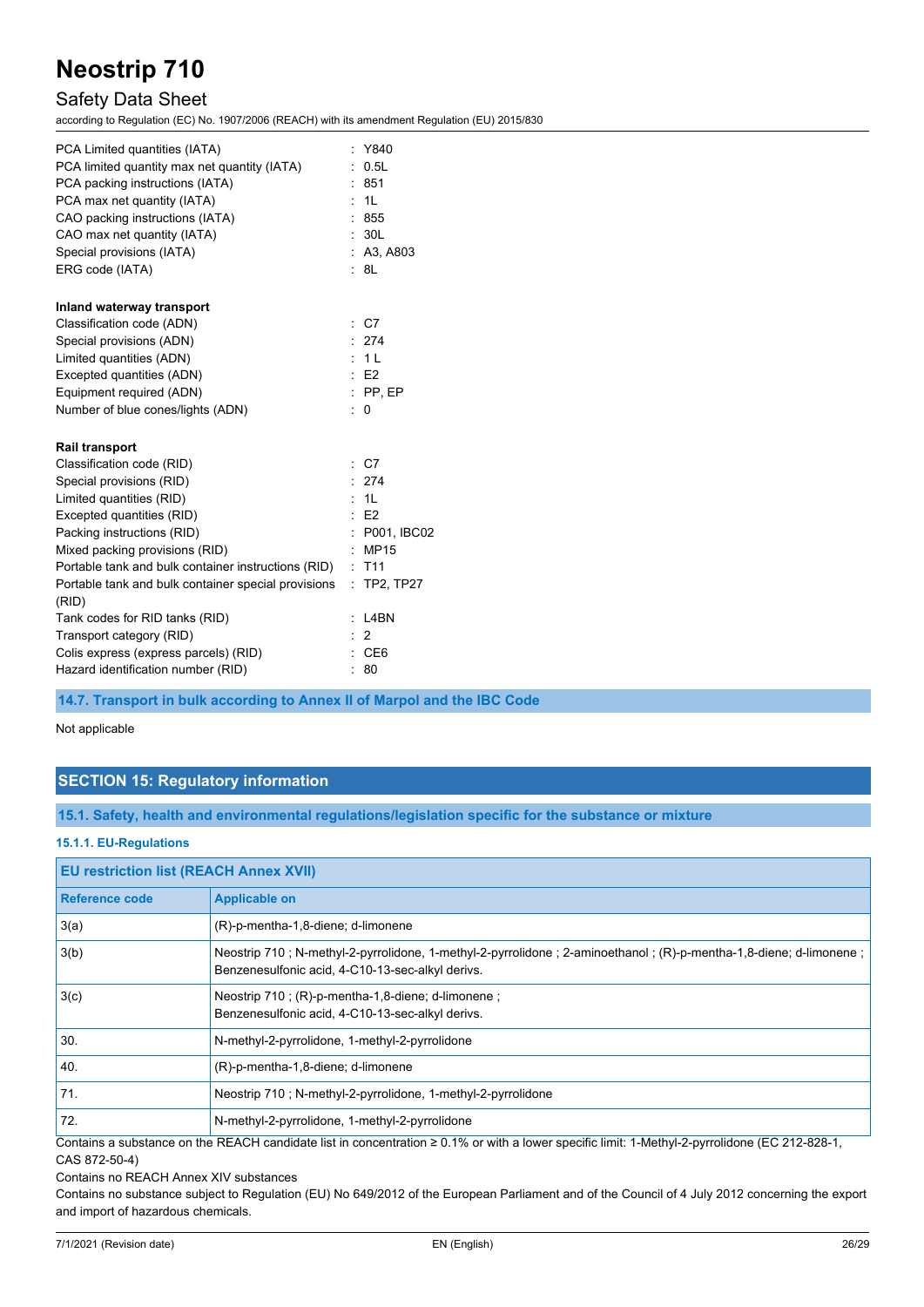### Safety Data Sheet

according to Regulation (EC) No. 1907/2006 (REACH) with its amendment Regulation (EU) 2015/830

Contains no substance subject to Regulation (EU) No 2019/1021 of the European Parliament and of the Council of 20 June 2019 on persistent organic pollutants

Contains no substance subject to Regulation (EU) 2019/1148 of the European Parliament and of the Council of 20 June 2019 on the marketing and use of explosives precursors.

#### **15.1.2. National regulations**

| <b>France</b>                |                                                                                                                                                                                                                                                                                                                                                                                                                                                                                                       |
|------------------------------|-------------------------------------------------------------------------------------------------------------------------------------------------------------------------------------------------------------------------------------------------------------------------------------------------------------------------------------------------------------------------------------------------------------------------------------------------------------------------------------------------------|
| <b>Occupational diseases</b> |                                                                                                                                                                                                                                                                                                                                                                                                                                                                                                       |
| Code                         | <b>Description</b>                                                                                                                                                                                                                                                                                                                                                                                                                                                                                    |
| <b>RG 49</b>                 | Skin disorders caused by aliphatic, alicyclic amines or ethanolamines                                                                                                                                                                                                                                                                                                                                                                                                                                 |
| <b>RG 49 BIS</b>             | Respiratory disorders caused by aliphatic amines, ethanolamines or isophoronediamine                                                                                                                                                                                                                                                                                                                                                                                                                  |
| <b>RG 84</b>                 | Conditions caused by liquid organic solvents for professional use: saturated or unsaturated aliphatic or cyclic liquid<br>hydrocarbons and mixtures thereof; liquid halogenated hydrocarbons; nitrated derivatives of aliphatic hydrocarbons;<br>alcohols; glycols, glycol ethers; ketones; aldehydes; aliphatic and cyclic ethers, including tetrahydrofuran; esters;<br>dimethylformamide and dimethylacetamine; acetonitrile and propionitrile; pyridine; dimethylsulfone and<br>dimethylsulfoxide |

#### **Germany**

| Water hazard class (WGK)<br>Hazardous Incident Ordinance (12. BImSchV)<br>List of sensitizing substances (TRGS 907) | : WGK 3, Highly hazardous to water (Classification according to AwSV, Annex 1)<br>: Is not subject of the Hazardous Incident Ordinance (12. BImSchV)<br>: Contains sensitizing substances according TRGS 907                                                                    |
|---------------------------------------------------------------------------------------------------------------------|---------------------------------------------------------------------------------------------------------------------------------------------------------------------------------------------------------------------------------------------------------------------------------|
| <b>Netherlands</b>                                                                                                  |                                                                                                                                                                                                                                                                                 |
| SZW-lijst van kankerverwekkende stoffen                                                                             | : Benzenesulfonic acid, 4-C10-13-sec-alkyl derivs. is listed                                                                                                                                                                                                                    |
| SZW-lijst van mutagene stoffen                                                                                      | Benzenesulfonic acid, 4-C10-13-sec-alkyl derivs. is listed                                                                                                                                                                                                                      |
| NIET-limitatieve lijst van voor de voortplanting<br>giftige stoffen - Borstvoeding                                  | : None of the components are listed                                                                                                                                                                                                                                             |
| NIET-limitatieve lijst van voor de voortplanting<br>giftige stoffen - Vruchtbaarheid                                | : None of the components are listed                                                                                                                                                                                                                                             |
| NIET-limitatieve lijst van voor de voortplanting<br>giftige stoffen – Ontwikkeling                                  | : N-methyl-2-pyrrolidone, 1-methyl-2-pyrrolidone is listed                                                                                                                                                                                                                      |
| <b>Denmark</b>                                                                                                      |                                                                                                                                                                                                                                                                                 |
| <b>Classification remarks</b><br>Danish National Regulations                                                        | Emergency management guidelines for the storage of flammable liquids must be followed<br>: Young people below the age of 18 years are not allowed to use the product<br>Pregnant/breastfeeding women working with the product must not be in direct contact with<br>the product |
| Switzerland                                                                                                         |                                                                                                                                                                                                                                                                                 |
| Storage class (LK)                                                                                                  | : LK 3 - Flammable liquids                                                                                                                                                                                                                                                      |
| <b>AE 9</b> Chamical sefects cooperation                                                                            |                                                                                                                                                                                                                                                                                 |

**15.2. Chemical safety assessment**

No chemical safety assessment has been carried out

### **SECTION 16: Other information**

| <b>Abbreviations and acronyms:</b> |                                                                                                 |
|------------------------------------|-------------------------------------------------------------------------------------------------|
| <b>ADN</b>                         | European Agreement concerning the International Carriage of Dangerous Goods by Inland Waterways |
| <b>ADR</b>                         | European Agreement concerning the International Carriage of Dangerous Goods by Road             |
| ATE                                | <b>Acute Toxicity Estimate</b>                                                                  |
| <b>BCF</b>                         | Bioconcentration factor                                                                         |
| <b>BLV</b>                         | <b>Biological limit value</b>                                                                   |
| <b>BOD</b>                         | Biochemical oxygen demand (BOD)                                                                 |
| <b>COD</b>                         | Chemical oxygen demand (COD)                                                                    |
| <b>DMEL</b>                        | Derived Minimal Effect level                                                                    |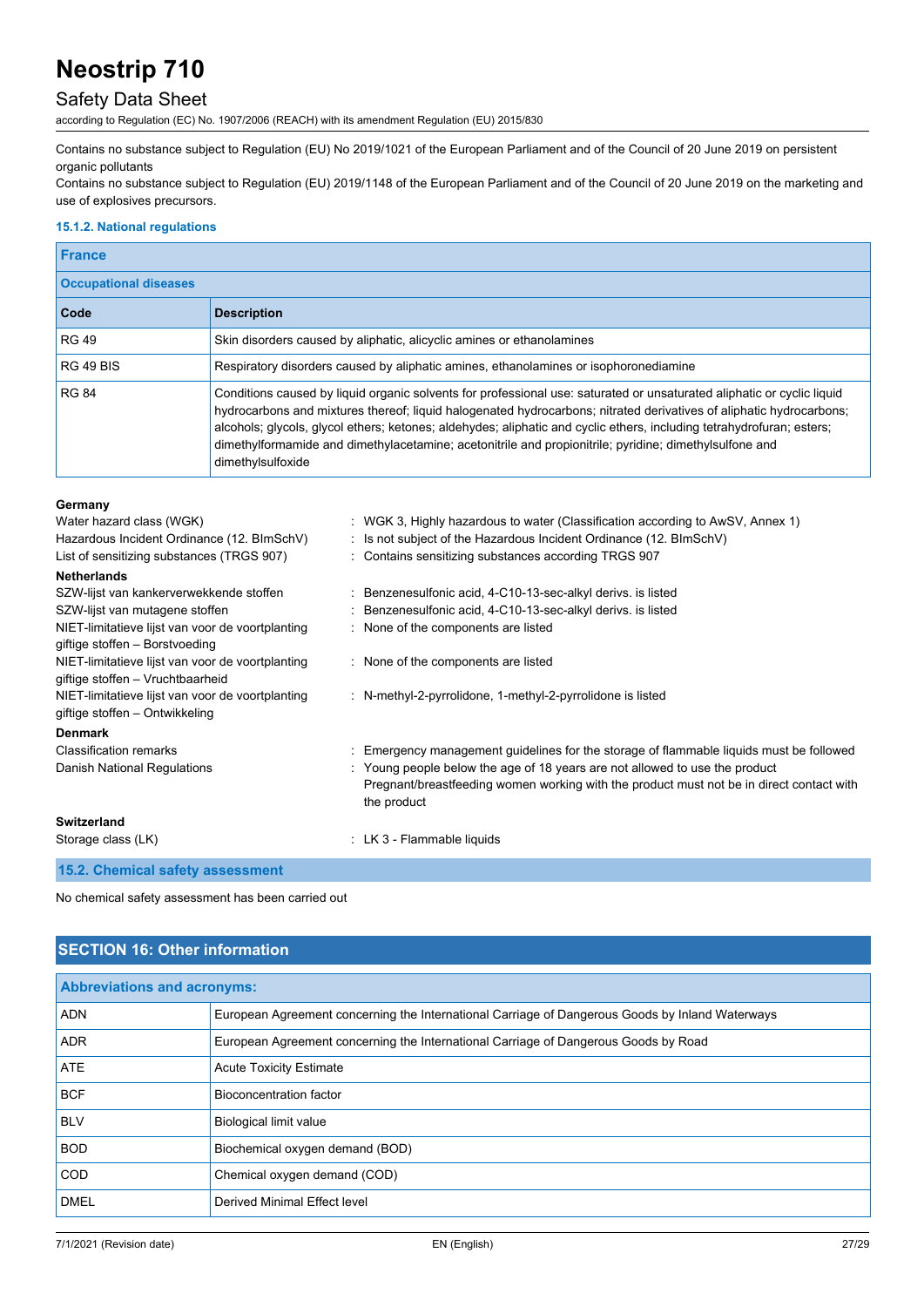## Safety Data Sheet

| <b>Abbreviations and acronyms:</b> |                                                                              |
|------------------------------------|------------------------------------------------------------------------------|
| <b>DNEL</b>                        | Derived-No Effect Level                                                      |
| EC-No.                             | European Community number                                                    |
| <b>EC50</b>                        | Median effective concentration                                               |
| EN                                 | European Standard                                                            |
| <b>IARC</b>                        | International Agency for Research on Cancer                                  |
| <b>IATA</b>                        | International Air Transport Association                                      |
| <b>IMDG</b>                        | International Maritime Dangerous Goods                                       |
| LC50                               | Median lethal concentration                                                  |
| LD50                               | Median lethal dose                                                           |
| <b>LOAEL</b>                       | Lowest Observed Adverse Effect Level                                         |
| <b>NOAEC</b>                       | No-Observed Adverse Effect Concentration                                     |
| <b>NOAEL</b>                       | No-Observed Adverse Effect Level                                             |
| <b>NOEC</b>                        | No-Observed Effect Concentration                                             |
| OECD                               | Organisation for Economic Co-operation and Development                       |
| OEL                                | Occupational Exposure Limit                                                  |
| <b>PBT</b>                         | Persistent Bioaccumulative Toxic                                             |
| PNEC                               | <b>Predicted No-Effect Concentration</b>                                     |
| <b>RID</b>                         | Regulations concerning the International Carriage of Dangerous Goods by Rail |
| <b>SDS</b>                         | Safety Data Sheet                                                            |
| <b>STP</b>                         | Sewage treatment plant                                                       |
| ThOD                               | Theoretical oxygen demand (ThOD)                                             |
| <b>TLM</b>                         | Median Tolerance Limit                                                       |
| <b>VOC</b>                         | Volatile Organic Compounds                                                   |
| CAS-No.                            | <b>Chemical Abstract Service number</b>                                      |
| N.O.S.                             | Not Otherwise Specified                                                      |
| vPvB                               | Very Persistent and Very Bioaccumulative                                     |
| ED                                 | Endocrine disrupting properties                                              |

| <b>Full text of H- and EUH-statements:</b> |                                                                   |
|--------------------------------------------|-------------------------------------------------------------------|
| Acute Tox. 4 (Dermal)                      | Acute toxicity (dermal), Category 4                               |
| Acute Tox. 4 (Inhalation)                  | Acute toxicity (inhal.), Category 4                               |
| Acute Tox. 4 (Oral)                        | Acute toxicity (oral), Category 4                                 |
| Aquatic Acute 1                            | Hazardous to the aquatic environment - Acute Hazard, Category 1   |
| Aquatic Chronic 1                          | Hazardous to the aquatic environment - Chronic Hazard, Category 1 |
| Aquatic Chronic 2                          | Hazardous to the aguatic environment — Chronic Hazard, Category 2 |
| Asp. Tox. 1                                | Aspiration hazard, Category 1                                     |
| Eye Irrit. 2                               | Serious eye damage/eye irritation, Category 2                     |
| Flam. Lig. 3                               | Flammable liquids, Category 3                                     |
| H226                                       | Flammable liquid and vapour.                                      |